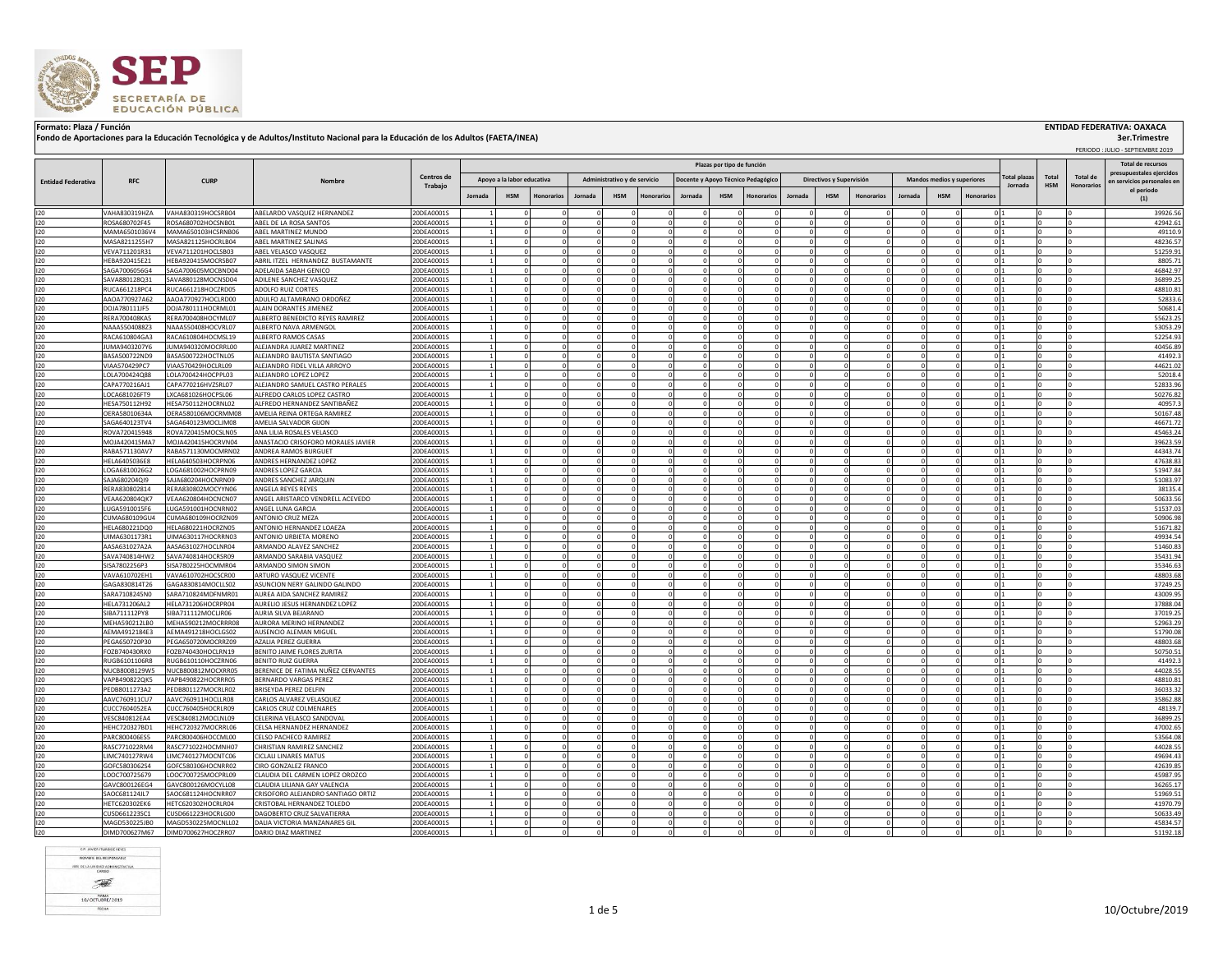| 120<br>GAAD7505058R2<br>GAAD750505HOCRNV03<br><b>DAVID GARCIA ANGEI</b><br>20DEA0001S<br>51749.83<br>$\circ$<br>42849.29<br>:0DEA0001S<br>120<br>AELD701122UF4<br>AELD701122MVZRPL09<br>DOLORES ARELLANO LOPEZ<br>$\mathbf{0}$<br>20DEA0001S<br> 0 <br>120<br>HESD620525LU7<br>HESD620525MOCRNM06<br>DOMITILA HERNANDEZ SANCHEZ<br>$\Omega$<br>$\mathbf 0$<br>$\overline{0}$<br>$\overline{0}$<br>49220.3<br>RACD610701MOCMRR07<br>53209.54<br>RACD610701TU6<br>DORA MARTHA RAMIREZ CRUZ<br>20DEA0001S<br>$\Omega$<br>0 <sub>11</sub><br>$\Omega$<br>$\Omega$<br>120<br>MAGE860119SH2<br>MAGE860119MOCRND02<br>EDITH MARTINEZ GONZALEZ<br>20DEA0001S<br>$\mathbf{0}$<br>34506.93<br>46947.03<br>OIRE5802056H6<br>OIRE580205HOCRBD09<br><b>EDUARDO FFLIPE ORTIZ ROBLES</b><br>0DEA0001S<br>$\circ$<br>120<br>OAGE860730RE6<br>OAGE860730HOCRTD05<br>EDUARDO ORDAZ GUTIERREZ<br>20DEA0001S<br>$\mathbf{0}$<br>34156.93<br>120<br>LOVE741027HOCPLD04<br>$\Omega$<br>$\Omega$<br>0 <sub>11</sub><br>36892.1<br>LOVE741027LG9<br>EDUARDO REY LOPEZ VILLAVICENCIO<br>20DEA0001S<br>$\Omega$<br>$\Omega$<br>$\Omega$<br>$\Omega$<br>$\Omega$<br>120<br>VAME761014UF8<br>VAME761014HOCSRD09<br>EDUARDO VASQUEZ MORGAN<br>20DEA0001S<br>$\mathbf 0$<br>0 <sub>11</sub><br>48056.28<br>$\mathbf{0}$<br>120<br>44613.32<br>VFAF611115D70<br>VFAF611115HDFRLD01<br><b>FDUARDO VERDUZCO ALCALA</b><br>20DEA0001S<br>$\Omega$<br>$^{\circ}$<br>$\Omega$<br>$\Omega$<br>$\Omega$<br>0 <sub>1</sub><br>$\Omega$<br>$^{\circ}$<br>$\Omega$<br>$\Omega$<br>120<br>CUHE820321JF5<br>CUHE820321MOCRRL07<br>ELENA MARIA CRUZ HERNANDEZ<br>20DEA0001S<br>$\mathbf 0$<br>8805.66<br> 0 <br>MACE610812JD7<br>MACE610812MOCTRL01<br>ELENA MATUS CRUZ<br>20DEA0001S<br>$\Omega$<br>$\Omega$<br>$\Omega$<br>$\Omega$<br>$\theta$<br>48942.4<br>$\Omega$<br>RANE720804PU6<br>RANE720804HOCMCL06<br>ELEUTERIO RAMIREZ NICOLAS<br>20DEA0001S<br>0 <sub>11</sub><br>46123.77<br>$\mathbf 0$<br>$\mathbf 0$<br>CAVE730510J34<br>CAVE730510MOCHCL01<br>ELIA CHACON VICENTE<br>20DEA0001S<br> 0 <br>44562.99<br>$^{\circ}$<br>$\Omega$<br>$\Omega$<br>40837.08<br>120<br>JAOE570420U37<br>20DEA0001S<br>JAOE570420MOCRRL05<br>ELIA JARQUIN ORTIZ<br>$^{\circ}$<br>$\overline{0}$<br>120<br>GAME670305JJ4<br>GAME670305MOCRRL09<br>ELIZABETH GARCIA MARTINEZ<br>20DEA0001S<br>$\Omega$<br>50779.4<br>ROXE640123MOCJXL06<br>$\theta$<br>49650.88<br>120<br>ROEL640123E63<br><b>ELIZABET ROJAS</b><br>20DEA0001S<br>LECE540605AN2<br>34642.72<br>120<br>LECE540605MOCNRL06<br>ELOISA JOSEFINA LEON CRUZ<br>20DEA0001S<br>$\mathbf 0$<br>0 1<br>120<br>48022.97<br>LOSE641115LZ7<br>LOSE641115MOCPNL01<br>20DEA0001S<br>ELPIDIA LOPEZ SANTIAGO<br> 0 <br>0<br>JICE590225TP9<br>JICE590225MOCMBL06<br>ELVIRA CECILIA JIMENEZ CABALLERO<br>20DEA0001S<br> 0 <br>36177.25<br>RESE540714HOCYNM03<br><b>RESES40714UM8</b><br><b>FMILIANO REYES SANTIAGO</b><br>20DEA0001S<br>$\Omega$<br>$\Omega$<br>48569.52<br>$\Omega$<br>55187.65<br>BALE730714AD7<br>BALE730714HOCTPN00<br>ENRIQUE BAUTISTA LOPEZ<br>20DEA0001S<br>$\Omega$<br> 0 <br>49701.53<br>AEAE711116A45<br>AEAE711116HOCLVN09<br>ENRIQUE MAGNO ALEXANDRES AVENDAÑO<br>20DEA0001S<br> 0 <br>0<br>120<br>RUSE630122PI8<br>RUSE630122HOCZNP00<br>EPIFANIO ANTONIO RUIZ SANTIAGO<br>20DEA0001S<br>$\mathbf{0}$<br>40456.89<br>120<br>FOPE560130A77<br>FOPE560130HOCLBP00<br><b>FPIFANIO FLORES PUFBLITA</b><br>20DEA0001S<br>$\Omega$<br>$\Omega$<br>$\Omega$<br>$\Omega$<br>$\Omega$<br>$\Omega$<br>$\Omega$<br>$\Omega$<br>0 <sup>11</sup><br>51164.0<br>120<br>LOOE720214DS2<br>LOOE720214MOCPRR06<br>ERIKA PATRICIA LOPEZ OROZCO<br>20DEA0001S<br>$\mathbf 0$<br>$\Omega$<br>0 <sub>11</sub><br>47907.59<br>GOPE610511J59<br>GOPE610511HOCNRR06<br>ERNESTO GONZALEZ PERALTA<br>20DEA0001S<br>54522.5<br>0<br> 0 <br>CAME700228B57<br>CAME700228HOCSNS03<br>20DEA0001S<br>44991.<br>ESEQUIAS CASTILLO MONTERO<br> 0 <br>MAMX720608I93<br>MXME720608MOCRTS02<br><b>ESPERANZA MARTINEZ MATUS</b><br>20DEA0001S<br>$\Omega$<br>$\Omega$<br>$\Omega$<br>$\Omega$<br>$\Omega$<br>0 <sup>11</sup><br>45242.5<br>$\Omega$<br>$\Omega$<br>$\Omega$<br>$\Omega$<br>AAVE610921RK5<br>o li<br>50576.78<br>AAVE610921MOCRSS07<br><b>ESTHER ARAGON VASQUEZ</b><br>20DEA0001S<br>120<br>AUAE641102KF8<br>AUAE641102HOCGLD00<br>EUDOXIO AGUILAR ALTAMIRANO<br>20DEA0001S<br>52745.21<br>$\Omega$<br>$\circ$<br>120<br>NOME570303EB1<br>NOME570303MOCLNV02<br>20DEA0001S<br>48022.9<br>EVELIA DEVORA NOLASCO MENDEZ<br>$\mathbf{0}$<br>49614.3<br>120<br>RAAF6506115R3<br>RAAF650611MOCMZS03<br>FAUSTINA RAMIREZ AZCONA<br>20DEA00019<br>$\circ$<br>MAPF580215HOCRRS00<br> 0 <br>52104.43<br>120<br>MAPF580215Q33<br><b>FAUSTINO MARTINEZ PEREZ</b><br>20DEA0001S<br>$\Omega$<br>GUCF571020QL8<br>GUCF571020HOCTNL07<br>FELICIANO GUTIERREZ CONTRERAS<br>55585.87<br>20DEA0001S<br>$^{\circ}$<br> 0 <br>49030.7<br>HEZF670206C56<br>HEZF670206HOCRRL06<br>FELIPE DE JESUS HEREDIA ZARATE<br>20DEA0001S<br>$\overline{0}$<br>SAFF701120411<br>SAFF701120MOCNNL09<br>FELISA SANTANA FUENTES<br>20DEA0001S<br>$\Omega$<br>$\circ$<br>49926.28<br>SASF600530HOCNNR06<br>0 <sub>11</sub><br>$\Omega$<br>41492.<br>SASF600530RY2<br>FERNANDO SANCHEZ SANCHEZ<br>20DEA0001S<br>$\Omega$<br>$\Omega$<br>$\Omega$<br>$\Omega$<br>HEMF741112KP9<br>HEMF741112MOCRRD04<br>FIDELINA HERNANDEZ MERINO<br>20DEA0001S<br>50339.65<br>120<br>$\circ$<br>120<br>MASE6303238T1<br>MASE630323HOCYND03<br>FIDEL MAYREN SANCHEZ<br>20DEA0001S<br> 0 <br>52833.96<br>$\Omega$<br>120<br>VAPF700302642<br>VAPF700302MOCLRL01<br>FLOR INES VALENCIA PEREZ<br>20DEA0001S<br>$\overline{0}$<br> 0 <br>43761.45<br>GALE730111MOCRPR03<br>FRANCISCA GUILLERMIN GARCIA LOPEZ<br>$\Omega$<br>$\Omega$<br>$\Omega$<br>0 <sup>11</sup><br>49810.92<br>GALF7301112S5<br>20DEA0001S<br>$\Omega$<br>$\Omega$<br>$\Omega$<br>$\Omega$<br>$\Omega$<br>LOMF6504039G1<br>LOMF650403MOCPJR07<br>0 <sub>1</sub><br>50875.73<br>FRANCISCA OFELIA LOPEZ MEJIA<br>20DEA0001S<br>$\mathbf 0$<br>$\mathbf 0$<br>$\mathbf 0$<br>RICE691004R13<br>RICE691004MOCSRR00<br><b>FRANCISCA RIOS CRUZ</b><br>20DEA0001S<br>$\overline{0}$<br>$^{\circ}$<br>$\Omega$<br>$\Omega$<br>$\Omega$<br>0 <sub>1</sub><br>38931.67<br>$\Omega$<br>$^{\circ}$<br>$\Omega$<br>$\Omega$<br>120<br>GAAF6806043C1<br>GAAF680604HOCLGR01<br>FRANCISCO GALLARDO AGUILAR<br>20DEA0001S<br>44886.57<br>$^{\circ}$<br>$\mathbf 0$<br> 0 <br>120<br>GACF571004GI7<br>GACF571004HOCRHR01<br><b>FRANCISCO GARCIA CHIÑAS</b><br>20DEA0001S<br>$\Omega$<br>$\Omega$<br>$\theta$<br>52833.9<br>$\Omega$<br>$\Omega$<br>120<br>RERF640714MT0<br>RERF640714HOCYMR06<br>FRANCISCO REYES RAMIREZ<br>20DEA0001S<br>o li<br>55965.1<br>$\Omega$<br>120<br>SAGF5810277I0<br>SAGF581027HOCNRR04<br>FRUMENCIO SANTIAGO GARCIA<br>20DEA0001S<br> 0 <br>53732.5<br>$^{\circ}$<br>$\Omega$<br>$\Omega$<br>120<br>45785.36<br>MOGG820814NN5<br>MOGG820814MOCRMB07<br>GABRIELA ROSALBA MORALES GOMEZ<br>0DEA0001S<br>$^{\circ}$<br>$\overline{0}$<br><b>GENARO LOPEZ RODRIGUEZ</b><br>20DEA0001S<br> 0 <br>52963.29<br>LORG610918UD7<br>LORG610918HOCPDN07<br>$\theta$<br>48155.62<br>20DEA0001S<br>SICG6111051N5<br>SICG611105HOCLRR01<br><b>GERARDO SILVA CERVANTES</b><br>SOLG690528TF0<br>SOLG690528HOCSPR03<br><b>GERMAN SOSA LOPEZ</b><br>20DEA0001S<br>$\mathbf 0$<br>0 1<br>51193.26<br>120<br><b>GERVASIO MENDOZA MARTINEZ</b><br>20DEA0001S<br>50866.43<br>MEMG500619699<br>MEMG500619HOCNRR03<br> 0 <br>$^{\circ}$<br>120<br>GILBERTO HERNANDEZ DIAZ<br>20DEA0001S<br>49971.07<br>HEDG730227D28<br>HEDG730227HOCRZL06<br>$\circ$<br>PALG790223MOCCPV09<br>20DEA0001S<br>$\Omega$<br>35938.49<br>120<br>PAI G790223FB4<br>GIOVANNA PAOLA PACHECO LOPEZ<br>$\Omega$<br>$\Omega$<br>$\Omega$<br>$\Omega$<br>$\Omega$<br>$\Omega$<br>120<br>SARG681003E78<br>SARG681003MOCNSS02<br><b>GISELA SANDOVAL ROSALES</b><br>20DEA0001S<br>$\mathbf 0$<br>$\Omega$<br>0 <sub>11</sub><br>48577.73<br>40638.66<br>COLG761231BD1<br>COLG761231MOCRYL08<br>GLADYS JACCIRY CORTEZ LEYVA<br>20DEA0001S<br>$\Omega$<br>$\Omega$<br>$\Omega$<br> 0 <br>- 0<br>CUGG650417G39<br>CUGG650417MOCRTL09<br>GLORIA GUADALUPE CRUZ GUTIERREZ<br>0DEA0001S<br>44428.29<br>$\circ$<br>SIRG5212064RA<br>SIRG521206MOCLZL05<br>GLORIA LOURDES SILVA RUIZ<br>20DEA0001S<br>$\Omega$<br>$\Omega$<br>$\Omega$<br>0 <sup>11</sup><br>52257.20<br>$\Omega$<br>$\Omega$<br>CUGG6004177EA<br>CUGG600417MOCRRL02<br>GLORIA REBECA CRUZ GARCIA<br>20DEA0001S<br>$\mathbf 0$<br>0 <sub>11</sub><br>51188.21<br>$\mathbf{0}$<br>120<br>GONZALO SALGADO CARBALLO<br>20DEA0001S<br>40645.24<br>SACG6309299K0<br>SACG630929HJCLRN06<br>$^{\circ}$<br>$^{\circ}$<br> 0 <br>51772.49<br>20DEA0001S<br>CUCG681108KR1<br>CUCG681108MOCRSD04<br><b>GUADALUPE CRUZ CASTRO</b><br>0 <sub>l</sub><br>LOCG650407U15<br>LOCG650407MOCPRD05<br>GUADALUPE LOPEZ CARRASCO<br>20DEA0001S<br>$\Omega$<br>$\Omega$<br>$\Omega$<br>$\Omega$<br>0 <sub>11</sub><br>54828.2<br>$\Omega$<br>$\sqrt{ }$<br>$\Omega$<br>51798.39<br>120<br>MITG661021CH3<br>MITG661021MOCRRD01<br><b>GUADALUPE MIRANDA TERAN</b><br>$\Omega$<br>20DEA0001S<br>$\Omega$<br>ZOHG720608NS8<br>ZOHG720608HDFRBL09<br>GUILLERMO IVES ZORRILLA HABANA<br>20DEA0001S<br>42762.04<br>120<br>$^{\circ}$<br> 0 <br>120<br>VASG600313HOCRNL08<br><b>GUILLERMO VARGAS SANTOS</b><br>20DEA0001S<br>45102.81<br>VASG600313UP5<br>$\Omega$<br>$\overline{0}$<br>34506.93<br>MARG6901078GA<br>MARG690107HOCRJS05<br>GUSTAVO GUILLERMO MARTINEZ ROJAS<br>20DEA0001S<br>$\mathbf 0$<br>BARH901124HOCRSB02<br>44558.4<br>BARH901124PN5<br>HEBER ESAU BARRIGA RIOS<br>20DEA0001S<br>$\Omega$<br>$\circ$<br>48082.97<br>HERH580904K48<br>HERH580904HGRRZC08<br>HECTOR JAVIER HERNANDEZ RUIZ<br>20DEA0001S<br>$^{\circ}$<br> 0 <br>51503.61<br>LOAH641025SN2<br>LOAH641025HOCPNC08<br><b>HECTOR LOPEZ ANTONIO</b><br>20DEA0001S<br> 0 <br>120<br>GUDH680108EC7<br>GUDH680108HOCTZL01<br><b>HELADIO GUTIERREZ DIAZ</b><br>20DEA0001S<br>$\mathbf{0}$<br>56757.69<br>0 <sup>11</sup><br>120<br>AAAH661028MOCRRR00<br>HERMELINDA EMELIA ARAGON ARANGO<br>$\Omega$<br>$\Omega$<br>48022.93<br>AAAH661028RL7<br>20DEA0001S<br>$\Omega$<br>$\Omega$<br>$\Omega$<br>LOCH780529JC7<br>LOCH780529HOCPRR03<br>HIRAM LOPEZ CARRASCO<br>20DEA0001S<br>50390.89<br>120<br>$\circ$<br>SARH771127OB6<br>SARH771127MOCLDR06<br>HORTENSIA SALVADOR RODRIGUEZ<br>20DEA0001S<br>0 <sub>1</sub><br>40861.26<br>$^{\circ}$<br>$\Omega$<br>ROVH580406P33<br>ROVH580406HOCSSM02<br>HUMBERTO JULIAN ROSETTE VASQUEZ<br>20DEA0001S<br>45424.25<br>$\mathbf 0$<br>$\mathbf 0$<br>$\circ$<br>RESI7509116Z0<br>RESI750911MOCYNL00<br><b>ILSE REYES SANTIAGO</b><br>20DEA0001S<br>$\Omega$<br>$\Omega$<br>$\wedge$<br>40456.89<br>BARI611017MOCTMN02<br>36904.77<br>BARI611017RGA<br><b>INES BAUTISTA RAMIREZ</b><br>20DEA0001S<br>$\mathbf 0$<br> 0 <br>$^{\circ}$<br>120<br>CUGI5611161CA<br>CUGI561116MOCRRN02<br><b>INES CRUZ GARCIA</b><br>20DEA0001S<br> 0 <br>45397.39<br>$^{\circ}$<br>$\Omega$<br>$^{\circ}$<br>$\Omega$<br>$\Omega$<br>$\Omega$<br>120<br>ROAI6903177G4<br>IRLANDA GERTRUDIS RODRIGUEZ ARAGON<br>20DEA0001S<br>42727.38<br>ROAI690317MOCDRR00<br> 0 <br>120<br>AAPI850527V84<br>AAPI850527MOCRCR04<br>IRMA ARAGON PACHECO<br>20DEA0001S<br> 0 <br>36549.2<br>$\Omega$<br>$\Omega$<br>$\Omega$<br>GATI700220MOCRMR07<br>IRMA GARCIA TAMAYO<br>o li<br>51786.74<br>120<br>GAT1700220R64<br>20DEA0001S<br>120<br>HEHI660424P63<br>HEHI660424MOCRRR03<br>IRMA HERNANDEZ HERNANDEZ<br>20DEA0001S<br>48022.97<br>0<br> 0 <br>PACI710506QF6<br><b>ISABEL PASTOR CONTRERAS</b><br>42587.4<br>PACI710506MOCSNS03<br>20DEA0001S<br> 0 |     | AOZD860514C62 | AOZD860514HOCNVV01 | DAVID ANTONIO ZAVALETA | 20DEA0001S |  |  |  |  |  | 35222.84 |
|-------------------------------------------------------------------------------------------------------------------------------------------------------------------------------------------------------------------------------------------------------------------------------------------------------------------------------------------------------------------------------------------------------------------------------------------------------------------------------------------------------------------------------------------------------------------------------------------------------------------------------------------------------------------------------------------------------------------------------------------------------------------------------------------------------------------------------------------------------------------------------------------------------------------------------------------------------------------------------------------------------------------------------------------------------------------------------------------------------------------------------------------------------------------------------------------------------------------------------------------------------------------------------------------------------------------------------------------------------------------------------------------------------------------------------------------------------------------------------------------------------------------------------------------------------------------------------------------------------------------------------------------------------------------------------------------------------------------------------------------------------------------------------------------------------------------------------------------------------------------------------------------------------------------------------------------------------------------------------------------------------------------------------------------------------------------------------------------------------------------------------------------------------------------------------------------------------------------------------------------------------------------------------------------------------------------------------------------------------------------------------------------------------------------------------------------------------------------------------------------------------------------------------------------------------------------------------------------------------------------------------------------------------------------------------------------------------------------------------------------------------------------------------------------------------------------------------------------------------------------------------------------------------------------------------------------------------------------------------------------------------------------------------------------------------------------------------------------------------------------------------------------------------------------------------------------------------------------------------------------------------------------------------------------------------------------------------------------------------------------------------------------------------------------------------------------------------------------------------------------------------------------------------------------------------------------------------------------------------------------------------------------------------------------------------------------------------------------------------------------------------------------------------------------------------------------------------------------------------------------------------------------------------------------------------------------------------------------------------------------------------------------------------------------------------------------------------------------------------------------------------------------------------------------------------------------------------------------------------------------------------------------------------------------------------------------------------------------------------------------------------------------------------------------------------------------------------------------------------------------------------------------------------------------------------------------------------------------------------------------------------------------------------------------------------------------------------------------------------------------------------------------------------------------------------------------------------------------------------------------------------------------------------------------------------------------------------------------------------------------------------------------------------------------------------------------------------------------------------------------------------------------------------------------------------------------------------------------------------------------------------------------------------------------------------------------------------------------------------------------------------------------------------------------------------------------------------------------------------------------------------------------------------------------------------------------------------------------------------------------------------------------------------------------------------------------------------------------------------------------------------------------------------------------------------------------------------------------------------------------------------------------------------------------------------------------------------------------------------------------------------------------------------------------------------------------------------------------------------------------------------------------------------------------------------------------------------------------------------------------------------------------------------------------------------------------------------------------------------------------------------------------------------------------------------------------------------------------------------------------------------------------------------------------------------------------------------------------------------------------------------------------------------------------------------------------------------------------------------------------------------------------------------------------------------------------------------------------------------------------------------------------------------------------------------------------------------------------------------------------------------------------------------------------------------------------------------------------------------------------------------------------------------------------------------------------------------------------------------------------------------------------------------------------------------------------------------------------------------------------------------------------------------------------------------------------------------------------------------------------------------------------------------------------------------------------------------------------------------------------------------------------------------------------------------------------------------------------------------------------------------------------------------------------------------------------------------------------------------------------------------------------------------------------------------------------------------------------------------------------------------------------------------------------------------------------------------------------------------------------------------------------------------------------------------------------------------------------------------------------------------------------------------------------------------------------------------------------------------------------------------------------------------------------------------------------------------------------------------------------------------------------------------------------------------------------------------------------------------------------------------------------------------------------------------------------------------------------------------------------------------------------------------------------------------------------------------------------------------------------------------------------------------------------------------------------------------------------------------------------------------------------------------------------------------------------------------------------------------------------------------------------------------------------------------------------------------------------------------------------------------------------------------------------------------------------------------------------------------------------------------------------------------------------------------------------------------------------------------------------------------------------------------------------------------------------------------------------------------------------------------------------------------------------------------------------------------------------------------------------------------------------------------------------------------------------------------------------------------------------------------------------------------------------------------------------------------------------------------------------------------------------------------------------------------------------------------------------------------------------------------------------------------------------------------------------------------------------------------------------------------------------------------------------------------------------------------------------------------------------------------------------------------------------------------------------------------------------------------------------------------------------------------------------------------------------------------------------------------------------------------------------------------------------------------------------------------------------------------------------------------------------------------------------------------------------------------------------------------------------------------------------------------------------------------------------------------------------------------------------------------------------------------------------------------------------------------------------------------------------------------------------------------------------------------------------------------------------------------------------------------------------------------------------------------------------------------------------------------------------------------------------------------------------------------------------------------------------------------------------------------------------------------------------------------------------------------------------------------------------------------------------------------------------------------------------------------------------------------|-----|---------------|--------------------|------------------------|------------|--|--|--|--|--|----------|
|                                                                                                                                                                                                                                                                                                                                                                                                                                                                                                                                                                                                                                                                                                                                                                                                                                                                                                                                                                                                                                                                                                                                                                                                                                                                                                                                                                                                                                                                                                                                                                                                                                                                                                                                                                                                                                                                                                                                                                                                                                                                                                                                                                                                                                                                                                                                                                                                                                                                                                                                                                                                                                                                                                                                                                                                                                                                                                                                                                                                                                                                                                                                                                                                                                                                                                                                                                                                                                                                                                                                                                                                                                                                                                                                                                                                                                                                                                                                                                                                                                                                                                                                                                                                                                                                                                                                                                                                                                                                                                                                                                                                                                                                                                                                                                                                                                                                                                                                                                                                                                                                                                                                                                                                                                                                                                                                                                                                                                                                                                                                                                                                                                                                                                                                                                                                                                                                                                                                                                                                                                                                                                                                                                                                                                                                                                                                                                                                                                                                                                                                                                                                                                                                                                                                                                                                                                                                                                                                                                                                                                                                                                                                                                                                                                                                                                                                                                                                                                                                                                                                                                                                                                                                                                                                                                                                                                                                                                                                                                                                                                                                                                                                                                                                                                                                                                                                                                                                                                                                                                                                                                                                                                                                                                                                                                                                                                                                                                                                                                                                                                                                                                                                                                                                                                                                                                                                                                                                                                                                                                                                                                                                                                                                                                                                                                                                                                                                                                                                                                                                                                                                                                                                                                                                                                                                                                                                                                                                                                                                                                                                                                                                                                                                                                                                                                                                                                                                                                                                                                                                                                                                                                                                                                                                                                                                                                                                                                                                                                                                                                                                                                                                                                                                                                                               |     |               |                    |                        |            |  |  |  |  |  |          |
|                                                                                                                                                                                                                                                                                                                                                                                                                                                                                                                                                                                                                                                                                                                                                                                                                                                                                                                                                                                                                                                                                                                                                                                                                                                                                                                                                                                                                                                                                                                                                                                                                                                                                                                                                                                                                                                                                                                                                                                                                                                                                                                                                                                                                                                                                                                                                                                                                                                                                                                                                                                                                                                                                                                                                                                                                                                                                                                                                                                                                                                                                                                                                                                                                                                                                                                                                                                                                                                                                                                                                                                                                                                                                                                                                                                                                                                                                                                                                                                                                                                                                                                                                                                                                                                                                                                                                                                                                                                                                                                                                                                                                                                                                                                                                                                                                                                                                                                                                                                                                                                                                                                                                                                                                                                                                                                                                                                                                                                                                                                                                                                                                                                                                                                                                                                                                                                                                                                                                                                                                                                                                                                                                                                                                                                                                                                                                                                                                                                                                                                                                                                                                                                                                                                                                                                                                                                                                                                                                                                                                                                                                                                                                                                                                                                                                                                                                                                                                                                                                                                                                                                                                                                                                                                                                                                                                                                                                                                                                                                                                                                                                                                                                                                                                                                                                                                                                                                                                                                                                                                                                                                                                                                                                                                                                                                                                                                                                                                                                                                                                                                                                                                                                                                                                                                                                                                                                                                                                                                                                                                                                                                                                                                                                                                                                                                                                                                                                                                                                                                                                                                                                                                                                                                                                                                                                                                                                                                                                                                                                                                                                                                                                                                                                                                                                                                                                                                                                                                                                                                                                                                                                                                                                                                                                                                                                                                                                                                                                                                                                                                                                                                                                                                                                                                               |     |               |                    |                        |            |  |  |  |  |  |          |
|                                                                                                                                                                                                                                                                                                                                                                                                                                                                                                                                                                                                                                                                                                                                                                                                                                                                                                                                                                                                                                                                                                                                                                                                                                                                                                                                                                                                                                                                                                                                                                                                                                                                                                                                                                                                                                                                                                                                                                                                                                                                                                                                                                                                                                                                                                                                                                                                                                                                                                                                                                                                                                                                                                                                                                                                                                                                                                                                                                                                                                                                                                                                                                                                                                                                                                                                                                                                                                                                                                                                                                                                                                                                                                                                                                                                                                                                                                                                                                                                                                                                                                                                                                                                                                                                                                                                                                                                                                                                                                                                                                                                                                                                                                                                                                                                                                                                                                                                                                                                                                                                                                                                                                                                                                                                                                                                                                                                                                                                                                                                                                                                                                                                                                                                                                                                                                                                                                                                                                                                                                                                                                                                                                                                                                                                                                                                                                                                                                                                                                                                                                                                                                                                                                                                                                                                                                                                                                                                                                                                                                                                                                                                                                                                                                                                                                                                                                                                                                                                                                                                                                                                                                                                                                                                                                                                                                                                                                                                                                                                                                                                                                                                                                                                                                                                                                                                                                                                                                                                                                                                                                                                                                                                                                                                                                                                                                                                                                                                                                                                                                                                                                                                                                                                                                                                                                                                                                                                                                                                                                                                                                                                                                                                                                                                                                                                                                                                                                                                                                                                                                                                                                                                                                                                                                                                                                                                                                                                                                                                                                                                                                                                                                                                                                                                                                                                                                                                                                                                                                                                                                                                                                                                                                                                                                                                                                                                                                                                                                                                                                                                                                                                                                                                                                                               |     |               |                    |                        |            |  |  |  |  |  |          |
|                                                                                                                                                                                                                                                                                                                                                                                                                                                                                                                                                                                                                                                                                                                                                                                                                                                                                                                                                                                                                                                                                                                                                                                                                                                                                                                                                                                                                                                                                                                                                                                                                                                                                                                                                                                                                                                                                                                                                                                                                                                                                                                                                                                                                                                                                                                                                                                                                                                                                                                                                                                                                                                                                                                                                                                                                                                                                                                                                                                                                                                                                                                                                                                                                                                                                                                                                                                                                                                                                                                                                                                                                                                                                                                                                                                                                                                                                                                                                                                                                                                                                                                                                                                                                                                                                                                                                                                                                                                                                                                                                                                                                                                                                                                                                                                                                                                                                                                                                                                                                                                                                                                                                                                                                                                                                                                                                                                                                                                                                                                                                                                                                                                                                                                                                                                                                                                                                                                                                                                                                                                                                                                                                                                                                                                                                                                                                                                                                                                                                                                                                                                                                                                                                                                                                                                                                                                                                                                                                                                                                                                                                                                                                                                                                                                                                                                                                                                                                                                                                                                                                                                                                                                                                                                                                                                                                                                                                                                                                                                                                                                                                                                                                                                                                                                                                                                                                                                                                                                                                                                                                                                                                                                                                                                                                                                                                                                                                                                                                                                                                                                                                                                                                                                                                                                                                                                                                                                                                                                                                                                                                                                                                                                                                                                                                                                                                                                                                                                                                                                                                                                                                                                                                                                                                                                                                                                                                                                                                                                                                                                                                                                                                                                                                                                                                                                                                                                                                                                                                                                                                                                                                                                                                                                                                                                                                                                                                                                                                                                                                                                                                                                                                                                                                                                               |     |               |                    |                        |            |  |  |  |  |  |          |
|                                                                                                                                                                                                                                                                                                                                                                                                                                                                                                                                                                                                                                                                                                                                                                                                                                                                                                                                                                                                                                                                                                                                                                                                                                                                                                                                                                                                                                                                                                                                                                                                                                                                                                                                                                                                                                                                                                                                                                                                                                                                                                                                                                                                                                                                                                                                                                                                                                                                                                                                                                                                                                                                                                                                                                                                                                                                                                                                                                                                                                                                                                                                                                                                                                                                                                                                                                                                                                                                                                                                                                                                                                                                                                                                                                                                                                                                                                                                                                                                                                                                                                                                                                                                                                                                                                                                                                                                                                                                                                                                                                                                                                                                                                                                                                                                                                                                                                                                                                                                                                                                                                                                                                                                                                                                                                                                                                                                                                                                                                                                                                                                                                                                                                                                                                                                                                                                                                                                                                                                                                                                                                                                                                                                                                                                                                                                                                                                                                                                                                                                                                                                                                                                                                                                                                                                                                                                                                                                                                                                                                                                                                                                                                                                                                                                                                                                                                                                                                                                                                                                                                                                                                                                                                                                                                                                                                                                                                                                                                                                                                                                                                                                                                                                                                                                                                                                                                                                                                                                                                                                                                                                                                                                                                                                                                                                                                                                                                                                                                                                                                                                                                                                                                                                                                                                                                                                                                                                                                                                                                                                                                                                                                                                                                                                                                                                                                                                                                                                                                                                                                                                                                                                                                                                                                                                                                                                                                                                                                                                                                                                                                                                                                                                                                                                                                                                                                                                                                                                                                                                                                                                                                                                                                                                                                                                                                                                                                                                                                                                                                                                                                                                                                                                                                                               | 120 |               |                    |                        |            |  |  |  |  |  |          |
|                                                                                                                                                                                                                                                                                                                                                                                                                                                                                                                                                                                                                                                                                                                                                                                                                                                                                                                                                                                                                                                                                                                                                                                                                                                                                                                                                                                                                                                                                                                                                                                                                                                                                                                                                                                                                                                                                                                                                                                                                                                                                                                                                                                                                                                                                                                                                                                                                                                                                                                                                                                                                                                                                                                                                                                                                                                                                                                                                                                                                                                                                                                                                                                                                                                                                                                                                                                                                                                                                                                                                                                                                                                                                                                                                                                                                                                                                                                                                                                                                                                                                                                                                                                                                                                                                                                                                                                                                                                                                                                                                                                                                                                                                                                                                                                                                                                                                                                                                                                                                                                                                                                                                                                                                                                                                                                                                                                                                                                                                                                                                                                                                                                                                                                                                                                                                                                                                                                                                                                                                                                                                                                                                                                                                                                                                                                                                                                                                                                                                                                                                                                                                                                                                                                                                                                                                                                                                                                                                                                                                                                                                                                                                                                                                                                                                                                                                                                                                                                                                                                                                                                                                                                                                                                                                                                                                                                                                                                                                                                                                                                                                                                                                                                                                                                                                                                                                                                                                                                                                                                                                                                                                                                                                                                                                                                                                                                                                                                                                                                                                                                                                                                                                                                                                                                                                                                                                                                                                                                                                                                                                                                                                                                                                                                                                                                                                                                                                                                                                                                                                                                                                                                                                                                                                                                                                                                                                                                                                                                                                                                                                                                                                                                                                                                                                                                                                                                                                                                                                                                                                                                                                                                                                                                                                                                                                                                                                                                                                                                                                                                                                                                                                                                                                                                               |     |               |                    |                        |            |  |  |  |  |  |          |
|                                                                                                                                                                                                                                                                                                                                                                                                                                                                                                                                                                                                                                                                                                                                                                                                                                                                                                                                                                                                                                                                                                                                                                                                                                                                                                                                                                                                                                                                                                                                                                                                                                                                                                                                                                                                                                                                                                                                                                                                                                                                                                                                                                                                                                                                                                                                                                                                                                                                                                                                                                                                                                                                                                                                                                                                                                                                                                                                                                                                                                                                                                                                                                                                                                                                                                                                                                                                                                                                                                                                                                                                                                                                                                                                                                                                                                                                                                                                                                                                                                                                                                                                                                                                                                                                                                                                                                                                                                                                                                                                                                                                                                                                                                                                                                                                                                                                                                                                                                                                                                                                                                                                                                                                                                                                                                                                                                                                                                                                                                                                                                                                                                                                                                                                                                                                                                                                                                                                                                                                                                                                                                                                                                                                                                                                                                                                                                                                                                                                                                                                                                                                                                                                                                                                                                                                                                                                                                                                                                                                                                                                                                                                                                                                                                                                                                                                                                                                                                                                                                                                                                                                                                                                                                                                                                                                                                                                                                                                                                                                                                                                                                                                                                                                                                                                                                                                                                                                                                                                                                                                                                                                                                                                                                                                                                                                                                                                                                                                                                                                                                                                                                                                                                                                                                                                                                                                                                                                                                                                                                                                                                                                                                                                                                                                                                                                                                                                                                                                                                                                                                                                                                                                                                                                                                                                                                                                                                                                                                                                                                                                                                                                                                                                                                                                                                                                                                                                                                                                                                                                                                                                                                                                                                                                                                                                                                                                                                                                                                                                                                                                                                                                                                                                                                                               | 120 |               |                    |                        |            |  |  |  |  |  |          |
|                                                                                                                                                                                                                                                                                                                                                                                                                                                                                                                                                                                                                                                                                                                                                                                                                                                                                                                                                                                                                                                                                                                                                                                                                                                                                                                                                                                                                                                                                                                                                                                                                                                                                                                                                                                                                                                                                                                                                                                                                                                                                                                                                                                                                                                                                                                                                                                                                                                                                                                                                                                                                                                                                                                                                                                                                                                                                                                                                                                                                                                                                                                                                                                                                                                                                                                                                                                                                                                                                                                                                                                                                                                                                                                                                                                                                                                                                                                                                                                                                                                                                                                                                                                                                                                                                                                                                                                                                                                                                                                                                                                                                                                                                                                                                                                                                                                                                                                                                                                                                                                                                                                                                                                                                                                                                                                                                                                                                                                                                                                                                                                                                                                                                                                                                                                                                                                                                                                                                                                                                                                                                                                                                                                                                                                                                                                                                                                                                                                                                                                                                                                                                                                                                                                                                                                                                                                                                                                                                                                                                                                                                                                                                                                                                                                                                                                                                                                                                                                                                                                                                                                                                                                                                                                                                                                                                                                                                                                                                                                                                                                                                                                                                                                                                                                                                                                                                                                                                                                                                                                                                                                                                                                                                                                                                                                                                                                                                                                                                                                                                                                                                                                                                                                                                                                                                                                                                                                                                                                                                                                                                                                                                                                                                                                                                                                                                                                                                                                                                                                                                                                                                                                                                                                                                                                                                                                                                                                                                                                                                                                                                                                                                                                                                                                                                                                                                                                                                                                                                                                                                                                                                                                                                                                                                                                                                                                                                                                                                                                                                                                                                                                                                                                                                                                               |     |               |                    |                        |            |  |  |  |  |  |          |
|                                                                                                                                                                                                                                                                                                                                                                                                                                                                                                                                                                                                                                                                                                                                                                                                                                                                                                                                                                                                                                                                                                                                                                                                                                                                                                                                                                                                                                                                                                                                                                                                                                                                                                                                                                                                                                                                                                                                                                                                                                                                                                                                                                                                                                                                                                                                                                                                                                                                                                                                                                                                                                                                                                                                                                                                                                                                                                                                                                                                                                                                                                                                                                                                                                                                                                                                                                                                                                                                                                                                                                                                                                                                                                                                                                                                                                                                                                                                                                                                                                                                                                                                                                                                                                                                                                                                                                                                                                                                                                                                                                                                                                                                                                                                                                                                                                                                                                                                                                                                                                                                                                                                                                                                                                                                                                                                                                                                                                                                                                                                                                                                                                                                                                                                                                                                                                                                                                                                                                                                                                                                                                                                                                                                                                                                                                                                                                                                                                                                                                                                                                                                                                                                                                                                                                                                                                                                                                                                                                                                                                                                                                                                                                                                                                                                                                                                                                                                                                                                                                                                                                                                                                                                                                                                                                                                                                                                                                                                                                                                                                                                                                                                                                                                                                                                                                                                                                                                                                                                                                                                                                                                                                                                                                                                                                                                                                                                                                                                                                                                                                                                                                                                                                                                                                                                                                                                                                                                                                                                                                                                                                                                                                                                                                                                                                                                                                                                                                                                                                                                                                                                                                                                                                                                                                                                                                                                                                                                                                                                                                                                                                                                                                                                                                                                                                                                                                                                                                                                                                                                                                                                                                                                                                                                                                                                                                                                                                                                                                                                                                                                                                                                                                                                                                                               |     |               |                    |                        |            |  |  |  |  |  |          |
|                                                                                                                                                                                                                                                                                                                                                                                                                                                                                                                                                                                                                                                                                                                                                                                                                                                                                                                                                                                                                                                                                                                                                                                                                                                                                                                                                                                                                                                                                                                                                                                                                                                                                                                                                                                                                                                                                                                                                                                                                                                                                                                                                                                                                                                                                                                                                                                                                                                                                                                                                                                                                                                                                                                                                                                                                                                                                                                                                                                                                                                                                                                                                                                                                                                                                                                                                                                                                                                                                                                                                                                                                                                                                                                                                                                                                                                                                                                                                                                                                                                                                                                                                                                                                                                                                                                                                                                                                                                                                                                                                                                                                                                                                                                                                                                                                                                                                                                                                                                                                                                                                                                                                                                                                                                                                                                                                                                                                                                                                                                                                                                                                                                                                                                                                                                                                                                                                                                                                                                                                                                                                                                                                                                                                                                                                                                                                                                                                                                                                                                                                                                                                                                                                                                                                                                                                                                                                                                                                                                                                                                                                                                                                                                                                                                                                                                                                                                                                                                                                                                                                                                                                                                                                                                                                                                                                                                                                                                                                                                                                                                                                                                                                                                                                                                                                                                                                                                                                                                                                                                                                                                                                                                                                                                                                                                                                                                                                                                                                                                                                                                                                                                                                                                                                                                                                                                                                                                                                                                                                                                                                                                                                                                                                                                                                                                                                                                                                                                                                                                                                                                                                                                                                                                                                                                                                                                                                                                                                                                                                                                                                                                                                                                                                                                                                                                                                                                                                                                                                                                                                                                                                                                                                                                                                                                                                                                                                                                                                                                                                                                                                                                                                                                                                                                               |     |               |                    |                        |            |  |  |  |  |  |          |
|                                                                                                                                                                                                                                                                                                                                                                                                                                                                                                                                                                                                                                                                                                                                                                                                                                                                                                                                                                                                                                                                                                                                                                                                                                                                                                                                                                                                                                                                                                                                                                                                                                                                                                                                                                                                                                                                                                                                                                                                                                                                                                                                                                                                                                                                                                                                                                                                                                                                                                                                                                                                                                                                                                                                                                                                                                                                                                                                                                                                                                                                                                                                                                                                                                                                                                                                                                                                                                                                                                                                                                                                                                                                                                                                                                                                                                                                                                                                                                                                                                                                                                                                                                                                                                                                                                                                                                                                                                                                                                                                                                                                                                                                                                                                                                                                                                                                                                                                                                                                                                                                                                                                                                                                                                                                                                                                                                                                                                                                                                                                                                                                                                                                                                                                                                                                                                                                                                                                                                                                                                                                                                                                                                                                                                                                                                                                                                                                                                                                                                                                                                                                                                                                                                                                                                                                                                                                                                                                                                                                                                                                                                                                                                                                                                                                                                                                                                                                                                                                                                                                                                                                                                                                                                                                                                                                                                                                                                                                                                                                                                                                                                                                                                                                                                                                                                                                                                                                                                                                                                                                                                                                                                                                                                                                                                                                                                                                                                                                                                                                                                                                                                                                                                                                                                                                                                                                                                                                                                                                                                                                                                                                                                                                                                                                                                                                                                                                                                                                                                                                                                                                                                                                                                                                                                                                                                                                                                                                                                                                                                                                                                                                                                                                                                                                                                                                                                                                                                                                                                                                                                                                                                                                                                                                                                                                                                                                                                                                                                                                                                                                                                                                                                                                                                                               |     |               |                    |                        |            |  |  |  |  |  |          |
|                                                                                                                                                                                                                                                                                                                                                                                                                                                                                                                                                                                                                                                                                                                                                                                                                                                                                                                                                                                                                                                                                                                                                                                                                                                                                                                                                                                                                                                                                                                                                                                                                                                                                                                                                                                                                                                                                                                                                                                                                                                                                                                                                                                                                                                                                                                                                                                                                                                                                                                                                                                                                                                                                                                                                                                                                                                                                                                                                                                                                                                                                                                                                                                                                                                                                                                                                                                                                                                                                                                                                                                                                                                                                                                                                                                                                                                                                                                                                                                                                                                                                                                                                                                                                                                                                                                                                                                                                                                                                                                                                                                                                                                                                                                                                                                                                                                                                                                                                                                                                                                                                                                                                                                                                                                                                                                                                                                                                                                                                                                                                                                                                                                                                                                                                                                                                                                                                                                                                                                                                                                                                                                                                                                                                                                                                                                                                                                                                                                                                                                                                                                                                                                                                                                                                                                                                                                                                                                                                                                                                                                                                                                                                                                                                                                                                                                                                                                                                                                                                                                                                                                                                                                                                                                                                                                                                                                                                                                                                                                                                                                                                                                                                                                                                                                                                                                                                                                                                                                                                                                                                                                                                                                                                                                                                                                                                                                                                                                                                                                                                                                                                                                                                                                                                                                                                                                                                                                                                                                                                                                                                                                                                                                                                                                                                                                                                                                                                                                                                                                                                                                                                                                                                                                                                                                                                                                                                                                                                                                                                                                                                                                                                                                                                                                                                                                                                                                                                                                                                                                                                                                                                                                                                                                                                                                                                                                                                                                                                                                                                                                                                                                                                                                                                                                               |     |               |                    |                        |            |  |  |  |  |  |          |
|                                                                                                                                                                                                                                                                                                                                                                                                                                                                                                                                                                                                                                                                                                                                                                                                                                                                                                                                                                                                                                                                                                                                                                                                                                                                                                                                                                                                                                                                                                                                                                                                                                                                                                                                                                                                                                                                                                                                                                                                                                                                                                                                                                                                                                                                                                                                                                                                                                                                                                                                                                                                                                                                                                                                                                                                                                                                                                                                                                                                                                                                                                                                                                                                                                                                                                                                                                                                                                                                                                                                                                                                                                                                                                                                                                                                                                                                                                                                                                                                                                                                                                                                                                                                                                                                                                                                                                                                                                                                                                                                                                                                                                                                                                                                                                                                                                                                                                                                                                                                                                                                                                                                                                                                                                                                                                                                                                                                                                                                                                                                                                                                                                                                                                                                                                                                                                                                                                                                                                                                                                                                                                                                                                                                                                                                                                                                                                                                                                                                                                                                                                                                                                                                                                                                                                                                                                                                                                                                                                                                                                                                                                                                                                                                                                                                                                                                                                                                                                                                                                                                                                                                                                                                                                                                                                                                                                                                                                                                                                                                                                                                                                                                                                                                                                                                                                                                                                                                                                                                                                                                                                                                                                                                                                                                                                                                                                                                                                                                                                                                                                                                                                                                                                                                                                                                                                                                                                                                                                                                                                                                                                                                                                                                                                                                                                                                                                                                                                                                                                                                                                                                                                                                                                                                                                                                                                                                                                                                                                                                                                                                                                                                                                                                                                                                                                                                                                                                                                                                                                                                                                                                                                                                                                                                                                                                                                                                                                                                                                                                                                                                                                                                                                                                                                                               |     |               |                    |                        |            |  |  |  |  |  |          |
|                                                                                                                                                                                                                                                                                                                                                                                                                                                                                                                                                                                                                                                                                                                                                                                                                                                                                                                                                                                                                                                                                                                                                                                                                                                                                                                                                                                                                                                                                                                                                                                                                                                                                                                                                                                                                                                                                                                                                                                                                                                                                                                                                                                                                                                                                                                                                                                                                                                                                                                                                                                                                                                                                                                                                                                                                                                                                                                                                                                                                                                                                                                                                                                                                                                                                                                                                                                                                                                                                                                                                                                                                                                                                                                                                                                                                                                                                                                                                                                                                                                                                                                                                                                                                                                                                                                                                                                                                                                                                                                                                                                                                                                                                                                                                                                                                                                                                                                                                                                                                                                                                                                                                                                                                                                                                                                                                                                                                                                                                                                                                                                                                                                                                                                                                                                                                                                                                                                                                                                                                                                                                                                                                                                                                                                                                                                                                                                                                                                                                                                                                                                                                                                                                                                                                                                                                                                                                                                                                                                                                                                                                                                                                                                                                                                                                                                                                                                                                                                                                                                                                                                                                                                                                                                                                                                                                                                                                                                                                                                                                                                                                                                                                                                                                                                                                                                                                                                                                                                                                                                                                                                                                                                                                                                                                                                                                                                                                                                                                                                                                                                                                                                                                                                                                                                                                                                                                                                                                                                                                                                                                                                                                                                                                                                                                                                                                                                                                                                                                                                                                                                                                                                                                                                                                                                                                                                                                                                                                                                                                                                                                                                                                                                                                                                                                                                                                                                                                                                                                                                                                                                                                                                                                                                                                                                                                                                                                                                                                                                                                                                                                                                                                                                                                                                               | 120 |               |                    |                        |            |  |  |  |  |  |          |
|                                                                                                                                                                                                                                                                                                                                                                                                                                                                                                                                                                                                                                                                                                                                                                                                                                                                                                                                                                                                                                                                                                                                                                                                                                                                                                                                                                                                                                                                                                                                                                                                                                                                                                                                                                                                                                                                                                                                                                                                                                                                                                                                                                                                                                                                                                                                                                                                                                                                                                                                                                                                                                                                                                                                                                                                                                                                                                                                                                                                                                                                                                                                                                                                                                                                                                                                                                                                                                                                                                                                                                                                                                                                                                                                                                                                                                                                                                                                                                                                                                                                                                                                                                                                                                                                                                                                                                                                                                                                                                                                                                                                                                                                                                                                                                                                                                                                                                                                                                                                                                                                                                                                                                                                                                                                                                                                                                                                                                                                                                                                                                                                                                                                                                                                                                                                                                                                                                                                                                                                                                                                                                                                                                                                                                                                                                                                                                                                                                                                                                                                                                                                                                                                                                                                                                                                                                                                                                                                                                                                                                                                                                                                                                                                                                                                                                                                                                                                                                                                                                                                                                                                                                                                                                                                                                                                                                                                                                                                                                                                                                                                                                                                                                                                                                                                                                                                                                                                                                                                                                                                                                                                                                                                                                                                                                                                                                                                                                                                                                                                                                                                                                                                                                                                                                                                                                                                                                                                                                                                                                                                                                                                                                                                                                                                                                                                                                                                                                                                                                                                                                                                                                                                                                                                                                                                                                                                                                                                                                                                                                                                                                                                                                                                                                                                                                                                                                                                                                                                                                                                                                                                                                                                                                                                                                                                                                                                                                                                                                                                                                                                                                                                                                                                                                                               | 120 |               |                    |                        |            |  |  |  |  |  |          |
|                                                                                                                                                                                                                                                                                                                                                                                                                                                                                                                                                                                                                                                                                                                                                                                                                                                                                                                                                                                                                                                                                                                                                                                                                                                                                                                                                                                                                                                                                                                                                                                                                                                                                                                                                                                                                                                                                                                                                                                                                                                                                                                                                                                                                                                                                                                                                                                                                                                                                                                                                                                                                                                                                                                                                                                                                                                                                                                                                                                                                                                                                                                                                                                                                                                                                                                                                                                                                                                                                                                                                                                                                                                                                                                                                                                                                                                                                                                                                                                                                                                                                                                                                                                                                                                                                                                                                                                                                                                                                                                                                                                                                                                                                                                                                                                                                                                                                                                                                                                                                                                                                                                                                                                                                                                                                                                                                                                                                                                                                                                                                                                                                                                                                                                                                                                                                                                                                                                                                                                                                                                                                                                                                                                                                                                                                                                                                                                                                                                                                                                                                                                                                                                                                                                                                                                                                                                                                                                                                                                                                                                                                                                                                                                                                                                                                                                                                                                                                                                                                                                                                                                                                                                                                                                                                                                                                                                                                                                                                                                                                                                                                                                                                                                                                                                                                                                                                                                                                                                                                                                                                                                                                                                                                                                                                                                                                                                                                                                                                                                                                                                                                                                                                                                                                                                                                                                                                                                                                                                                                                                                                                                                                                                                                                                                                                                                                                                                                                                                                                                                                                                                                                                                                                                                                                                                                                                                                                                                                                                                                                                                                                                                                                                                                                                                                                                                                                                                                                                                                                                                                                                                                                                                                                                                                                                                                                                                                                                                                                                                                                                                                                                                                                                                                                                               | 120 |               |                    |                        |            |  |  |  |  |  |          |
|                                                                                                                                                                                                                                                                                                                                                                                                                                                                                                                                                                                                                                                                                                                                                                                                                                                                                                                                                                                                                                                                                                                                                                                                                                                                                                                                                                                                                                                                                                                                                                                                                                                                                                                                                                                                                                                                                                                                                                                                                                                                                                                                                                                                                                                                                                                                                                                                                                                                                                                                                                                                                                                                                                                                                                                                                                                                                                                                                                                                                                                                                                                                                                                                                                                                                                                                                                                                                                                                                                                                                                                                                                                                                                                                                                                                                                                                                                                                                                                                                                                                                                                                                                                                                                                                                                                                                                                                                                                                                                                                                                                                                                                                                                                                                                                                                                                                                                                                                                                                                                                                                                                                                                                                                                                                                                                                                                                                                                                                                                                                                                                                                                                                                                                                                                                                                                                                                                                                                                                                                                                                                                                                                                                                                                                                                                                                                                                                                                                                                                                                                                                                                                                                                                                                                                                                                                                                                                                                                                                                                                                                                                                                                                                                                                                                                                                                                                                                                                                                                                                                                                                                                                                                                                                                                                                                                                                                                                                                                                                                                                                                                                                                                                                                                                                                                                                                                                                                                                                                                                                                                                                                                                                                                                                                                                                                                                                                                                                                                                                                                                                                                                                                                                                                                                                                                                                                                                                                                                                                                                                                                                                                                                                                                                                                                                                                                                                                                                                                                                                                                                                                                                                                                                                                                                                                                                                                                                                                                                                                                                                                                                                                                                                                                                                                                                                                                                                                                                                                                                                                                                                                                                                                                                                                                                                                                                                                                                                                                                                                                                                                                                                                                                                                                                                               |     |               |                    |                        |            |  |  |  |  |  |          |
|                                                                                                                                                                                                                                                                                                                                                                                                                                                                                                                                                                                                                                                                                                                                                                                                                                                                                                                                                                                                                                                                                                                                                                                                                                                                                                                                                                                                                                                                                                                                                                                                                                                                                                                                                                                                                                                                                                                                                                                                                                                                                                                                                                                                                                                                                                                                                                                                                                                                                                                                                                                                                                                                                                                                                                                                                                                                                                                                                                                                                                                                                                                                                                                                                                                                                                                                                                                                                                                                                                                                                                                                                                                                                                                                                                                                                                                                                                                                                                                                                                                                                                                                                                                                                                                                                                                                                                                                                                                                                                                                                                                                                                                                                                                                                                                                                                                                                                                                                                                                                                                                                                                                                                                                                                                                                                                                                                                                                                                                                                                                                                                                                                                                                                                                                                                                                                                                                                                                                                                                                                                                                                                                                                                                                                                                                                                                                                                                                                                                                                                                                                                                                                                                                                                                                                                                                                                                                                                                                                                                                                                                                                                                                                                                                                                                                                                                                                                                                                                                                                                                                                                                                                                                                                                                                                                                                                                                                                                                                                                                                                                                                                                                                                                                                                                                                                                                                                                                                                                                                                                                                                                                                                                                                                                                                                                                                                                                                                                                                                                                                                                                                                                                                                                                                                                                                                                                                                                                                                                                                                                                                                                                                                                                                                                                                                                                                                                                                                                                                                                                                                                                                                                                                                                                                                                                                                                                                                                                                                                                                                                                                                                                                                                                                                                                                                                                                                                                                                                                                                                                                                                                                                                                                                                                                                                                                                                                                                                                                                                                                                                                                                                                                                                                                                                               |     |               |                    |                        |            |  |  |  |  |  |          |
|                                                                                                                                                                                                                                                                                                                                                                                                                                                                                                                                                                                                                                                                                                                                                                                                                                                                                                                                                                                                                                                                                                                                                                                                                                                                                                                                                                                                                                                                                                                                                                                                                                                                                                                                                                                                                                                                                                                                                                                                                                                                                                                                                                                                                                                                                                                                                                                                                                                                                                                                                                                                                                                                                                                                                                                                                                                                                                                                                                                                                                                                                                                                                                                                                                                                                                                                                                                                                                                                                                                                                                                                                                                                                                                                                                                                                                                                                                                                                                                                                                                                                                                                                                                                                                                                                                                                                                                                                                                                                                                                                                                                                                                                                                                                                                                                                                                                                                                                                                                                                                                                                                                                                                                                                                                                                                                                                                                                                                                                                                                                                                                                                                                                                                                                                                                                                                                                                                                                                                                                                                                                                                                                                                                                                                                                                                                                                                                                                                                                                                                                                                                                                                                                                                                                                                                                                                                                                                                                                                                                                                                                                                                                                                                                                                                                                                                                                                                                                                                                                                                                                                                                                                                                                                                                                                                                                                                                                                                                                                                                                                                                                                                                                                                                                                                                                                                                                                                                                                                                                                                                                                                                                                                                                                                                                                                                                                                                                                                                                                                                                                                                                                                                                                                                                                                                                                                                                                                                                                                                                                                                                                                                                                                                                                                                                                                                                                                                                                                                                                                                                                                                                                                                                                                                                                                                                                                                                                                                                                                                                                                                                                                                                                                                                                                                                                                                                                                                                                                                                                                                                                                                                                                                                                                                                                                                                                                                                                                                                                                                                                                                                                                                                                                                                                                               |     |               |                    |                        |            |  |  |  |  |  |          |
|                                                                                                                                                                                                                                                                                                                                                                                                                                                                                                                                                                                                                                                                                                                                                                                                                                                                                                                                                                                                                                                                                                                                                                                                                                                                                                                                                                                                                                                                                                                                                                                                                                                                                                                                                                                                                                                                                                                                                                                                                                                                                                                                                                                                                                                                                                                                                                                                                                                                                                                                                                                                                                                                                                                                                                                                                                                                                                                                                                                                                                                                                                                                                                                                                                                                                                                                                                                                                                                                                                                                                                                                                                                                                                                                                                                                                                                                                                                                                                                                                                                                                                                                                                                                                                                                                                                                                                                                                                                                                                                                                                                                                                                                                                                                                                                                                                                                                                                                                                                                                                                                                                                                                                                                                                                                                                                                                                                                                                                                                                                                                                                                                                                                                                                                                                                                                                                                                                                                                                                                                                                                                                                                                                                                                                                                                                                                                                                                                                                                                                                                                                                                                                                                                                                                                                                                                                                                                                                                                                                                                                                                                                                                                                                                                                                                                                                                                                                                                                                                                                                                                                                                                                                                                                                                                                                                                                                                                                                                                                                                                                                                                                                                                                                                                                                                                                                                                                                                                                                                                                                                                                                                                                                                                                                                                                                                                                                                                                                                                                                                                                                                                                                                                                                                                                                                                                                                                                                                                                                                                                                                                                                                                                                                                                                                                                                                                                                                                                                                                                                                                                                                                                                                                                                                                                                                                                                                                                                                                                                                                                                                                                                                                                                                                                                                                                                                                                                                                                                                                                                                                                                                                                                                                                                                                                                                                                                                                                                                                                                                                                                                                                                                                                                                                                                               |     |               |                    |                        |            |  |  |  |  |  |          |
|                                                                                                                                                                                                                                                                                                                                                                                                                                                                                                                                                                                                                                                                                                                                                                                                                                                                                                                                                                                                                                                                                                                                                                                                                                                                                                                                                                                                                                                                                                                                                                                                                                                                                                                                                                                                                                                                                                                                                                                                                                                                                                                                                                                                                                                                                                                                                                                                                                                                                                                                                                                                                                                                                                                                                                                                                                                                                                                                                                                                                                                                                                                                                                                                                                                                                                                                                                                                                                                                                                                                                                                                                                                                                                                                                                                                                                                                                                                                                                                                                                                                                                                                                                                                                                                                                                                                                                                                                                                                                                                                                                                                                                                                                                                                                                                                                                                                                                                                                                                                                                                                                                                                                                                                                                                                                                                                                                                                                                                                                                                                                                                                                                                                                                                                                                                                                                                                                                                                                                                                                                                                                                                                                                                                                                                                                                                                                                                                                                                                                                                                                                                                                                                                                                                                                                                                                                                                                                                                                                                                                                                                                                                                                                                                                                                                                                                                                                                                                                                                                                                                                                                                                                                                                                                                                                                                                                                                                                                                                                                                                                                                                                                                                                                                                                                                                                                                                                                                                                                                                                                                                                                                                                                                                                                                                                                                                                                                                                                                                                                                                                                                                                                                                                                                                                                                                                                                                                                                                                                                                                                                                                                                                                                                                                                                                                                                                                                                                                                                                                                                                                                                                                                                                                                                                                                                                                                                                                                                                                                                                                                                                                                                                                                                                                                                                                                                                                                                                                                                                                                                                                                                                                                                                                                                                                                                                                                                                                                                                                                                                                                                                                                                                                                                                                                               |     |               |                    |                        |            |  |  |  |  |  |          |
|                                                                                                                                                                                                                                                                                                                                                                                                                                                                                                                                                                                                                                                                                                                                                                                                                                                                                                                                                                                                                                                                                                                                                                                                                                                                                                                                                                                                                                                                                                                                                                                                                                                                                                                                                                                                                                                                                                                                                                                                                                                                                                                                                                                                                                                                                                                                                                                                                                                                                                                                                                                                                                                                                                                                                                                                                                                                                                                                                                                                                                                                                                                                                                                                                                                                                                                                                                                                                                                                                                                                                                                                                                                                                                                                                                                                                                                                                                                                                                                                                                                                                                                                                                                                                                                                                                                                                                                                                                                                                                                                                                                                                                                                                                                                                                                                                                                                                                                                                                                                                                                                                                                                                                                                                                                                                                                                                                                                                                                                                                                                                                                                                                                                                                                                                                                                                                                                                                                                                                                                                                                                                                                                                                                                                                                                                                                                                                                                                                                                                                                                                                                                                                                                                                                                                                                                                                                                                                                                                                                                                                                                                                                                                                                                                                                                                                                                                                                                                                                                                                                                                                                                                                                                                                                                                                                                                                                                                                                                                                                                                                                                                                                                                                                                                                                                                                                                                                                                                                                                                                                                                                                                                                                                                                                                                                                                                                                                                                                                                                                                                                                                                                                                                                                                                                                                                                                                                                                                                                                                                                                                                                                                                                                                                                                                                                                                                                                                                                                                                                                                                                                                                                                                                                                                                                                                                                                                                                                                                                                                                                                                                                                                                                                                                                                                                                                                                                                                                                                                                                                                                                                                                                                                                                                                                                                                                                                                                                                                                                                                                                                                                                                                                                                                                                                               |     |               |                    |                        |            |  |  |  |  |  |          |
|                                                                                                                                                                                                                                                                                                                                                                                                                                                                                                                                                                                                                                                                                                                                                                                                                                                                                                                                                                                                                                                                                                                                                                                                                                                                                                                                                                                                                                                                                                                                                                                                                                                                                                                                                                                                                                                                                                                                                                                                                                                                                                                                                                                                                                                                                                                                                                                                                                                                                                                                                                                                                                                                                                                                                                                                                                                                                                                                                                                                                                                                                                                                                                                                                                                                                                                                                                                                                                                                                                                                                                                                                                                                                                                                                                                                                                                                                                                                                                                                                                                                                                                                                                                                                                                                                                                                                                                                                                                                                                                                                                                                                                                                                                                                                                                                                                                                                                                                                                                                                                                                                                                                                                                                                                                                                                                                                                                                                                                                                                                                                                                                                                                                                                                                                                                                                                                                                                                                                                                                                                                                                                                                                                                                                                                                                                                                                                                                                                                                                                                                                                                                                                                                                                                                                                                                                                                                                                                                                                                                                                                                                                                                                                                                                                                                                                                                                                                                                                                                                                                                                                                                                                                                                                                                                                                                                                                                                                                                                                                                                                                                                                                                                                                                                                                                                                                                                                                                                                                                                                                                                                                                                                                                                                                                                                                                                                                                                                                                                                                                                                                                                                                                                                                                                                                                                                                                                                                                                                                                                                                                                                                                                                                                                                                                                                                                                                                                                                                                                                                                                                                                                                                                                                                                                                                                                                                                                                                                                                                                                                                                                                                                                                                                                                                                                                                                                                                                                                                                                                                                                                                                                                                                                                                                                                                                                                                                                                                                                                                                                                                                                                                                                                                                                                                               | 120 |               |                    |                        |            |  |  |  |  |  |          |
|                                                                                                                                                                                                                                                                                                                                                                                                                                                                                                                                                                                                                                                                                                                                                                                                                                                                                                                                                                                                                                                                                                                                                                                                                                                                                                                                                                                                                                                                                                                                                                                                                                                                                                                                                                                                                                                                                                                                                                                                                                                                                                                                                                                                                                                                                                                                                                                                                                                                                                                                                                                                                                                                                                                                                                                                                                                                                                                                                                                                                                                                                                                                                                                                                                                                                                                                                                                                                                                                                                                                                                                                                                                                                                                                                                                                                                                                                                                                                                                                                                                                                                                                                                                                                                                                                                                                                                                                                                                                                                                                                                                                                                                                                                                                                                                                                                                                                                                                                                                                                                                                                                                                                                                                                                                                                                                                                                                                                                                                                                                                                                                                                                                                                                                                                                                                                                                                                                                                                                                                                                                                                                                                                                                                                                                                                                                                                                                                                                                                                                                                                                                                                                                                                                                                                                                                                                                                                                                                                                                                                                                                                                                                                                                                                                                                                                                                                                                                                                                                                                                                                                                                                                                                                                                                                                                                                                                                                                                                                                                                                                                                                                                                                                                                                                                                                                                                                                                                                                                                                                                                                                                                                                                                                                                                                                                                                                                                                                                                                                                                                                                                                                                                                                                                                                                                                                                                                                                                                                                                                                                                                                                                                                                                                                                                                                                                                                                                                                                                                                                                                                                                                                                                                                                                                                                                                                                                                                                                                                                                                                                                                                                                                                                                                                                                                                                                                                                                                                                                                                                                                                                                                                                                                                                                                                                                                                                                                                                                                                                                                                                                                                                                                                                                                                                               | 120 |               |                    |                        |            |  |  |  |  |  |          |
|                                                                                                                                                                                                                                                                                                                                                                                                                                                                                                                                                                                                                                                                                                                                                                                                                                                                                                                                                                                                                                                                                                                                                                                                                                                                                                                                                                                                                                                                                                                                                                                                                                                                                                                                                                                                                                                                                                                                                                                                                                                                                                                                                                                                                                                                                                                                                                                                                                                                                                                                                                                                                                                                                                                                                                                                                                                                                                                                                                                                                                                                                                                                                                                                                                                                                                                                                                                                                                                                                                                                                                                                                                                                                                                                                                                                                                                                                                                                                                                                                                                                                                                                                                                                                                                                                                                                                                                                                                                                                                                                                                                                                                                                                                                                                                                                                                                                                                                                                                                                                                                                                                                                                                                                                                                                                                                                                                                                                                                                                                                                                                                                                                                                                                                                                                                                                                                                                                                                                                                                                                                                                                                                                                                                                                                                                                                                                                                                                                                                                                                                                                                                                                                                                                                                                                                                                                                                                                                                                                                                                                                                                                                                                                                                                                                                                                                                                                                                                                                                                                                                                                                                                                                                                                                                                                                                                                                                                                                                                                                                                                                                                                                                                                                                                                                                                                                                                                                                                                                                                                                                                                                                                                                                                                                                                                                                                                                                                                                                                                                                                                                                                                                                                                                                                                                                                                                                                                                                                                                                                                                                                                                                                                                                                                                                                                                                                                                                                                                                                                                                                                                                                                                                                                                                                                                                                                                                                                                                                                                                                                                                                                                                                                                                                                                                                                                                                                                                                                                                                                                                                                                                                                                                                                                                                                                                                                                                                                                                                                                                                                                                                                                                                                                                                                                               | 120 |               |                    |                        |            |  |  |  |  |  |          |
|                                                                                                                                                                                                                                                                                                                                                                                                                                                                                                                                                                                                                                                                                                                                                                                                                                                                                                                                                                                                                                                                                                                                                                                                                                                                                                                                                                                                                                                                                                                                                                                                                                                                                                                                                                                                                                                                                                                                                                                                                                                                                                                                                                                                                                                                                                                                                                                                                                                                                                                                                                                                                                                                                                                                                                                                                                                                                                                                                                                                                                                                                                                                                                                                                                                                                                                                                                                                                                                                                                                                                                                                                                                                                                                                                                                                                                                                                                                                                                                                                                                                                                                                                                                                                                                                                                                                                                                                                                                                                                                                                                                                                                                                                                                                                                                                                                                                                                                                                                                                                                                                                                                                                                                                                                                                                                                                                                                                                                                                                                                                                                                                                                                                                                                                                                                                                                                                                                                                                                                                                                                                                                                                                                                                                                                                                                                                                                                                                                                                                                                                                                                                                                                                                                                                                                                                                                                                                                                                                                                                                                                                                                                                                                                                                                                                                                                                                                                                                                                                                                                                                                                                                                                                                                                                                                                                                                                                                                                                                                                                                                                                                                                                                                                                                                                                                                                                                                                                                                                                                                                                                                                                                                                                                                                                                                                                                                                                                                                                                                                                                                                                                                                                                                                                                                                                                                                                                                                                                                                                                                                                                                                                                                                                                                                                                                                                                                                                                                                                                                                                                                                                                                                                                                                                                                                                                                                                                                                                                                                                                                                                                                                                                                                                                                                                                                                                                                                                                                                                                                                                                                                                                                                                                                                                                                                                                                                                                                                                                                                                                                                                                                                                                                                                                                                               | 120 |               |                    |                        |            |  |  |  |  |  |          |
|                                                                                                                                                                                                                                                                                                                                                                                                                                                                                                                                                                                                                                                                                                                                                                                                                                                                                                                                                                                                                                                                                                                                                                                                                                                                                                                                                                                                                                                                                                                                                                                                                                                                                                                                                                                                                                                                                                                                                                                                                                                                                                                                                                                                                                                                                                                                                                                                                                                                                                                                                                                                                                                                                                                                                                                                                                                                                                                                                                                                                                                                                                                                                                                                                                                                                                                                                                                                                                                                                                                                                                                                                                                                                                                                                                                                                                                                                                                                                                                                                                                                                                                                                                                                                                                                                                                                                                                                                                                                                                                                                                                                                                                                                                                                                                                                                                                                                                                                                                                                                                                                                                                                                                                                                                                                                                                                                                                                                                                                                                                                                                                                                                                                                                                                                                                                                                                                                                                                                                                                                                                                                                                                                                                                                                                                                                                                                                                                                                                                                                                                                                                                                                                                                                                                                                                                                                                                                                                                                                                                                                                                                                                                                                                                                                                                                                                                                                                                                                                                                                                                                                                                                                                                                                                                                                                                                                                                                                                                                                                                                                                                                                                                                                                                                                                                                                                                                                                                                                                                                                                                                                                                                                                                                                                                                                                                                                                                                                                                                                                                                                                                                                                                                                                                                                                                                                                                                                                                                                                                                                                                                                                                                                                                                                                                                                                                                                                                                                                                                                                                                                                                                                                                                                                                                                                                                                                                                                                                                                                                                                                                                                                                                                                                                                                                                                                                                                                                                                                                                                                                                                                                                                                                                                                                                                                                                                                                                                                                                                                                                                                                                                                                                                                                                                                               |     |               |                    |                        |            |  |  |  |  |  |          |
|                                                                                                                                                                                                                                                                                                                                                                                                                                                                                                                                                                                                                                                                                                                                                                                                                                                                                                                                                                                                                                                                                                                                                                                                                                                                                                                                                                                                                                                                                                                                                                                                                                                                                                                                                                                                                                                                                                                                                                                                                                                                                                                                                                                                                                                                                                                                                                                                                                                                                                                                                                                                                                                                                                                                                                                                                                                                                                                                                                                                                                                                                                                                                                                                                                                                                                                                                                                                                                                                                                                                                                                                                                                                                                                                                                                                                                                                                                                                                                                                                                                                                                                                                                                                                                                                                                                                                                                                                                                                                                                                                                                                                                                                                                                                                                                                                                                                                                                                                                                                                                                                                                                                                                                                                                                                                                                                                                                                                                                                                                                                                                                                                                                                                                                                                                                                                                                                                                                                                                                                                                                                                                                                                                                                                                                                                                                                                                                                                                                                                                                                                                                                                                                                                                                                                                                                                                                                                                                                                                                                                                                                                                                                                                                                                                                                                                                                                                                                                                                                                                                                                                                                                                                                                                                                                                                                                                                                                                                                                                                                                                                                                                                                                                                                                                                                                                                                                                                                                                                                                                                                                                                                                                                                                                                                                                                                                                                                                                                                                                                                                                                                                                                                                                                                                                                                                                                                                                                                                                                                                                                                                                                                                                                                                                                                                                                                                                                                                                                                                                                                                                                                                                                                                                                                                                                                                                                                                                                                                                                                                                                                                                                                                                                                                                                                                                                                                                                                                                                                                                                                                                                                                                                                                                                                                                                                                                                                                                                                                                                                                                                                                                                                                                                                                                                               |     |               |                    |                        |            |  |  |  |  |  |          |
|                                                                                                                                                                                                                                                                                                                                                                                                                                                                                                                                                                                                                                                                                                                                                                                                                                                                                                                                                                                                                                                                                                                                                                                                                                                                                                                                                                                                                                                                                                                                                                                                                                                                                                                                                                                                                                                                                                                                                                                                                                                                                                                                                                                                                                                                                                                                                                                                                                                                                                                                                                                                                                                                                                                                                                                                                                                                                                                                                                                                                                                                                                                                                                                                                                                                                                                                                                                                                                                                                                                                                                                                                                                                                                                                                                                                                                                                                                                                                                                                                                                                                                                                                                                                                                                                                                                                                                                                                                                                                                                                                                                                                                                                                                                                                                                                                                                                                                                                                                                                                                                                                                                                                                                                                                                                                                                                                                                                                                                                                                                                                                                                                                                                                                                                                                                                                                                                                                                                                                                                                                                                                                                                                                                                                                                                                                                                                                                                                                                                                                                                                                                                                                                                                                                                                                                                                                                                                                                                                                                                                                                                                                                                                                                                                                                                                                                                                                                                                                                                                                                                                                                                                                                                                                                                                                                                                                                                                                                                                                                                                                                                                                                                                                                                                                                                                                                                                                                                                                                                                                                                                                                                                                                                                                                                                                                                                                                                                                                                                                                                                                                                                                                                                                                                                                                                                                                                                                                                                                                                                                                                                                                                                                                                                                                                                                                                                                                                                                                                                                                                                                                                                                                                                                                                                                                                                                                                                                                                                                                                                                                                                                                                                                                                                                                                                                                                                                                                                                                                                                                                                                                                                                                                                                                                                                                                                                                                                                                                                                                                                                                                                                                                                                                                                                                               |     |               |                    |                        |            |  |  |  |  |  |          |
|                                                                                                                                                                                                                                                                                                                                                                                                                                                                                                                                                                                                                                                                                                                                                                                                                                                                                                                                                                                                                                                                                                                                                                                                                                                                                                                                                                                                                                                                                                                                                                                                                                                                                                                                                                                                                                                                                                                                                                                                                                                                                                                                                                                                                                                                                                                                                                                                                                                                                                                                                                                                                                                                                                                                                                                                                                                                                                                                                                                                                                                                                                                                                                                                                                                                                                                                                                                                                                                                                                                                                                                                                                                                                                                                                                                                                                                                                                                                                                                                                                                                                                                                                                                                                                                                                                                                                                                                                                                                                                                                                                                                                                                                                                                                                                                                                                                                                                                                                                                                                                                                                                                                                                                                                                                                                                                                                                                                                                                                                                                                                                                                                                                                                                                                                                                                                                                                                                                                                                                                                                                                                                                                                                                                                                                                                                                                                                                                                                                                                                                                                                                                                                                                                                                                                                                                                                                                                                                                                                                                                                                                                                                                                                                                                                                                                                                                                                                                                                                                                                                                                                                                                                                                                                                                                                                                                                                                                                                                                                                                                                                                                                                                                                                                                                                                                                                                                                                                                                                                                                                                                                                                                                                                                                                                                                                                                                                                                                                                                                                                                                                                                                                                                                                                                                                                                                                                                                                                                                                                                                                                                                                                                                                                                                                                                                                                                                                                                                                                                                                                                                                                                                                                                                                                                                                                                                                                                                                                                                                                                                                                                                                                                                                                                                                                                                                                                                                                                                                                                                                                                                                                                                                                                                                                                                                                                                                                                                                                                                                                                                                                                                                                                                                                                                                               |     |               |                    |                        |            |  |  |  |  |  |          |
|                                                                                                                                                                                                                                                                                                                                                                                                                                                                                                                                                                                                                                                                                                                                                                                                                                                                                                                                                                                                                                                                                                                                                                                                                                                                                                                                                                                                                                                                                                                                                                                                                                                                                                                                                                                                                                                                                                                                                                                                                                                                                                                                                                                                                                                                                                                                                                                                                                                                                                                                                                                                                                                                                                                                                                                                                                                                                                                                                                                                                                                                                                                                                                                                                                                                                                                                                                                                                                                                                                                                                                                                                                                                                                                                                                                                                                                                                                                                                                                                                                                                                                                                                                                                                                                                                                                                                                                                                                                                                                                                                                                                                                                                                                                                                                                                                                                                                                                                                                                                                                                                                                                                                                                                                                                                                                                                                                                                                                                                                                                                                                                                                                                                                                                                                                                                                                                                                                                                                                                                                                                                                                                                                                                                                                                                                                                                                                                                                                                                                                                                                                                                                                                                                                                                                                                                                                                                                                                                                                                                                                                                                                                                                                                                                                                                                                                                                                                                                                                                                                                                                                                                                                                                                                                                                                                                                                                                                                                                                                                                                                                                                                                                                                                                                                                                                                                                                                                                                                                                                                                                                                                                                                                                                                                                                                                                                                                                                                                                                                                                                                                                                                                                                                                                                                                                                                                                                                                                                                                                                                                                                                                                                                                                                                                                                                                                                                                                                                                                                                                                                                                                                                                                                                                                                                                                                                                                                                                                                                                                                                                                                                                                                                                                                                                                                                                                                                                                                                                                                                                                                                                                                                                                                                                                                                                                                                                                                                                                                                                                                                                                                                                                                                                                                                                               | 120 |               |                    |                        |            |  |  |  |  |  |          |
|                                                                                                                                                                                                                                                                                                                                                                                                                                                                                                                                                                                                                                                                                                                                                                                                                                                                                                                                                                                                                                                                                                                                                                                                                                                                                                                                                                                                                                                                                                                                                                                                                                                                                                                                                                                                                                                                                                                                                                                                                                                                                                                                                                                                                                                                                                                                                                                                                                                                                                                                                                                                                                                                                                                                                                                                                                                                                                                                                                                                                                                                                                                                                                                                                                                                                                                                                                                                                                                                                                                                                                                                                                                                                                                                                                                                                                                                                                                                                                                                                                                                                                                                                                                                                                                                                                                                                                                                                                                                                                                                                                                                                                                                                                                                                                                                                                                                                                                                                                                                                                                                                                                                                                                                                                                                                                                                                                                                                                                                                                                                                                                                                                                                                                                                                                                                                                                                                                                                                                                                                                                                                                                                                                                                                                                                                                                                                                                                                                                                                                                                                                                                                                                                                                                                                                                                                                                                                                                                                                                                                                                                                                                                                                                                                                                                                                                                                                                                                                                                                                                                                                                                                                                                                                                                                                                                                                                                                                                                                                                                                                                                                                                                                                                                                                                                                                                                                                                                                                                                                                                                                                                                                                                                                                                                                                                                                                                                                                                                                                                                                                                                                                                                                                                                                                                                                                                                                                                                                                                                                                                                                                                                                                                                                                                                                                                                                                                                                                                                                                                                                                                                                                                                                                                                                                                                                                                                                                                                                                                                                                                                                                                                                                                                                                                                                                                                                                                                                                                                                                                                                                                                                                                                                                                                                                                                                                                                                                                                                                                                                                                                                                                                                                                                                                                               | 120 |               |                    |                        |            |  |  |  |  |  |          |
|                                                                                                                                                                                                                                                                                                                                                                                                                                                                                                                                                                                                                                                                                                                                                                                                                                                                                                                                                                                                                                                                                                                                                                                                                                                                                                                                                                                                                                                                                                                                                                                                                                                                                                                                                                                                                                                                                                                                                                                                                                                                                                                                                                                                                                                                                                                                                                                                                                                                                                                                                                                                                                                                                                                                                                                                                                                                                                                                                                                                                                                                                                                                                                                                                                                                                                                                                                                                                                                                                                                                                                                                                                                                                                                                                                                                                                                                                                                                                                                                                                                                                                                                                                                                                                                                                                                                                                                                                                                                                                                                                                                                                                                                                                                                                                                                                                                                                                                                                                                                                                                                                                                                                                                                                                                                                                                                                                                                                                                                                                                                                                                                                                                                                                                                                                                                                                                                                                                                                                                                                                                                                                                                                                                                                                                                                                                                                                                                                                                                                                                                                                                                                                                                                                                                                                                                                                                                                                                                                                                                                                                                                                                                                                                                                                                                                                                                                                                                                                                                                                                                                                                                                                                                                                                                                                                                                                                                                                                                                                                                                                                                                                                                                                                                                                                                                                                                                                                                                                                                                                                                                                                                                                                                                                                                                                                                                                                                                                                                                                                                                                                                                                                                                                                                                                                                                                                                                                                                                                                                                                                                                                                                                                                                                                                                                                                                                                                                                                                                                                                                                                                                                                                                                                                                                                                                                                                                                                                                                                                                                                                                                                                                                                                                                                                                                                                                                                                                                                                                                                                                                                                                                                                                                                                                                                                                                                                                                                                                                                                                                                                                                                                                                                                                                                                               | 120 |               |                    |                        |            |  |  |  |  |  |          |
|                                                                                                                                                                                                                                                                                                                                                                                                                                                                                                                                                                                                                                                                                                                                                                                                                                                                                                                                                                                                                                                                                                                                                                                                                                                                                                                                                                                                                                                                                                                                                                                                                                                                                                                                                                                                                                                                                                                                                                                                                                                                                                                                                                                                                                                                                                                                                                                                                                                                                                                                                                                                                                                                                                                                                                                                                                                                                                                                                                                                                                                                                                                                                                                                                                                                                                                                                                                                                                                                                                                                                                                                                                                                                                                                                                                                                                                                                                                                                                                                                                                                                                                                                                                                                                                                                                                                                                                                                                                                                                                                                                                                                                                                                                                                                                                                                                                                                                                                                                                                                                                                                                                                                                                                                                                                                                                                                                                                                                                                                                                                                                                                                                                                                                                                                                                                                                                                                                                                                                                                                                                                                                                                                                                                                                                                                                                                                                                                                                                                                                                                                                                                                                                                                                                                                                                                                                                                                                                                                                                                                                                                                                                                                                                                                                                                                                                                                                                                                                                                                                                                                                                                                                                                                                                                                                                                                                                                                                                                                                                                                                                                                                                                                                                                                                                                                                                                                                                                                                                                                                                                                                                                                                                                                                                                                                                                                                                                                                                                                                                                                                                                                                                                                                                                                                                                                                                                                                                                                                                                                                                                                                                                                                                                                                                                                                                                                                                                                                                                                                                                                                                                                                                                                                                                                                                                                                                                                                                                                                                                                                                                                                                                                                                                                                                                                                                                                                                                                                                                                                                                                                                                                                                                                                                                                                                                                                                                                                                                                                                                                                                                                                                                                                                                                                                               | 120 |               |                    |                        |            |  |  |  |  |  |          |
|                                                                                                                                                                                                                                                                                                                                                                                                                                                                                                                                                                                                                                                                                                                                                                                                                                                                                                                                                                                                                                                                                                                                                                                                                                                                                                                                                                                                                                                                                                                                                                                                                                                                                                                                                                                                                                                                                                                                                                                                                                                                                                                                                                                                                                                                                                                                                                                                                                                                                                                                                                                                                                                                                                                                                                                                                                                                                                                                                                                                                                                                                                                                                                                                                                                                                                                                                                                                                                                                                                                                                                                                                                                                                                                                                                                                                                                                                                                                                                                                                                                                                                                                                                                                                                                                                                                                                                                                                                                                                                                                                                                                                                                                                                                                                                                                                                                                                                                                                                                                                                                                                                                                                                                                                                                                                                                                                                                                                                                                                                                                                                                                                                                                                                                                                                                                                                                                                                                                                                                                                                                                                                                                                                                                                                                                                                                                                                                                                                                                                                                                                                                                                                                                                                                                                                                                                                                                                                                                                                                                                                                                                                                                                                                                                                                                                                                                                                                                                                                                                                                                                                                                                                                                                                                                                                                                                                                                                                                                                                                                                                                                                                                                                                                                                                                                                                                                                                                                                                                                                                                                                                                                                                                                                                                                                                                                                                                                                                                                                                                                                                                                                                                                                                                                                                                                                                                                                                                                                                                                                                                                                                                                                                                                                                                                                                                                                                                                                                                                                                                                                                                                                                                                                                                                                                                                                                                                                                                                                                                                                                                                                                                                                                                                                                                                                                                                                                                                                                                                                                                                                                                                                                                                                                                                                                                                                                                                                                                                                                                                                                                                                                                                                                                                                                                               |     |               |                    |                        |            |  |  |  |  |  |          |
|                                                                                                                                                                                                                                                                                                                                                                                                                                                                                                                                                                                                                                                                                                                                                                                                                                                                                                                                                                                                                                                                                                                                                                                                                                                                                                                                                                                                                                                                                                                                                                                                                                                                                                                                                                                                                                                                                                                                                                                                                                                                                                                                                                                                                                                                                                                                                                                                                                                                                                                                                                                                                                                                                                                                                                                                                                                                                                                                                                                                                                                                                                                                                                                                                                                                                                                                                                                                                                                                                                                                                                                                                                                                                                                                                                                                                                                                                                                                                                                                                                                                                                                                                                                                                                                                                                                                                                                                                                                                                                                                                                                                                                                                                                                                                                                                                                                                                                                                                                                                                                                                                                                                                                                                                                                                                                                                                                                                                                                                                                                                                                                                                                                                                                                                                                                                                                                                                                                                                                                                                                                                                                                                                                                                                                                                                                                                                                                                                                                                                                                                                                                                                                                                                                                                                                                                                                                                                                                                                                                                                                                                                                                                                                                                                                                                                                                                                                                                                                                                                                                                                                                                                                                                                                                                                                                                                                                                                                                                                                                                                                                                                                                                                                                                                                                                                                                                                                                                                                                                                                                                                                                                                                                                                                                                                                                                                                                                                                                                                                                                                                                                                                                                                                                                                                                                                                                                                                                                                                                                                                                                                                                                                                                                                                                                                                                                                                                                                                                                                                                                                                                                                                                                                                                                                                                                                                                                                                                                                                                                                                                                                                                                                                                                                                                                                                                                                                                                                                                                                                                                                                                                                                                                                                                                                                                                                                                                                                                                                                                                                                                                                                                                                                                                                                                               |     |               |                    |                        |            |  |  |  |  |  |          |
|                                                                                                                                                                                                                                                                                                                                                                                                                                                                                                                                                                                                                                                                                                                                                                                                                                                                                                                                                                                                                                                                                                                                                                                                                                                                                                                                                                                                                                                                                                                                                                                                                                                                                                                                                                                                                                                                                                                                                                                                                                                                                                                                                                                                                                                                                                                                                                                                                                                                                                                                                                                                                                                                                                                                                                                                                                                                                                                                                                                                                                                                                                                                                                                                                                                                                                                                                                                                                                                                                                                                                                                                                                                                                                                                                                                                                                                                                                                                                                                                                                                                                                                                                                                                                                                                                                                                                                                                                                                                                                                                                                                                                                                                                                                                                                                                                                                                                                                                                                                                                                                                                                                                                                                                                                                                                                                                                                                                                                                                                                                                                                                                                                                                                                                                                                                                                                                                                                                                                                                                                                                                                                                                                                                                                                                                                                                                                                                                                                                                                                                                                                                                                                                                                                                                                                                                                                                                                                                                                                                                                                                                                                                                                                                                                                                                                                                                                                                                                                                                                                                                                                                                                                                                                                                                                                                                                                                                                                                                                                                                                                                                                                                                                                                                                                                                                                                                                                                                                                                                                                                                                                                                                                                                                                                                                                                                                                                                                                                                                                                                                                                                                                                                                                                                                                                                                                                                                                                                                                                                                                                                                                                                                                                                                                                                                                                                                                                                                                                                                                                                                                                                                                                                                                                                                                                                                                                                                                                                                                                                                                                                                                                                                                                                                                                                                                                                                                                                                                                                                                                                                                                                                                                                                                                                                                                                                                                                                                                                                                                                                                                                                                                                                                                                                                                               |     |               |                    |                        |            |  |  |  |  |  |          |
|                                                                                                                                                                                                                                                                                                                                                                                                                                                                                                                                                                                                                                                                                                                                                                                                                                                                                                                                                                                                                                                                                                                                                                                                                                                                                                                                                                                                                                                                                                                                                                                                                                                                                                                                                                                                                                                                                                                                                                                                                                                                                                                                                                                                                                                                                                                                                                                                                                                                                                                                                                                                                                                                                                                                                                                                                                                                                                                                                                                                                                                                                                                                                                                                                                                                                                                                                                                                                                                                                                                                                                                                                                                                                                                                                                                                                                                                                                                                                                                                                                                                                                                                                                                                                                                                                                                                                                                                                                                                                                                                                                                                                                                                                                                                                                                                                                                                                                                                                                                                                                                                                                                                                                                                                                                                                                                                                                                                                                                                                                                                                                                                                                                                                                                                                                                                                                                                                                                                                                                                                                                                                                                                                                                                                                                                                                                                                                                                                                                                                                                                                                                                                                                                                                                                                                                                                                                                                                                                                                                                                                                                                                                                                                                                                                                                                                                                                                                                                                                                                                                                                                                                                                                                                                                                                                                                                                                                                                                                                                                                                                                                                                                                                                                                                                                                                                                                                                                                                                                                                                                                                                                                                                                                                                                                                                                                                                                                                                                                                                                                                                                                                                                                                                                                                                                                                                                                                                                                                                                                                                                                                                                                                                                                                                                                                                                                                                                                                                                                                                                                                                                                                                                                                                                                                                                                                                                                                                                                                                                                                                                                                                                                                                                                                                                                                                                                                                                                                                                                                                                                                                                                                                                                                                                                                                                                                                                                                                                                                                                                                                                                                                                                                                                                                                                               |     |               |                    |                        |            |  |  |  |  |  |          |
|                                                                                                                                                                                                                                                                                                                                                                                                                                                                                                                                                                                                                                                                                                                                                                                                                                                                                                                                                                                                                                                                                                                                                                                                                                                                                                                                                                                                                                                                                                                                                                                                                                                                                                                                                                                                                                                                                                                                                                                                                                                                                                                                                                                                                                                                                                                                                                                                                                                                                                                                                                                                                                                                                                                                                                                                                                                                                                                                                                                                                                                                                                                                                                                                                                                                                                                                                                                                                                                                                                                                                                                                                                                                                                                                                                                                                                                                                                                                                                                                                                                                                                                                                                                                                                                                                                                                                                                                                                                                                                                                                                                                                                                                                                                                                                                                                                                                                                                                                                                                                                                                                                                                                                                                                                                                                                                                                                                                                                                                                                                                                                                                                                                                                                                                                                                                                                                                                                                                                                                                                                                                                                                                                                                                                                                                                                                                                                                                                                                                                                                                                                                                                                                                                                                                                                                                                                                                                                                                                                                                                                                                                                                                                                                                                                                                                                                                                                                                                                                                                                                                                                                                                                                                                                                                                                                                                                                                                                                                                                                                                                                                                                                                                                                                                                                                                                                                                                                                                                                                                                                                                                                                                                                                                                                                                                                                                                                                                                                                                                                                                                                                                                                                                                                                                                                                                                                                                                                                                                                                                                                                                                                                                                                                                                                                                                                                                                                                                                                                                                                                                                                                                                                                                                                                                                                                                                                                                                                                                                                                                                                                                                                                                                                                                                                                                                                                                                                                                                                                                                                                                                                                                                                                                                                                                                                                                                                                                                                                                                                                                                                                                                                                                                                                                                                               |     |               |                    |                        |            |  |  |  |  |  |          |
|                                                                                                                                                                                                                                                                                                                                                                                                                                                                                                                                                                                                                                                                                                                                                                                                                                                                                                                                                                                                                                                                                                                                                                                                                                                                                                                                                                                                                                                                                                                                                                                                                                                                                                                                                                                                                                                                                                                                                                                                                                                                                                                                                                                                                                                                                                                                                                                                                                                                                                                                                                                                                                                                                                                                                                                                                                                                                                                                                                                                                                                                                                                                                                                                                                                                                                                                                                                                                                                                                                                                                                                                                                                                                                                                                                                                                                                                                                                                                                                                                                                                                                                                                                                                                                                                                                                                                                                                                                                                                                                                                                                                                                                                                                                                                                                                                                                                                                                                                                                                                                                                                                                                                                                                                                                                                                                                                                                                                                                                                                                                                                                                                                                                                                                                                                                                                                                                                                                                                                                                                                                                                                                                                                                                                                                                                                                                                                                                                                                                                                                                                                                                                                                                                                                                                                                                                                                                                                                                                                                                                                                                                                                                                                                                                                                                                                                                                                                                                                                                                                                                                                                                                                                                                                                                                                                                                                                                                                                                                                                                                                                                                                                                                                                                                                                                                                                                                                                                                                                                                                                                                                                                                                                                                                                                                                                                                                                                                                                                                                                                                                                                                                                                                                                                                                                                                                                                                                                                                                                                                                                                                                                                                                                                                                                                                                                                                                                                                                                                                                                                                                                                                                                                                                                                                                                                                                                                                                                                                                                                                                                                                                                                                                                                                                                                                                                                                                                                                                                                                                                                                                                                                                                                                                                                                                                                                                                                                                                                                                                                                                                                                                                                                                                                                                                               | 120 |               |                    |                        |            |  |  |  |  |  |          |
|                                                                                                                                                                                                                                                                                                                                                                                                                                                                                                                                                                                                                                                                                                                                                                                                                                                                                                                                                                                                                                                                                                                                                                                                                                                                                                                                                                                                                                                                                                                                                                                                                                                                                                                                                                                                                                                                                                                                                                                                                                                                                                                                                                                                                                                                                                                                                                                                                                                                                                                                                                                                                                                                                                                                                                                                                                                                                                                                                                                                                                                                                                                                                                                                                                                                                                                                                                                                                                                                                                                                                                                                                                                                                                                                                                                                                                                                                                                                                                                                                                                                                                                                                                                                                                                                                                                                                                                                                                                                                                                                                                                                                                                                                                                                                                                                                                                                                                                                                                                                                                                                                                                                                                                                                                                                                                                                                                                                                                                                                                                                                                                                                                                                                                                                                                                                                                                                                                                                                                                                                                                                                                                                                                                                                                                                                                                                                                                                                                                                                                                                                                                                                                                                                                                                                                                                                                                                                                                                                                                                                                                                                                                                                                                                                                                                                                                                                                                                                                                                                                                                                                                                                                                                                                                                                                                                                                                                                                                                                                                                                                                                                                                                                                                                                                                                                                                                                                                                                                                                                                                                                                                                                                                                                                                                                                                                                                                                                                                                                                                                                                                                                                                                                                                                                                                                                                                                                                                                                                                                                                                                                                                                                                                                                                                                                                                                                                                                                                                                                                                                                                                                                                                                                                                                                                                                                                                                                                                                                                                                                                                                                                                                                                                                                                                                                                                                                                                                                                                                                                                                                                                                                                                                                                                                                                                                                                                                                                                                                                                                                                                                                                                                                                                                                                                               | 120 |               |                    |                        |            |  |  |  |  |  |          |
|                                                                                                                                                                                                                                                                                                                                                                                                                                                                                                                                                                                                                                                                                                                                                                                                                                                                                                                                                                                                                                                                                                                                                                                                                                                                                                                                                                                                                                                                                                                                                                                                                                                                                                                                                                                                                                                                                                                                                                                                                                                                                                                                                                                                                                                                                                                                                                                                                                                                                                                                                                                                                                                                                                                                                                                                                                                                                                                                                                                                                                                                                                                                                                                                                                                                                                                                                                                                                                                                                                                                                                                                                                                                                                                                                                                                                                                                                                                                                                                                                                                                                                                                                                                                                                                                                                                                                                                                                                                                                                                                                                                                                                                                                                                                                                                                                                                                                                                                                                                                                                                                                                                                                                                                                                                                                                                                                                                                                                                                                                                                                                                                                                                                                                                                                                                                                                                                                                                                                                                                                                                                                                                                                                                                                                                                                                                                                                                                                                                                                                                                                                                                                                                                                                                                                                                                                                                                                                                                                                                                                                                                                                                                                                                                                                                                                                                                                                                                                                                                                                                                                                                                                                                                                                                                                                                                                                                                                                                                                                                                                                                                                                                                                                                                                                                                                                                                                                                                                                                                                                                                                                                                                                                                                                                                                                                                                                                                                                                                                                                                                                                                                                                                                                                                                                                                                                                                                                                                                                                                                                                                                                                                                                                                                                                                                                                                                                                                                                                                                                                                                                                                                                                                                                                                                                                                                                                                                                                                                                                                                                                                                                                                                                                                                                                                                                                                                                                                                                                                                                                                                                                                                                                                                                                                                                                                                                                                                                                                                                                                                                                                                                                                                                                                                                                               | 120 |               |                    |                        |            |  |  |  |  |  |          |
|                                                                                                                                                                                                                                                                                                                                                                                                                                                                                                                                                                                                                                                                                                                                                                                                                                                                                                                                                                                                                                                                                                                                                                                                                                                                                                                                                                                                                                                                                                                                                                                                                                                                                                                                                                                                                                                                                                                                                                                                                                                                                                                                                                                                                                                                                                                                                                                                                                                                                                                                                                                                                                                                                                                                                                                                                                                                                                                                                                                                                                                                                                                                                                                                                                                                                                                                                                                                                                                                                                                                                                                                                                                                                                                                                                                                                                                                                                                                                                                                                                                                                                                                                                                                                                                                                                                                                                                                                                                                                                                                                                                                                                                                                                                                                                                                                                                                                                                                                                                                                                                                                                                                                                                                                                                                                                                                                                                                                                                                                                                                                                                                                                                                                                                                                                                                                                                                                                                                                                                                                                                                                                                                                                                                                                                                                                                                                                                                                                                                                                                                                                                                                                                                                                                                                                                                                                                                                                                                                                                                                                                                                                                                                                                                                                                                                                                                                                                                                                                                                                                                                                                                                                                                                                                                                                                                                                                                                                                                                                                                                                                                                                                                                                                                                                                                                                                                                                                                                                                                                                                                                                                                                                                                                                                                                                                                                                                                                                                                                                                                                                                                                                                                                                                                                                                                                                                                                                                                                                                                                                                                                                                                                                                                                                                                                                                                                                                                                                                                                                                                                                                                                                                                                                                                                                                                                                                                                                                                                                                                                                                                                                                                                                                                                                                                                                                                                                                                                                                                                                                                                                                                                                                                                                                                                                                                                                                                                                                                                                                                                                                                                                                                                                                                                                                               | 120 |               |                    |                        |            |  |  |  |  |  |          |
|                                                                                                                                                                                                                                                                                                                                                                                                                                                                                                                                                                                                                                                                                                                                                                                                                                                                                                                                                                                                                                                                                                                                                                                                                                                                                                                                                                                                                                                                                                                                                                                                                                                                                                                                                                                                                                                                                                                                                                                                                                                                                                                                                                                                                                                                                                                                                                                                                                                                                                                                                                                                                                                                                                                                                                                                                                                                                                                                                                                                                                                                                                                                                                                                                                                                                                                                                                                                                                                                                                                                                                                                                                                                                                                                                                                                                                                                                                                                                                                                                                                                                                                                                                                                                                                                                                                                                                                                                                                                                                                                                                                                                                                                                                                                                                                                                                                                                                                                                                                                                                                                                                                                                                                                                                                                                                                                                                                                                                                                                                                                                                                                                                                                                                                                                                                                                                                                                                                                                                                                                                                                                                                                                                                                                                                                                                                                                                                                                                                                                                                                                                                                                                                                                                                                                                                                                                                                                                                                                                                                                                                                                                                                                                                                                                                                                                                                                                                                                                                                                                                                                                                                                                                                                                                                                                                                                                                                                                                                                                                                                                                                                                                                                                                                                                                                                                                                                                                                                                                                                                                                                                                                                                                                                                                                                                                                                                                                                                                                                                                                                                                                                                                                                                                                                                                                                                                                                                                                                                                                                                                                                                                                                                                                                                                                                                                                                                                                                                                                                                                                                                                                                                                                                                                                                                                                                                                                                                                                                                                                                                                                                                                                                                                                                                                                                                                                                                                                                                                                                                                                                                                                                                                                                                                                                                                                                                                                                                                                                                                                                                                                                                                                                                                                                                                               |     |               |                    |                        |            |  |  |  |  |  |          |
|                                                                                                                                                                                                                                                                                                                                                                                                                                                                                                                                                                                                                                                                                                                                                                                                                                                                                                                                                                                                                                                                                                                                                                                                                                                                                                                                                                                                                                                                                                                                                                                                                                                                                                                                                                                                                                                                                                                                                                                                                                                                                                                                                                                                                                                                                                                                                                                                                                                                                                                                                                                                                                                                                                                                                                                                                                                                                                                                                                                                                                                                                                                                                                                                                                                                                                                                                                                                                                                                                                                                                                                                                                                                                                                                                                                                                                                                                                                                                                                                                                                                                                                                                                                                                                                                                                                                                                                                                                                                                                                                                                                                                                                                                                                                                                                                                                                                                                                                                                                                                                                                                                                                                                                                                                                                                                                                                                                                                                                                                                                                                                                                                                                                                                                                                                                                                                                                                                                                                                                                                                                                                                                                                                                                                                                                                                                                                                                                                                                                                                                                                                                                                                                                                                                                                                                                                                                                                                                                                                                                                                                                                                                                                                                                                                                                                                                                                                                                                                                                                                                                                                                                                                                                                                                                                                                                                                                                                                                                                                                                                                                                                                                                                                                                                                                                                                                                                                                                                                                                                                                                                                                                                                                                                                                                                                                                                                                                                                                                                                                                                                                                                                                                                                                                                                                                                                                                                                                                                                                                                                                                                                                                                                                                                                                                                                                                                                                                                                                                                                                                                                                                                                                                                                                                                                                                                                                                                                                                                                                                                                                                                                                                                                                                                                                                                                                                                                                                                                                                                                                                                                                                                                                                                                                                                                                                                                                                                                                                                                                                                                                                                                                                                                                                                                                               |     |               |                    |                        |            |  |  |  |  |  |          |
|                                                                                                                                                                                                                                                                                                                                                                                                                                                                                                                                                                                                                                                                                                                                                                                                                                                                                                                                                                                                                                                                                                                                                                                                                                                                                                                                                                                                                                                                                                                                                                                                                                                                                                                                                                                                                                                                                                                                                                                                                                                                                                                                                                                                                                                                                                                                                                                                                                                                                                                                                                                                                                                                                                                                                                                                                                                                                                                                                                                                                                                                                                                                                                                                                                                                                                                                                                                                                                                                                                                                                                                                                                                                                                                                                                                                                                                                                                                                                                                                                                                                                                                                                                                                                                                                                                                                                                                                                                                                                                                                                                                                                                                                                                                                                                                                                                                                                                                                                                                                                                                                                                                                                                                                                                                                                                                                                                                                                                                                                                                                                                                                                                                                                                                                                                                                                                                                                                                                                                                                                                                                                                                                                                                                                                                                                                                                                                                                                                                                                                                                                                                                                                                                                                                                                                                                                                                                                                                                                                                                                                                                                                                                                                                                                                                                                                                                                                                                                                                                                                                                                                                                                                                                                                                                                                                                                                                                                                                                                                                                                                                                                                                                                                                                                                                                                                                                                                                                                                                                                                                                                                                                                                                                                                                                                                                                                                                                                                                                                                                                                                                                                                                                                                                                                                                                                                                                                                                                                                                                                                                                                                                                                                                                                                                                                                                                                                                                                                                                                                                                                                                                                                                                                                                                                                                                                                                                                                                                                                                                                                                                                                                                                                                                                                                                                                                                                                                                                                                                                                                                                                                                                                                                                                                                                                                                                                                                                                                                                                                                                                                                                                                                                                                                                                                               |     |               |                    |                        |            |  |  |  |  |  |          |
|                                                                                                                                                                                                                                                                                                                                                                                                                                                                                                                                                                                                                                                                                                                                                                                                                                                                                                                                                                                                                                                                                                                                                                                                                                                                                                                                                                                                                                                                                                                                                                                                                                                                                                                                                                                                                                                                                                                                                                                                                                                                                                                                                                                                                                                                                                                                                                                                                                                                                                                                                                                                                                                                                                                                                                                                                                                                                                                                                                                                                                                                                                                                                                                                                                                                                                                                                                                                                                                                                                                                                                                                                                                                                                                                                                                                                                                                                                                                                                                                                                                                                                                                                                                                                                                                                                                                                                                                                                                                                                                                                                                                                                                                                                                                                                                                                                                                                                                                                                                                                                                                                                                                                                                                                                                                                                                                                                                                                                                                                                                                                                                                                                                                                                                                                                                                                                                                                                                                                                                                                                                                                                                                                                                                                                                                                                                                                                                                                                                                                                                                                                                                                                                                                                                                                                                                                                                                                                                                                                                                                                                                                                                                                                                                                                                                                                                                                                                                                                                                                                                                                                                                                                                                                                                                                                                                                                                                                                                                                                                                                                                                                                                                                                                                                                                                                                                                                                                                                                                                                                                                                                                                                                                                                                                                                                                                                                                                                                                                                                                                                                                                                                                                                                                                                                                                                                                                                                                                                                                                                                                                                                                                                                                                                                                                                                                                                                                                                                                                                                                                                                                                                                                                                                                                                                                                                                                                                                                                                                                                                                                                                                                                                                                                                                                                                                                                                                                                                                                                                                                                                                                                                                                                                                                                                                                                                                                                                                                                                                                                                                                                                                                                                                                                                                                               |     |               |                    |                        |            |  |  |  |  |  |          |
|                                                                                                                                                                                                                                                                                                                                                                                                                                                                                                                                                                                                                                                                                                                                                                                                                                                                                                                                                                                                                                                                                                                                                                                                                                                                                                                                                                                                                                                                                                                                                                                                                                                                                                                                                                                                                                                                                                                                                                                                                                                                                                                                                                                                                                                                                                                                                                                                                                                                                                                                                                                                                                                                                                                                                                                                                                                                                                                                                                                                                                                                                                                                                                                                                                                                                                                                                                                                                                                                                                                                                                                                                                                                                                                                                                                                                                                                                                                                                                                                                                                                                                                                                                                                                                                                                                                                                                                                                                                                                                                                                                                                                                                                                                                                                                                                                                                                                                                                                                                                                                                                                                                                                                                                                                                                                                                                                                                                                                                                                                                                                                                                                                                                                                                                                                                                                                                                                                                                                                                                                                                                                                                                                                                                                                                                                                                                                                                                                                                                                                                                                                                                                                                                                                                                                                                                                                                                                                                                                                                                                                                                                                                                                                                                                                                                                                                                                                                                                                                                                                                                                                                                                                                                                                                                                                                                                                                                                                                                                                                                                                                                                                                                                                                                                                                                                                                                                                                                                                                                                                                                                                                                                                                                                                                                                                                                                                                                                                                                                                                                                                                                                                                                                                                                                                                                                                                                                                                                                                                                                                                                                                                                                                                                                                                                                                                                                                                                                                                                                                                                                                                                                                                                                                                                                                                                                                                                                                                                                                                                                                                                                                                                                                                                                                                                                                                                                                                                                                                                                                                                                                                                                                                                                                                                                                                                                                                                                                                                                                                                                                                                                                                                                                                                                                                               | 120 |               |                    |                        |            |  |  |  |  |  |          |
|                                                                                                                                                                                                                                                                                                                                                                                                                                                                                                                                                                                                                                                                                                                                                                                                                                                                                                                                                                                                                                                                                                                                                                                                                                                                                                                                                                                                                                                                                                                                                                                                                                                                                                                                                                                                                                                                                                                                                                                                                                                                                                                                                                                                                                                                                                                                                                                                                                                                                                                                                                                                                                                                                                                                                                                                                                                                                                                                                                                                                                                                                                                                                                                                                                                                                                                                                                                                                                                                                                                                                                                                                                                                                                                                                                                                                                                                                                                                                                                                                                                                                                                                                                                                                                                                                                                                                                                                                                                                                                                                                                                                                                                                                                                                                                                                                                                                                                                                                                                                                                                                                                                                                                                                                                                                                                                                                                                                                                                                                                                                                                                                                                                                                                                                                                                                                                                                                                                                                                                                                                                                                                                                                                                                                                                                                                                                                                                                                                                                                                                                                                                                                                                                                                                                                                                                                                                                                                                                                                                                                                                                                                                                                                                                                                                                                                                                                                                                                                                                                                                                                                                                                                                                                                                                                                                                                                                                                                                                                                                                                                                                                                                                                                                                                                                                                                                                                                                                                                                                                                                                                                                                                                                                                                                                                                                                                                                                                                                                                                                                                                                                                                                                                                                                                                                                                                                                                                                                                                                                                                                                                                                                                                                                                                                                                                                                                                                                                                                                                                                                                                                                                                                                                                                                                                                                                                                                                                                                                                                                                                                                                                                                                                                                                                                                                                                                                                                                                                                                                                                                                                                                                                                                                                                                                                                                                                                                                                                                                                                                                                                                                                                                                                                                                                                               | 120 |               |                    |                        |            |  |  |  |  |  |          |
|                                                                                                                                                                                                                                                                                                                                                                                                                                                                                                                                                                                                                                                                                                                                                                                                                                                                                                                                                                                                                                                                                                                                                                                                                                                                                                                                                                                                                                                                                                                                                                                                                                                                                                                                                                                                                                                                                                                                                                                                                                                                                                                                                                                                                                                                                                                                                                                                                                                                                                                                                                                                                                                                                                                                                                                                                                                                                                                                                                                                                                                                                                                                                                                                                                                                                                                                                                                                                                                                                                                                                                                                                                                                                                                                                                                                                                                                                                                                                                                                                                                                                                                                                                                                                                                                                                                                                                                                                                                                                                                                                                                                                                                                                                                                                                                                                                                                                                                                                                                                                                                                                                                                                                                                                                                                                                                                                                                                                                                                                                                                                                                                                                                                                                                                                                                                                                                                                                                                                                                                                                                                                                                                                                                                                                                                                                                                                                                                                                                                                                                                                                                                                                                                                                                                                                                                                                                                                                                                                                                                                                                                                                                                                                                                                                                                                                                                                                                                                                                                                                                                                                                                                                                                                                                                                                                                                                                                                                                                                                                                                                                                                                                                                                                                                                                                                                                                                                                                                                                                                                                                                                                                                                                                                                                                                                                                                                                                                                                                                                                                                                                                                                                                                                                                                                                                                                                                                                                                                                                                                                                                                                                                                                                                                                                                                                                                                                                                                                                                                                                                                                                                                                                                                                                                                                                                                                                                                                                                                                                                                                                                                                                                                                                                                                                                                                                                                                                                                                                                                                                                                                                                                                                                                                                                                                                                                                                                                                                                                                                                                                                                                                                                                                                                                                                               | 120 |               |                    |                        |            |  |  |  |  |  |          |
|                                                                                                                                                                                                                                                                                                                                                                                                                                                                                                                                                                                                                                                                                                                                                                                                                                                                                                                                                                                                                                                                                                                                                                                                                                                                                                                                                                                                                                                                                                                                                                                                                                                                                                                                                                                                                                                                                                                                                                                                                                                                                                                                                                                                                                                                                                                                                                                                                                                                                                                                                                                                                                                                                                                                                                                                                                                                                                                                                                                                                                                                                                                                                                                                                                                                                                                                                                                                                                                                                                                                                                                                                                                                                                                                                                                                                                                                                                                                                                                                                                                                                                                                                                                                                                                                                                                                                                                                                                                                                                                                                                                                                                                                                                                                                                                                                                                                                                                                                                                                                                                                                                                                                                                                                                                                                                                                                                                                                                                                                                                                                                                                                                                                                                                                                                                                                                                                                                                                                                                                                                                                                                                                                                                                                                                                                                                                                                                                                                                                                                                                                                                                                                                                                                                                                                                                                                                                                                                                                                                                                                                                                                                                                                                                                                                                                                                                                                                                                                                                                                                                                                                                                                                                                                                                                                                                                                                                                                                                                                                                                                                                                                                                                                                                                                                                                                                                                                                                                                                                                                                                                                                                                                                                                                                                                                                                                                                                                                                                                                                                                                                                                                                                                                                                                                                                                                                                                                                                                                                                                                                                                                                                                                                                                                                                                                                                                                                                                                                                                                                                                                                                                                                                                                                                                                                                                                                                                                                                                                                                                                                                                                                                                                                                                                                                                                                                                                                                                                                                                                                                                                                                                                                                                                                                                                                                                                                                                                                                                                                                                                                                                                                                                                                                                                                               |     |               |                    |                        |            |  |  |  |  |  |          |
|                                                                                                                                                                                                                                                                                                                                                                                                                                                                                                                                                                                                                                                                                                                                                                                                                                                                                                                                                                                                                                                                                                                                                                                                                                                                                                                                                                                                                                                                                                                                                                                                                                                                                                                                                                                                                                                                                                                                                                                                                                                                                                                                                                                                                                                                                                                                                                                                                                                                                                                                                                                                                                                                                                                                                                                                                                                                                                                                                                                                                                                                                                                                                                                                                                                                                                                                                                                                                                                                                                                                                                                                                                                                                                                                                                                                                                                                                                                                                                                                                                                                                                                                                                                                                                                                                                                                                                                                                                                                                                                                                                                                                                                                                                                                                                                                                                                                                                                                                                                                                                                                                                                                                                                                                                                                                                                                                                                                                                                                                                                                                                                                                                                                                                                                                                                                                                                                                                                                                                                                                                                                                                                                                                                                                                                                                                                                                                                                                                                                                                                                                                                                                                                                                                                                                                                                                                                                                                                                                                                                                                                                                                                                                                                                                                                                                                                                                                                                                                                                                                                                                                                                                                                                                                                                                                                                                                                                                                                                                                                                                                                                                                                                                                                                                                                                                                                                                                                                                                                                                                                                                                                                                                                                                                                                                                                                                                                                                                                                                                                                                                                                                                                                                                                                                                                                                                                                                                                                                                                                                                                                                                                                                                                                                                                                                                                                                                                                                                                                                                                                                                                                                                                                                                                                                                                                                                                                                                                                                                                                                                                                                                                                                                                                                                                                                                                                                                                                                                                                                                                                                                                                                                                                                                                                                                                                                                                                                                                                                                                                                                                                                                                                                                                                                                                               |     |               |                    |                        |            |  |  |  |  |  |          |
|                                                                                                                                                                                                                                                                                                                                                                                                                                                                                                                                                                                                                                                                                                                                                                                                                                                                                                                                                                                                                                                                                                                                                                                                                                                                                                                                                                                                                                                                                                                                                                                                                                                                                                                                                                                                                                                                                                                                                                                                                                                                                                                                                                                                                                                                                                                                                                                                                                                                                                                                                                                                                                                                                                                                                                                                                                                                                                                                                                                                                                                                                                                                                                                                                                                                                                                                                                                                                                                                                                                                                                                                                                                                                                                                                                                                                                                                                                                                                                                                                                                                                                                                                                                                                                                                                                                                                                                                                                                                                                                                                                                                                                                                                                                                                                                                                                                                                                                                                                                                                                                                                                                                                                                                                                                                                                                                                                                                                                                                                                                                                                                                                                                                                                                                                                                                                                                                                                                                                                                                                                                                                                                                                                                                                                                                                                                                                                                                                                                                                                                                                                                                                                                                                                                                                                                                                                                                                                                                                                                                                                                                                                                                                                                                                                                                                                                                                                                                                                                                                                                                                                                                                                                                                                                                                                                                                                                                                                                                                                                                                                                                                                                                                                                                                                                                                                                                                                                                                                                                                                                                                                                                                                                                                                                                                                                                                                                                                                                                                                                                                                                                                                                                                                                                                                                                                                                                                                                                                                                                                                                                                                                                                                                                                                                                                                                                                                                                                                                                                                                                                                                                                                                                                                                                                                                                                                                                                                                                                                                                                                                                                                                                                                                                                                                                                                                                                                                                                                                                                                                                                                                                                                                                                                                                                                                                                                                                                                                                                                                                                                                                                                                                                                                                                                                               |     |               |                    |                        |            |  |  |  |  |  |          |
|                                                                                                                                                                                                                                                                                                                                                                                                                                                                                                                                                                                                                                                                                                                                                                                                                                                                                                                                                                                                                                                                                                                                                                                                                                                                                                                                                                                                                                                                                                                                                                                                                                                                                                                                                                                                                                                                                                                                                                                                                                                                                                                                                                                                                                                                                                                                                                                                                                                                                                                                                                                                                                                                                                                                                                                                                                                                                                                                                                                                                                                                                                                                                                                                                                                                                                                                                                                                                                                                                                                                                                                                                                                                                                                                                                                                                                                                                                                                                                                                                                                                                                                                                                                                                                                                                                                                                                                                                                                                                                                                                                                                                                                                                                                                                                                                                                                                                                                                                                                                                                                                                                                                                                                                                                                                                                                                                                                                                                                                                                                                                                                                                                                                                                                                                                                                                                                                                                                                                                                                                                                                                                                                                                                                                                                                                                                                                                                                                                                                                                                                                                                                                                                                                                                                                                                                                                                                                                                                                                                                                                                                                                                                                                                                                                                                                                                                                                                                                                                                                                                                                                                                                                                                                                                                                                                                                                                                                                                                                                                                                                                                                                                                                                                                                                                                                                                                                                                                                                                                                                                                                                                                                                                                                                                                                                                                                                                                                                                                                                                                                                                                                                                                                                                                                                                                                                                                                                                                                                                                                                                                                                                                                                                                                                                                                                                                                                                                                                                                                                                                                                                                                                                                                                                                                                                                                                                                                                                                                                                                                                                                                                                                                                                                                                                                                                                                                                                                                                                                                                                                                                                                                                                                                                                                                                                                                                                                                                                                                                                                                                                                                                                                                                                                                                                               |     |               |                    |                        |            |  |  |  |  |  |          |
|                                                                                                                                                                                                                                                                                                                                                                                                                                                                                                                                                                                                                                                                                                                                                                                                                                                                                                                                                                                                                                                                                                                                                                                                                                                                                                                                                                                                                                                                                                                                                                                                                                                                                                                                                                                                                                                                                                                                                                                                                                                                                                                                                                                                                                                                                                                                                                                                                                                                                                                                                                                                                                                                                                                                                                                                                                                                                                                                                                                                                                                                                                                                                                                                                                                                                                                                                                                                                                                                                                                                                                                                                                                                                                                                                                                                                                                                                                                                                                                                                                                                                                                                                                                                                                                                                                                                                                                                                                                                                                                                                                                                                                                                                                                                                                                                                                                                                                                                                                                                                                                                                                                                                                                                                                                                                                                                                                                                                                                                                                                                                                                                                                                                                                                                                                                                                                                                                                                                                                                                                                                                                                                                                                                                                                                                                                                                                                                                                                                                                                                                                                                                                                                                                                                                                                                                                                                                                                                                                                                                                                                                                                                                                                                                                                                                                                                                                                                                                                                                                                                                                                                                                                                                                                                                                                                                                                                                                                                                                                                                                                                                                                                                                                                                                                                                                                                                                                                                                                                                                                                                                                                                                                                                                                                                                                                                                                                                                                                                                                                                                                                                                                                                                                                                                                                                                                                                                                                                                                                                                                                                                                                                                                                                                                                                                                                                                                                                                                                                                                                                                                                                                                                                                                                                                                                                                                                                                                                                                                                                                                                                                                                                                                                                                                                                                                                                                                                                                                                                                                                                                                                                                                                                                                                                                                                                                                                                                                                                                                                                                                                                                                                                                                                                                                                               |     |               |                    |                        |            |  |  |  |  |  |          |
|                                                                                                                                                                                                                                                                                                                                                                                                                                                                                                                                                                                                                                                                                                                                                                                                                                                                                                                                                                                                                                                                                                                                                                                                                                                                                                                                                                                                                                                                                                                                                                                                                                                                                                                                                                                                                                                                                                                                                                                                                                                                                                                                                                                                                                                                                                                                                                                                                                                                                                                                                                                                                                                                                                                                                                                                                                                                                                                                                                                                                                                                                                                                                                                                                                                                                                                                                                                                                                                                                                                                                                                                                                                                                                                                                                                                                                                                                                                                                                                                                                                                                                                                                                                                                                                                                                                                                                                                                                                                                                                                                                                                                                                                                                                                                                                                                                                                                                                                                                                                                                                                                                                                                                                                                                                                                                                                                                                                                                                                                                                                                                                                                                                                                                                                                                                                                                                                                                                                                                                                                                                                                                                                                                                                                                                                                                                                                                                                                                                                                                                                                                                                                                                                                                                                                                                                                                                                                                                                                                                                                                                                                                                                                                                                                                                                                                                                                                                                                                                                                                                                                                                                                                                                                                                                                                                                                                                                                                                                                                                                                                                                                                                                                                                                                                                                                                                                                                                                                                                                                                                                                                                                                                                                                                                                                                                                                                                                                                                                                                                                                                                                                                                                                                                                                                                                                                                                                                                                                                                                                                                                                                                                                                                                                                                                                                                                                                                                                                                                                                                                                                                                                                                                                                                                                                                                                                                                                                                                                                                                                                                                                                                                                                                                                                                                                                                                                                                                                                                                                                                                                                                                                                                                                                                                                                                                                                                                                                                                                                                                                                                                                                                                                                                                                                                               |     |               |                    |                        |            |  |  |  |  |  |          |
|                                                                                                                                                                                                                                                                                                                                                                                                                                                                                                                                                                                                                                                                                                                                                                                                                                                                                                                                                                                                                                                                                                                                                                                                                                                                                                                                                                                                                                                                                                                                                                                                                                                                                                                                                                                                                                                                                                                                                                                                                                                                                                                                                                                                                                                                                                                                                                                                                                                                                                                                                                                                                                                                                                                                                                                                                                                                                                                                                                                                                                                                                                                                                                                                                                                                                                                                                                                                                                                                                                                                                                                                                                                                                                                                                                                                                                                                                                                                                                                                                                                                                                                                                                                                                                                                                                                                                                                                                                                                                                                                                                                                                                                                                                                                                                                                                                                                                                                                                                                                                                                                                                                                                                                                                                                                                                                                                                                                                                                                                                                                                                                                                                                                                                                                                                                                                                                                                                                                                                                                                                                                                                                                                                                                                                                                                                                                                                                                                                                                                                                                                                                                                                                                                                                                                                                                                                                                                                                                                                                                                                                                                                                                                                                                                                                                                                                                                                                                                                                                                                                                                                                                                                                                                                                                                                                                                                                                                                                                                                                                                                                                                                                                                                                                                                                                                                                                                                                                                                                                                                                                                                                                                                                                                                                                                                                                                                                                                                                                                                                                                                                                                                                                                                                                                                                                                                                                                                                                                                                                                                                                                                                                                                                                                                                                                                                                                                                                                                                                                                                                                                                                                                                                                                                                                                                                                                                                                                                                                                                                                                                                                                                                                                                                                                                                                                                                                                                                                                                                                                                                                                                                                                                                                                                                                                                                                                                                                                                                                                                                                                                                                                                                                                                                                                                               | 120 |               |                    |                        |            |  |  |  |  |  |          |
|                                                                                                                                                                                                                                                                                                                                                                                                                                                                                                                                                                                                                                                                                                                                                                                                                                                                                                                                                                                                                                                                                                                                                                                                                                                                                                                                                                                                                                                                                                                                                                                                                                                                                                                                                                                                                                                                                                                                                                                                                                                                                                                                                                                                                                                                                                                                                                                                                                                                                                                                                                                                                                                                                                                                                                                                                                                                                                                                                                                                                                                                                                                                                                                                                                                                                                                                                                                                                                                                                                                                                                                                                                                                                                                                                                                                                                                                                                                                                                                                                                                                                                                                                                                                                                                                                                                                                                                                                                                                                                                                                                                                                                                                                                                                                                                                                                                                                                                                                                                                                                                                                                                                                                                                                                                                                                                                                                                                                                                                                                                                                                                                                                                                                                                                                                                                                                                                                                                                                                                                                                                                                                                                                                                                                                                                                                                                                                                                                                                                                                                                                                                                                                                                                                                                                                                                                                                                                                                                                                                                                                                                                                                                                                                                                                                                                                                                                                                                                                                                                                                                                                                                                                                                                                                                                                                                                                                                                                                                                                                                                                                                                                                                                                                                                                                                                                                                                                                                                                                                                                                                                                                                                                                                                                                                                                                                                                                                                                                                                                                                                                                                                                                                                                                                                                                                                                                                                                                                                                                                                                                                                                                                                                                                                                                                                                                                                                                                                                                                                                                                                                                                                                                                                                                                                                                                                                                                                                                                                                                                                                                                                                                                                                                                                                                                                                                                                                                                                                                                                                                                                                                                                                                                                                                                                                                                                                                                                                                                                                                                                                                                                                                                                                                                                                                               | 120 |               |                    |                        |            |  |  |  |  |  |          |
|                                                                                                                                                                                                                                                                                                                                                                                                                                                                                                                                                                                                                                                                                                                                                                                                                                                                                                                                                                                                                                                                                                                                                                                                                                                                                                                                                                                                                                                                                                                                                                                                                                                                                                                                                                                                                                                                                                                                                                                                                                                                                                                                                                                                                                                                                                                                                                                                                                                                                                                                                                                                                                                                                                                                                                                                                                                                                                                                                                                                                                                                                                                                                                                                                                                                                                                                                                                                                                                                                                                                                                                                                                                                                                                                                                                                                                                                                                                                                                                                                                                                                                                                                                                                                                                                                                                                                                                                                                                                                                                                                                                                                                                                                                                                                                                                                                                                                                                                                                                                                                                                                                                                                                                                                                                                                                                                                                                                                                                                                                                                                                                                                                                                                                                                                                                                                                                                                                                                                                                                                                                                                                                                                                                                                                                                                                                                                                                                                                                                                                                                                                                                                                                                                                                                                                                                                                                                                                                                                                                                                                                                                                                                                                                                                                                                                                                                                                                                                                                                                                                                                                                                                                                                                                                                                                                                                                                                                                                                                                                                                                                                                                                                                                                                                                                                                                                                                                                                                                                                                                                                                                                                                                                                                                                                                                                                                                                                                                                                                                                                                                                                                                                                                                                                                                                                                                                                                                                                                                                                                                                                                                                                                                                                                                                                                                                                                                                                                                                                                                                                                                                                                                                                                                                                                                                                                                                                                                                                                                                                                                                                                                                                                                                                                                                                                                                                                                                                                                                                                                                                                                                                                                                                                                                                                                                                                                                                                                                                                                                                                                                                                                                                                                                                                                                               | 120 |               |                    |                        |            |  |  |  |  |  |          |
|                                                                                                                                                                                                                                                                                                                                                                                                                                                                                                                                                                                                                                                                                                                                                                                                                                                                                                                                                                                                                                                                                                                                                                                                                                                                                                                                                                                                                                                                                                                                                                                                                                                                                                                                                                                                                                                                                                                                                                                                                                                                                                                                                                                                                                                                                                                                                                                                                                                                                                                                                                                                                                                                                                                                                                                                                                                                                                                                                                                                                                                                                                                                                                                                                                                                                                                                                                                                                                                                                                                                                                                                                                                                                                                                                                                                                                                                                                                                                                                                                                                                                                                                                                                                                                                                                                                                                                                                                                                                                                                                                                                                                                                                                                                                                                                                                                                                                                                                                                                                                                                                                                                                                                                                                                                                                                                                                                                                                                                                                                                                                                                                                                                                                                                                                                                                                                                                                                                                                                                                                                                                                                                                                                                                                                                                                                                                                                                                                                                                                                                                                                                                                                                                                                                                                                                                                                                                                                                                                                                                                                                                                                                                                                                                                                                                                                                                                                                                                                                                                                                                                                                                                                                                                                                                                                                                                                                                                                                                                                                                                                                                                                                                                                                                                                                                                                                                                                                                                                                                                                                                                                                                                                                                                                                                                                                                                                                                                                                                                                                                                                                                                                                                                                                                                                                                                                                                                                                                                                                                                                                                                                                                                                                                                                                                                                                                                                                                                                                                                                                                                                                                                                                                                                                                                                                                                                                                                                                                                                                                                                                                                                                                                                                                                                                                                                                                                                                                                                                                                                                                                                                                                                                                                                                                                                                                                                                                                                                                                                                                                                                                                                                                                                                                                                                               |     |               |                    |                        |            |  |  |  |  |  |          |
|                                                                                                                                                                                                                                                                                                                                                                                                                                                                                                                                                                                                                                                                                                                                                                                                                                                                                                                                                                                                                                                                                                                                                                                                                                                                                                                                                                                                                                                                                                                                                                                                                                                                                                                                                                                                                                                                                                                                                                                                                                                                                                                                                                                                                                                                                                                                                                                                                                                                                                                                                                                                                                                                                                                                                                                                                                                                                                                                                                                                                                                                                                                                                                                                                                                                                                                                                                                                                                                                                                                                                                                                                                                                                                                                                                                                                                                                                                                                                                                                                                                                                                                                                                                                                                                                                                                                                                                                                                                                                                                                                                                                                                                                                                                                                                                                                                                                                                                                                                                                                                                                                                                                                                                                                                                                                                                                                                                                                                                                                                                                                                                                                                                                                                                                                                                                                                                                                                                                                                                                                                                                                                                                                                                                                                                                                                                                                                                                                                                                                                                                                                                                                                                                                                                                                                                                                                                                                                                                                                                                                                                                                                                                                                                                                                                                                                                                                                                                                                                                                                                                                                                                                                                                                                                                                                                                                                                                                                                                                                                                                                                                                                                                                                                                                                                                                                                                                                                                                                                                                                                                                                                                                                                                                                                                                                                                                                                                                                                                                                                                                                                                                                                                                                                                                                                                                                                                                                                                                                                                                                                                                                                                                                                                                                                                                                                                                                                                                                                                                                                                                                                                                                                                                                                                                                                                                                                                                                                                                                                                                                                                                                                                                                                                                                                                                                                                                                                                                                                                                                                                                                                                                                                                                                                                                                                                                                                                                                                                                                                                                                                                                                                                                                                                                                                               |     |               |                    |                        |            |  |  |  |  |  |          |
|                                                                                                                                                                                                                                                                                                                                                                                                                                                                                                                                                                                                                                                                                                                                                                                                                                                                                                                                                                                                                                                                                                                                                                                                                                                                                                                                                                                                                                                                                                                                                                                                                                                                                                                                                                                                                                                                                                                                                                                                                                                                                                                                                                                                                                                                                                                                                                                                                                                                                                                                                                                                                                                                                                                                                                                                                                                                                                                                                                                                                                                                                                                                                                                                                                                                                                                                                                                                                                                                                                                                                                                                                                                                                                                                                                                                                                                                                                                                                                                                                                                                                                                                                                                                                                                                                                                                                                                                                                                                                                                                                                                                                                                                                                                                                                                                                                                                                                                                                                                                                                                                                                                                                                                                                                                                                                                                                                                                                                                                                                                                                                                                                                                                                                                                                                                                                                                                                                                                                                                                                                                                                                                                                                                                                                                                                                                                                                                                                                                                                                                                                                                                                                                                                                                                                                                                                                                                                                                                                                                                                                                                                                                                                                                                                                                                                                                                                                                                                                                                                                                                                                                                                                                                                                                                                                                                                                                                                                                                                                                                                                                                                                                                                                                                                                                                                                                                                                                                                                                                                                                                                                                                                                                                                                                                                                                                                                                                                                                                                                                                                                                                                                                                                                                                                                                                                                                                                                                                                                                                                                                                                                                                                                                                                                                                                                                                                                                                                                                                                                                                                                                                                                                                                                                                                                                                                                                                                                                                                                                                                                                                                                                                                                                                                                                                                                                                                                                                                                                                                                                                                                                                                                                                                                                                                                                                                                                                                                                                                                                                                                                                                                                                                                                                                                                               |     |               |                    |                        |            |  |  |  |  |  |          |
|                                                                                                                                                                                                                                                                                                                                                                                                                                                                                                                                                                                                                                                                                                                                                                                                                                                                                                                                                                                                                                                                                                                                                                                                                                                                                                                                                                                                                                                                                                                                                                                                                                                                                                                                                                                                                                                                                                                                                                                                                                                                                                                                                                                                                                                                                                                                                                                                                                                                                                                                                                                                                                                                                                                                                                                                                                                                                                                                                                                                                                                                                                                                                                                                                                                                                                                                                                                                                                                                                                                                                                                                                                                                                                                                                                                                                                                                                                                                                                                                                                                                                                                                                                                                                                                                                                                                                                                                                                                                                                                                                                                                                                                                                                                                                                                                                                                                                                                                                                                                                                                                                                                                                                                                                                                                                                                                                                                                                                                                                                                                                                                                                                                                                                                                                                                                                                                                                                                                                                                                                                                                                                                                                                                                                                                                                                                                                                                                                                                                                                                                                                                                                                                                                                                                                                                                                                                                                                                                                                                                                                                                                                                                                                                                                                                                                                                                                                                                                                                                                                                                                                                                                                                                                                                                                                                                                                                                                                                                                                                                                                                                                                                                                                                                                                                                                                                                                                                                                                                                                                                                                                                                                                                                                                                                                                                                                                                                                                                                                                                                                                                                                                                                                                                                                                                                                                                                                                                                                                                                                                                                                                                                                                                                                                                                                                                                                                                                                                                                                                                                                                                                                                                                                                                                                                                                                                                                                                                                                                                                                                                                                                                                                                                                                                                                                                                                                                                                                                                                                                                                                                                                                                                                                                                                                                                                                                                                                                                                                                                                                                                                                                                                                                                                                                                               |     |               |                    |                        |            |  |  |  |  |  |          |
|                                                                                                                                                                                                                                                                                                                                                                                                                                                                                                                                                                                                                                                                                                                                                                                                                                                                                                                                                                                                                                                                                                                                                                                                                                                                                                                                                                                                                                                                                                                                                                                                                                                                                                                                                                                                                                                                                                                                                                                                                                                                                                                                                                                                                                                                                                                                                                                                                                                                                                                                                                                                                                                                                                                                                                                                                                                                                                                                                                                                                                                                                                                                                                                                                                                                                                                                                                                                                                                                                                                                                                                                                                                                                                                                                                                                                                                                                                                                                                                                                                                                                                                                                                                                                                                                                                                                                                                                                                                                                                                                                                                                                                                                                                                                                                                                                                                                                                                                                                                                                                                                                                                                                                                                                                                                                                                                                                                                                                                                                                                                                                                                                                                                                                                                                                                                                                                                                                                                                                                                                                                                                                                                                                                                                                                                                                                                                                                                                                                                                                                                                                                                                                                                                                                                                                                                                                                                                                                                                                                                                                                                                                                                                                                                                                                                                                                                                                                                                                                                                                                                                                                                                                                                                                                                                                                                                                                                                                                                                                                                                                                                                                                                                                                                                                                                                                                                                                                                                                                                                                                                                                                                                                                                                                                                                                                                                                                                                                                                                                                                                                                                                                                                                                                                                                                                                                                                                                                                                                                                                                                                                                                                                                                                                                                                                                                                                                                                                                                                                                                                                                                                                                                                                                                                                                                                                                                                                                                                                                                                                                                                                                                                                                                                                                                                                                                                                                                                                                                                                                                                                                                                                                                                                                                                                                                                                                                                                                                                                                                                                                                                                                                                                                                                                                                               |     |               |                    |                        |            |  |  |  |  |  |          |
|                                                                                                                                                                                                                                                                                                                                                                                                                                                                                                                                                                                                                                                                                                                                                                                                                                                                                                                                                                                                                                                                                                                                                                                                                                                                                                                                                                                                                                                                                                                                                                                                                                                                                                                                                                                                                                                                                                                                                                                                                                                                                                                                                                                                                                                                                                                                                                                                                                                                                                                                                                                                                                                                                                                                                                                                                                                                                                                                                                                                                                                                                                                                                                                                                                                                                                                                                                                                                                                                                                                                                                                                                                                                                                                                                                                                                                                                                                                                                                                                                                                                                                                                                                                                                                                                                                                                                                                                                                                                                                                                                                                                                                                                                                                                                                                                                                                                                                                                                                                                                                                                                                                                                                                                                                                                                                                                                                                                                                                                                                                                                                                                                                                                                                                                                                                                                                                                                                                                                                                                                                                                                                                                                                                                                                                                                                                                                                                                                                                                                                                                                                                                                                                                                                                                                                                                                                                                                                                                                                                                                                                                                                                                                                                                                                                                                                                                                                                                                                                                                                                                                                                                                                                                                                                                                                                                                                                                                                                                                                                                                                                                                                                                                                                                                                                                                                                                                                                                                                                                                                                                                                                                                                                                                                                                                                                                                                                                                                                                                                                                                                                                                                                                                                                                                                                                                                                                                                                                                                                                                                                                                                                                                                                                                                                                                                                                                                                                                                                                                                                                                                                                                                                                                                                                                                                                                                                                                                                                                                                                                                                                                                                                                                                                                                                                                                                                                                                                                                                                                                                                                                                                                                                                                                                                                                                                                                                                                                                                                                                                                                                                                                                                                                                                                                                               | 120 |               |                    |                        |            |  |  |  |  |  |          |
|                                                                                                                                                                                                                                                                                                                                                                                                                                                                                                                                                                                                                                                                                                                                                                                                                                                                                                                                                                                                                                                                                                                                                                                                                                                                                                                                                                                                                                                                                                                                                                                                                                                                                                                                                                                                                                                                                                                                                                                                                                                                                                                                                                                                                                                                                                                                                                                                                                                                                                                                                                                                                                                                                                                                                                                                                                                                                                                                                                                                                                                                                                                                                                                                                                                                                                                                                                                                                                                                                                                                                                                                                                                                                                                                                                                                                                                                                                                                                                                                                                                                                                                                                                                                                                                                                                                                                                                                                                                                                                                                                                                                                                                                                                                                                                                                                                                                                                                                                                                                                                                                                                                                                                                                                                                                                                                                                                                                                                                                                                                                                                                                                                                                                                                                                                                                                                                                                                                                                                                                                                                                                                                                                                                                                                                                                                                                                                                                                                                                                                                                                                                                                                                                                                                                                                                                                                                                                                                                                                                                                                                                                                                                                                                                                                                                                                                                                                                                                                                                                                                                                                                                                                                                                                                                                                                                                                                                                                                                                                                                                                                                                                                                                                                                                                                                                                                                                                                                                                                                                                                                                                                                                                                                                                                                                                                                                                                                                                                                                                                                                                                                                                                                                                                                                                                                                                                                                                                                                                                                                                                                                                                                                                                                                                                                                                                                                                                                                                                                                                                                                                                                                                                                                                                                                                                                                                                                                                                                                                                                                                                                                                                                                                                                                                                                                                                                                                                                                                                                                                                                                                                                                                                                                                                                                                                                                                                                                                                                                                                                                                                                                                                                                                                                                                                               | 120 |               |                    |                        |            |  |  |  |  |  |          |
|                                                                                                                                                                                                                                                                                                                                                                                                                                                                                                                                                                                                                                                                                                                                                                                                                                                                                                                                                                                                                                                                                                                                                                                                                                                                                                                                                                                                                                                                                                                                                                                                                                                                                                                                                                                                                                                                                                                                                                                                                                                                                                                                                                                                                                                                                                                                                                                                                                                                                                                                                                                                                                                                                                                                                                                                                                                                                                                                                                                                                                                                                                                                                                                                                                                                                                                                                                                                                                                                                                                                                                                                                                                                                                                                                                                                                                                                                                                                                                                                                                                                                                                                                                                                                                                                                                                                                                                                                                                                                                                                                                                                                                                                                                                                                                                                                                                                                                                                                                                                                                                                                                                                                                                                                                                                                                                                                                                                                                                                                                                                                                                                                                                                                                                                                                                                                                                                                                                                                                                                                                                                                                                                                                                                                                                                                                                                                                                                                                                                                                                                                                                                                                                                                                                                                                                                                                                                                                                                                                                                                                                                                                                                                                                                                                                                                                                                                                                                                                                                                                                                                                                                                                                                                                                                                                                                                                                                                                                                                                                                                                                                                                                                                                                                                                                                                                                                                                                                                                                                                                                                                                                                                                                                                                                                                                                                                                                                                                                                                                                                                                                                                                                                                                                                                                                                                                                                                                                                                                                                                                                                                                                                                                                                                                                                                                                                                                                                                                                                                                                                                                                                                                                                                                                                                                                                                                                                                                                                                                                                                                                                                                                                                                                                                                                                                                                                                                                                                                                                                                                                                                                                                                                                                                                                                                                                                                                                                                                                                                                                                                                                                                                                                                                                                                                               | 120 |               |                    |                        |            |  |  |  |  |  |          |
|                                                                                                                                                                                                                                                                                                                                                                                                                                                                                                                                                                                                                                                                                                                                                                                                                                                                                                                                                                                                                                                                                                                                                                                                                                                                                                                                                                                                                                                                                                                                                                                                                                                                                                                                                                                                                                                                                                                                                                                                                                                                                                                                                                                                                                                                                                                                                                                                                                                                                                                                                                                                                                                                                                                                                                                                                                                                                                                                                                                                                                                                                                                                                                                                                                                                                                                                                                                                                                                                                                                                                                                                                                                                                                                                                                                                                                                                                                                                                                                                                                                                                                                                                                                                                                                                                                                                                                                                                                                                                                                                                                                                                                                                                                                                                                                                                                                                                                                                                                                                                                                                                                                                                                                                                                                                                                                                                                                                                                                                                                                                                                                                                                                                                                                                                                                                                                                                                                                                                                                                                                                                                                                                                                                                                                                                                                                                                                                                                                                                                                                                                                                                                                                                                                                                                                                                                                                                                                                                                                                                                                                                                                                                                                                                                                                                                                                                                                                                                                                                                                                                                                                                                                                                                                                                                                                                                                                                                                                                                                                                                                                                                                                                                                                                                                                                                                                                                                                                                                                                                                                                                                                                                                                                                                                                                                                                                                                                                                                                                                                                                                                                                                                                                                                                                                                                                                                                                                                                                                                                                                                                                                                                                                                                                                                                                                                                                                                                                                                                                                                                                                                                                                                                                                                                                                                                                                                                                                                                                                                                                                                                                                                                                                                                                                                                                                                                                                                                                                                                                                                                                                                                                                                                                                                                                                                                                                                                                                                                                                                                                                                                                                                                                                                                                                                               | 120 |               |                    |                        |            |  |  |  |  |  |          |
|                                                                                                                                                                                                                                                                                                                                                                                                                                                                                                                                                                                                                                                                                                                                                                                                                                                                                                                                                                                                                                                                                                                                                                                                                                                                                                                                                                                                                                                                                                                                                                                                                                                                                                                                                                                                                                                                                                                                                                                                                                                                                                                                                                                                                                                                                                                                                                                                                                                                                                                                                                                                                                                                                                                                                                                                                                                                                                                                                                                                                                                                                                                                                                                                                                                                                                                                                                                                                                                                                                                                                                                                                                                                                                                                                                                                                                                                                                                                                                                                                                                                                                                                                                                                                                                                                                                                                                                                                                                                                                                                                                                                                                                                                                                                                                                                                                                                                                                                                                                                                                                                                                                                                                                                                                                                                                                                                                                                                                                                                                                                                                                                                                                                                                                                                                                                                                                                                                                                                                                                                                                                                                                                                                                                                                                                                                                                                                                                                                                                                                                                                                                                                                                                                                                                                                                                                                                                                                                                                                                                                                                                                                                                                                                                                                                                                                                                                                                                                                                                                                                                                                                                                                                                                                                                                                                                                                                                                                                                                                                                                                                                                                                                                                                                                                                                                                                                                                                                                                                                                                                                                                                                                                                                                                                                                                                                                                                                                                                                                                                                                                                                                                                                                                                                                                                                                                                                                                                                                                                                                                                                                                                                                                                                                                                                                                                                                                                                                                                                                                                                                                                                                                                                                                                                                                                                                                                                                                                                                                                                                                                                                                                                                                                                                                                                                                                                                                                                                                                                                                                                                                                                                                                                                                                                                                                                                                                                                                                                                                                                                                                                                                                                                                                                                                                               |     |               |                    |                        |            |  |  |  |  |  |          |
|                                                                                                                                                                                                                                                                                                                                                                                                                                                                                                                                                                                                                                                                                                                                                                                                                                                                                                                                                                                                                                                                                                                                                                                                                                                                                                                                                                                                                                                                                                                                                                                                                                                                                                                                                                                                                                                                                                                                                                                                                                                                                                                                                                                                                                                                                                                                                                                                                                                                                                                                                                                                                                                                                                                                                                                                                                                                                                                                                                                                                                                                                                                                                                                                                                                                                                                                                                                                                                                                                                                                                                                                                                                                                                                                                                                                                                                                                                                                                                                                                                                                                                                                                                                                                                                                                                                                                                                                                                                                                                                                                                                                                                                                                                                                                                                                                                                                                                                                                                                                                                                                                                                                                                                                                                                                                                                                                                                                                                                                                                                                                                                                                                                                                                                                                                                                                                                                                                                                                                                                                                                                                                                                                                                                                                                                                                                                                                                                                                                                                                                                                                                                                                                                                                                                                                                                                                                                                                                                                                                                                                                                                                                                                                                                                                                                                                                                                                                                                                                                                                                                                                                                                                                                                                                                                                                                                                                                                                                                                                                                                                                                                                                                                                                                                                                                                                                                                                                                                                                                                                                                                                                                                                                                                                                                                                                                                                                                                                                                                                                                                                                                                                                                                                                                                                                                                                                                                                                                                                                                                                                                                                                                                                                                                                                                                                                                                                                                                                                                                                                                                                                                                                                                                                                                                                                                                                                                                                                                                                                                                                                                                                                                                                                                                                                                                                                                                                                                                                                                                                                                                                                                                                                                                                                                                                                                                                                                                                                                                                                                                                                                                                                                                                                                                                                               | 120 |               |                    |                        |            |  |  |  |  |  |          |
|                                                                                                                                                                                                                                                                                                                                                                                                                                                                                                                                                                                                                                                                                                                                                                                                                                                                                                                                                                                                                                                                                                                                                                                                                                                                                                                                                                                                                                                                                                                                                                                                                                                                                                                                                                                                                                                                                                                                                                                                                                                                                                                                                                                                                                                                                                                                                                                                                                                                                                                                                                                                                                                                                                                                                                                                                                                                                                                                                                                                                                                                                                                                                                                                                                                                                                                                                                                                                                                                                                                                                                                                                                                                                                                                                                                                                                                                                                                                                                                                                                                                                                                                                                                                                                                                                                                                                                                                                                                                                                                                                                                                                                                                                                                                                                                                                                                                                                                                                                                                                                                                                                                                                                                                                                                                                                                                                                                                                                                                                                                                                                                                                                                                                                                                                                                                                                                                                                                                                                                                                                                                                                                                                                                                                                                                                                                                                                                                                                                                                                                                                                                                                                                                                                                                                                                                                                                                                                                                                                                                                                                                                                                                                                                                                                                                                                                                                                                                                                                                                                                                                                                                                                                                                                                                                                                                                                                                                                                                                                                                                                                                                                                                                                                                                                                                                                                                                                                                                                                                                                                                                                                                                                                                                                                                                                                                                                                                                                                                                                                                                                                                                                                                                                                                                                                                                                                                                                                                                                                                                                                                                                                                                                                                                                                                                                                                                                                                                                                                                                                                                                                                                                                                                                                                                                                                                                                                                                                                                                                                                                                                                                                                                                                                                                                                                                                                                                                                                                                                                                                                                                                                                                                                                                                                                                                                                                                                                                                                                                                                                                                                                                                                                                                                                                                               | 120 |               |                    |                        |            |  |  |  |  |  |          |
|                                                                                                                                                                                                                                                                                                                                                                                                                                                                                                                                                                                                                                                                                                                                                                                                                                                                                                                                                                                                                                                                                                                                                                                                                                                                                                                                                                                                                                                                                                                                                                                                                                                                                                                                                                                                                                                                                                                                                                                                                                                                                                                                                                                                                                                                                                                                                                                                                                                                                                                                                                                                                                                                                                                                                                                                                                                                                                                                                                                                                                                                                                                                                                                                                                                                                                                                                                                                                                                                                                                                                                                                                                                                                                                                                                                                                                                                                                                                                                                                                                                                                                                                                                                                                                                                                                                                                                                                                                                                                                                                                                                                                                                                                                                                                                                                                                                                                                                                                                                                                                                                                                                                                                                                                                                                                                                                                                                                                                                                                                                                                                                                                                                                                                                                                                                                                                                                                                                                                                                                                                                                                                                                                                                                                                                                                                                                                                                                                                                                                                                                                                                                                                                                                                                                                                                                                                                                                                                                                                                                                                                                                                                                                                                                                                                                                                                                                                                                                                                                                                                                                                                                                                                                                                                                                                                                                                                                                                                                                                                                                                                                                                                                                                                                                                                                                                                                                                                                                                                                                                                                                                                                                                                                                                                                                                                                                                                                                                                                                                                                                                                                                                                                                                                                                                                                                                                                                                                                                                                                                                                                                                                                                                                                                                                                                                                                                                                                                                                                                                                                                                                                                                                                                                                                                                                                                                                                                                                                                                                                                                                                                                                                                                                                                                                                                                                                                                                                                                                                                                                                                                                                                                                                                                                                                                                                                                                                                                                                                                                                                                                                                                                                                                                                                                                               |     |               |                    |                        |            |  |  |  |  |  |          |
|                                                                                                                                                                                                                                                                                                                                                                                                                                                                                                                                                                                                                                                                                                                                                                                                                                                                                                                                                                                                                                                                                                                                                                                                                                                                                                                                                                                                                                                                                                                                                                                                                                                                                                                                                                                                                                                                                                                                                                                                                                                                                                                                                                                                                                                                                                                                                                                                                                                                                                                                                                                                                                                                                                                                                                                                                                                                                                                                                                                                                                                                                                                                                                                                                                                                                                                                                                                                                                                                                                                                                                                                                                                                                                                                                                                                                                                                                                                                                                                                                                                                                                                                                                                                                                                                                                                                                                                                                                                                                                                                                                                                                                                                                                                                                                                                                                                                                                                                                                                                                                                                                                                                                                                                                                                                                                                                                                                                                                                                                                                                                                                                                                                                                                                                                                                                                                                                                                                                                                                                                                                                                                                                                                                                                                                                                                                                                                                                                                                                                                                                                                                                                                                                                                                                                                                                                                                                                                                                                                                                                                                                                                                                                                                                                                                                                                                                                                                                                                                                                                                                                                                                                                                                                                                                                                                                                                                                                                                                                                                                                                                                                                                                                                                                                                                                                                                                                                                                                                                                                                                                                                                                                                                                                                                                                                                                                                                                                                                                                                                                                                                                                                                                                                                                                                                                                                                                                                                                                                                                                                                                                                                                                                                                                                                                                                                                                                                                                                                                                                                                                                                                                                                                                                                                                                                                                                                                                                                                                                                                                                                                                                                                                                                                                                                                                                                                                                                                                                                                                                                                                                                                                                                                                                                                                                                                                                                                                                                                                                                                                                                                                                                                                                                                                                                               |     |               |                    |                        |            |  |  |  |  |  |          |
|                                                                                                                                                                                                                                                                                                                                                                                                                                                                                                                                                                                                                                                                                                                                                                                                                                                                                                                                                                                                                                                                                                                                                                                                                                                                                                                                                                                                                                                                                                                                                                                                                                                                                                                                                                                                                                                                                                                                                                                                                                                                                                                                                                                                                                                                                                                                                                                                                                                                                                                                                                                                                                                                                                                                                                                                                                                                                                                                                                                                                                                                                                                                                                                                                                                                                                                                                                                                                                                                                                                                                                                                                                                                                                                                                                                                                                                                                                                                                                                                                                                                                                                                                                                                                                                                                                                                                                                                                                                                                                                                                                                                                                                                                                                                                                                                                                                                                                                                                                                                                                                                                                                                                                                                                                                                                                                                                                                                                                                                                                                                                                                                                                                                                                                                                                                                                                                                                                                                                                                                                                                                                                                                                                                                                                                                                                                                                                                                                                                                                                                                                                                                                                                                                                                                                                                                                                                                                                                                                                                                                                                                                                                                                                                                                                                                                                                                                                                                                                                                                                                                                                                                                                                                                                                                                                                                                                                                                                                                                                                                                                                                                                                                                                                                                                                                                                                                                                                                                                                                                                                                                                                                                                                                                                                                                                                                                                                                                                                                                                                                                                                                                                                                                                                                                                                                                                                                                                                                                                                                                                                                                                                                                                                                                                                                                                                                                                                                                                                                                                                                                                                                                                                                                                                                                                                                                                                                                                                                                                                                                                                                                                                                                                                                                                                                                                                                                                                                                                                                                                                                                                                                                                                                                                                                                                                                                                                                                                                                                                                                                                                                                                                                                                                                                                                               |     |               |                    |                        |            |  |  |  |  |  |          |
|                                                                                                                                                                                                                                                                                                                                                                                                                                                                                                                                                                                                                                                                                                                                                                                                                                                                                                                                                                                                                                                                                                                                                                                                                                                                                                                                                                                                                                                                                                                                                                                                                                                                                                                                                                                                                                                                                                                                                                                                                                                                                                                                                                                                                                                                                                                                                                                                                                                                                                                                                                                                                                                                                                                                                                                                                                                                                                                                                                                                                                                                                                                                                                                                                                                                                                                                                                                                                                                                                                                                                                                                                                                                                                                                                                                                                                                                                                                                                                                                                                                                                                                                                                                                                                                                                                                                                                                                                                                                                                                                                                                                                                                                                                                                                                                                                                                                                                                                                                                                                                                                                                                                                                                                                                                                                                                                                                                                                                                                                                                                                                                                                                                                                                                                                                                                                                                                                                                                                                                                                                                                                                                                                                                                                                                                                                                                                                                                                                                                                                                                                                                                                                                                                                                                                                                                                                                                                                                                                                                                                                                                                                                                                                                                                                                                                                                                                                                                                                                                                                                                                                                                                                                                                                                                                                                                                                                                                                                                                                                                                                                                                                                                                                                                                                                                                                                                                                                                                                                                                                                                                                                                                                                                                                                                                                                                                                                                                                                                                                                                                                                                                                                                                                                                                                                                                                                                                                                                                                                                                                                                                                                                                                                                                                                                                                                                                                                                                                                                                                                                                                                                                                                                                                                                                                                                                                                                                                                                                                                                                                                                                                                                                                                                                                                                                                                                                                                                                                                                                                                                                                                                                                                                                                                                                                                                                                                                                                                                                                                                                                                                                                                                                                                                                                                               |     |               |                    |                        |            |  |  |  |  |  |          |
|                                                                                                                                                                                                                                                                                                                                                                                                                                                                                                                                                                                                                                                                                                                                                                                                                                                                                                                                                                                                                                                                                                                                                                                                                                                                                                                                                                                                                                                                                                                                                                                                                                                                                                                                                                                                                                                                                                                                                                                                                                                                                                                                                                                                                                                                                                                                                                                                                                                                                                                                                                                                                                                                                                                                                                                                                                                                                                                                                                                                                                                                                                                                                                                                                                                                                                                                                                                                                                                                                                                                                                                                                                                                                                                                                                                                                                                                                                                                                                                                                                                                                                                                                                                                                                                                                                                                                                                                                                                                                                                                                                                                                                                                                                                                                                                                                                                                                                                                                                                                                                                                                                                                                                                                                                                                                                                                                                                                                                                                                                                                                                                                                                                                                                                                                                                                                                                                                                                                                                                                                                                                                                                                                                                                                                                                                                                                                                                                                                                                                                                                                                                                                                                                                                                                                                                                                                                                                                                                                                                                                                                                                                                                                                                                                                                                                                                                                                                                                                                                                                                                                                                                                                                                                                                                                                                                                                                                                                                                                                                                                                                                                                                                                                                                                                                                                                                                                                                                                                                                                                                                                                                                                                                                                                                                                                                                                                                                                                                                                                                                                                                                                                                                                                                                                                                                                                                                                                                                                                                                                                                                                                                                                                                                                                                                                                                                                                                                                                                                                                                                                                                                                                                                                                                                                                                                                                                                                                                                                                                                                                                                                                                                                                                                                                                                                                                                                                                                                                                                                                                                                                                                                                                                                                                                                                                                                                                                                                                                                                                                                                                                                                                                                                                                                                                               | 120 |               |                    |                        |            |  |  |  |  |  |          |
|                                                                                                                                                                                                                                                                                                                                                                                                                                                                                                                                                                                                                                                                                                                                                                                                                                                                                                                                                                                                                                                                                                                                                                                                                                                                                                                                                                                                                                                                                                                                                                                                                                                                                                                                                                                                                                                                                                                                                                                                                                                                                                                                                                                                                                                                                                                                                                                                                                                                                                                                                                                                                                                                                                                                                                                                                                                                                                                                                                                                                                                                                                                                                                                                                                                                                                                                                                                                                                                                                                                                                                                                                                                                                                                                                                                                                                                                                                                                                                                                                                                                                                                                                                                                                                                                                                                                                                                                                                                                                                                                                                                                                                                                                                                                                                                                                                                                                                                                                                                                                                                                                                                                                                                                                                                                                                                                                                                                                                                                                                                                                                                                                                                                                                                                                                                                                                                                                                                                                                                                                                                                                                                                                                                                                                                                                                                                                                                                                                                                                                                                                                                                                                                                                                                                                                                                                                                                                                                                                                                                                                                                                                                                                                                                                                                                                                                                                                                                                                                                                                                                                                                                                                                                                                                                                                                                                                                                                                                                                                                                                                                                                                                                                                                                                                                                                                                                                                                                                                                                                                                                                                                                                                                                                                                                                                                                                                                                                                                                                                                                                                                                                                                                                                                                                                                                                                                                                                                                                                                                                                                                                                                                                                                                                                                                                                                                                                                                                                                                                                                                                                                                                                                                                                                                                                                                                                                                                                                                                                                                                                                                                                                                                                                                                                                                                                                                                                                                                                                                                                                                                                                                                                                                                                                                                                                                                                                                                                                                                                                                                                                                                                                                                                                                                                                               | 120 |               |                    |                        |            |  |  |  |  |  |          |
|                                                                                                                                                                                                                                                                                                                                                                                                                                                                                                                                                                                                                                                                                                                                                                                                                                                                                                                                                                                                                                                                                                                                                                                                                                                                                                                                                                                                                                                                                                                                                                                                                                                                                                                                                                                                                                                                                                                                                                                                                                                                                                                                                                                                                                                                                                                                                                                                                                                                                                                                                                                                                                                                                                                                                                                                                                                                                                                                                                                                                                                                                                                                                                                                                                                                                                                                                                                                                                                                                                                                                                                                                                                                                                                                                                                                                                                                                                                                                                                                                                                                                                                                                                                                                                                                                                                                                                                                                                                                                                                                                                                                                                                                                                                                                                                                                                                                                                                                                                                                                                                                                                                                                                                                                                                                                                                                                                                                                                                                                                                                                                                                                                                                                                                                                                                                                                                                                                                                                                                                                                                                                                                                                                                                                                                                                                                                                                                                                                                                                                                                                                                                                                                                                                                                                                                                                                                                                                                                                                                                                                                                                                                                                                                                                                                                                                                                                                                                                                                                                                                                                                                                                                                                                                                                                                                                                                                                                                                                                                                                                                                                                                                                                                                                                                                                                                                                                                                                                                                                                                                                                                                                                                                                                                                                                                                                                                                                                                                                                                                                                                                                                                                                                                                                                                                                                                                                                                                                                                                                                                                                                                                                                                                                                                                                                                                                                                                                                                                                                                                                                                                                                                                                                                                                                                                                                                                                                                                                                                                                                                                                                                                                                                                                                                                                                                                                                                                                                                                                                                                                                                                                                                                                                                                                                                                                                                                                                                                                                                                                                                                                                                                                                                                                                                                               | 120 |               |                    |                        |            |  |  |  |  |  |          |
|                                                                                                                                                                                                                                                                                                                                                                                                                                                                                                                                                                                                                                                                                                                                                                                                                                                                                                                                                                                                                                                                                                                                                                                                                                                                                                                                                                                                                                                                                                                                                                                                                                                                                                                                                                                                                                                                                                                                                                                                                                                                                                                                                                                                                                                                                                                                                                                                                                                                                                                                                                                                                                                                                                                                                                                                                                                                                                                                                                                                                                                                                                                                                                                                                                                                                                                                                                                                                                                                                                                                                                                                                                                                                                                                                                                                                                                                                                                                                                                                                                                                                                                                                                                                                                                                                                                                                                                                                                                                                                                                                                                                                                                                                                                                                                                                                                                                                                                                                                                                                                                                                                                                                                                                                                                                                                                                                                                                                                                                                                                                                                                                                                                                                                                                                                                                                                                                                                                                                                                                                                                                                                                                                                                                                                                                                                                                                                                                                                                                                                                                                                                                                                                                                                                                                                                                                                                                                                                                                                                                                                                                                                                                                                                                                                                                                                                                                                                                                                                                                                                                                                                                                                                                                                                                                                                                                                                                                                                                                                                                                                                                                                                                                                                                                                                                                                                                                                                                                                                                                                                                                                                                                                                                                                                                                                                                                                                                                                                                                                                                                                                                                                                                                                                                                                                                                                                                                                                                                                                                                                                                                                                                                                                                                                                                                                                                                                                                                                                                                                                                                                                                                                                                                                                                                                                                                                                                                                                                                                                                                                                                                                                                                                                                                                                                                                                                                                                                                                                                                                                                                                                                                                                                                                                                                                                                                                                                                                                                                                                                                                                                                                                                                                                                                                                               | 120 |               |                    |                        |            |  |  |  |  |  |          |
|                                                                                                                                                                                                                                                                                                                                                                                                                                                                                                                                                                                                                                                                                                                                                                                                                                                                                                                                                                                                                                                                                                                                                                                                                                                                                                                                                                                                                                                                                                                                                                                                                                                                                                                                                                                                                                                                                                                                                                                                                                                                                                                                                                                                                                                                                                                                                                                                                                                                                                                                                                                                                                                                                                                                                                                                                                                                                                                                                                                                                                                                                                                                                                                                                                                                                                                                                                                                                                                                                                                                                                                                                                                                                                                                                                                                                                                                                                                                                                                                                                                                                                                                                                                                                                                                                                                                                                                                                                                                                                                                                                                                                                                                                                                                                                                                                                                                                                                                                                                                                                                                                                                                                                                                                                                                                                                                                                                                                                                                                                                                                                                                                                                                                                                                                                                                                                                                                                                                                                                                                                                                                                                                                                                                                                                                                                                                                                                                                                                                                                                                                                                                                                                                                                                                                                                                                                                                                                                                                                                                                                                                                                                                                                                                                                                                                                                                                                                                                                                                                                                                                                                                                                                                                                                                                                                                                                                                                                                                                                                                                                                                                                                                                                                                                                                                                                                                                                                                                                                                                                                                                                                                                                                                                                                                                                                                                                                                                                                                                                                                                                                                                                                                                                                                                                                                                                                                                                                                                                                                                                                                                                                                                                                                                                                                                                                                                                                                                                                                                                                                                                                                                                                                                                                                                                                                                                                                                                                                                                                                                                                                                                                                                                                                                                                                                                                                                                                                                                                                                                                                                                                                                                                                                                                                                                                                                                                                                                                                                                                                                                                                                                                                                                                                                                                               |     |               |                    |                        |            |  |  |  |  |  |          |
|                                                                                                                                                                                                                                                                                                                                                                                                                                                                                                                                                                                                                                                                                                                                                                                                                                                                                                                                                                                                                                                                                                                                                                                                                                                                                                                                                                                                                                                                                                                                                                                                                                                                                                                                                                                                                                                                                                                                                                                                                                                                                                                                                                                                                                                                                                                                                                                                                                                                                                                                                                                                                                                                                                                                                                                                                                                                                                                                                                                                                                                                                                                                                                                                                                                                                                                                                                                                                                                                                                                                                                                                                                                                                                                                                                                                                                                                                                                                                                                                                                                                                                                                                                                                                                                                                                                                                                                                                                                                                                                                                                                                                                                                                                                                                                                                                                                                                                                                                                                                                                                                                                                                                                                                                                                                                                                                                                                                                                                                                                                                                                                                                                                                                                                                                                                                                                                                                                                                                                                                                                                                                                                                                                                                                                                                                                                                                                                                                                                                                                                                                                                                                                                                                                                                                                                                                                                                                                                                                                                                                                                                                                                                                                                                                                                                                                                                                                                                                                                                                                                                                                                                                                                                                                                                                                                                                                                                                                                                                                                                                                                                                                                                                                                                                                                                                                                                                                                                                                                                                                                                                                                                                                                                                                                                                                                                                                                                                                                                                                                                                                                                                                                                                                                                                                                                                                                                                                                                                                                                                                                                                                                                                                                                                                                                                                                                                                                                                                                                                                                                                                                                                                                                                                                                                                                                                                                                                                                                                                                                                                                                                                                                                                                                                                                                                                                                                                                                                                                                                                                                                                                                                                                                                                                                                                                                                                                                                                                                                                                                                                                                                                                                                                                                                                                               |     |               |                    |                        |            |  |  |  |  |  |          |
|                                                                                                                                                                                                                                                                                                                                                                                                                                                                                                                                                                                                                                                                                                                                                                                                                                                                                                                                                                                                                                                                                                                                                                                                                                                                                                                                                                                                                                                                                                                                                                                                                                                                                                                                                                                                                                                                                                                                                                                                                                                                                                                                                                                                                                                                                                                                                                                                                                                                                                                                                                                                                                                                                                                                                                                                                                                                                                                                                                                                                                                                                                                                                                                                                                                                                                                                                                                                                                                                                                                                                                                                                                                                                                                                                                                                                                                                                                                                                                                                                                                                                                                                                                                                                                                                                                                                                                                                                                                                                                                                                                                                                                                                                                                                                                                                                                                                                                                                                                                                                                                                                                                                                                                                                                                                                                                                                                                                                                                                                                                                                                                                                                                                                                                                                                                                                                                                                                                                                                                                                                                                                                                                                                                                                                                                                                                                                                                                                                                                                                                                                                                                                                                                                                                                                                                                                                                                                                                                                                                                                                                                                                                                                                                                                                                                                                                                                                                                                                                                                                                                                                                                                                                                                                                                                                                                                                                                                                                                                                                                                                                                                                                                                                                                                                                                                                                                                                                                                                                                                                                                                                                                                                                                                                                                                                                                                                                                                                                                                                                                                                                                                                                                                                                                                                                                                                                                                                                                                                                                                                                                                                                                                                                                                                                                                                                                                                                                                                                                                                                                                                                                                                                                                                                                                                                                                                                                                                                                                                                                                                                                                                                                                                                                                                                                                                                                                                                                                                                                                                                                                                                                                                                                                                                                                                                                                                                                                                                                                                                                                                                                                                                                                                                                                                                               |     |               |                    |                        |            |  |  |  |  |  |          |
|                                                                                                                                                                                                                                                                                                                                                                                                                                                                                                                                                                                                                                                                                                                                                                                                                                                                                                                                                                                                                                                                                                                                                                                                                                                                                                                                                                                                                                                                                                                                                                                                                                                                                                                                                                                                                                                                                                                                                                                                                                                                                                                                                                                                                                                                                                                                                                                                                                                                                                                                                                                                                                                                                                                                                                                                                                                                                                                                                                                                                                                                                                                                                                                                                                                                                                                                                                                                                                                                                                                                                                                                                                                                                                                                                                                                                                                                                                                                                                                                                                                                                                                                                                                                                                                                                                                                                                                                                                                                                                                                                                                                                                                                                                                                                                                                                                                                                                                                                                                                                                                                                                                                                                                                                                                                                                                                                                                                                                                                                                                                                                                                                                                                                                                                                                                                                                                                                                                                                                                                                                                                                                                                                                                                                                                                                                                                                                                                                                                                                                                                                                                                                                                                                                                                                                                                                                                                                                                                                                                                                                                                                                                                                                                                                                                                                                                                                                                                                                                                                                                                                                                                                                                                                                                                                                                                                                                                                                                                                                                                                                                                                                                                                                                                                                                                                                                                                                                                                                                                                                                                                                                                                                                                                                                                                                                                                                                                                                                                                                                                                                                                                                                                                                                                                                                                                                                                                                                                                                                                                                                                                                                                                                                                                                                                                                                                                                                                                                                                                                                                                                                                                                                                                                                                                                                                                                                                                                                                                                                                                                                                                                                                                                                                                                                                                                                                                                                                                                                                                                                                                                                                                                                                                                                                                                                                                                                                                                                                                                                                                                                                                                                                                                                                                                                               |     |               |                    |                        |            |  |  |  |  |  |          |
|                                                                                                                                                                                                                                                                                                                                                                                                                                                                                                                                                                                                                                                                                                                                                                                                                                                                                                                                                                                                                                                                                                                                                                                                                                                                                                                                                                                                                                                                                                                                                                                                                                                                                                                                                                                                                                                                                                                                                                                                                                                                                                                                                                                                                                                                                                                                                                                                                                                                                                                                                                                                                                                                                                                                                                                                                                                                                                                                                                                                                                                                                                                                                                                                                                                                                                                                                                                                                                                                                                                                                                                                                                                                                                                                                                                                                                                                                                                                                                                                                                                                                                                                                                                                                                                                                                                                                                                                                                                                                                                                                                                                                                                                                                                                                                                                                                                                                                                                                                                                                                                                                                                                                                                                                                                                                                                                                                                                                                                                                                                                                                                                                                                                                                                                                                                                                                                                                                                                                                                                                                                                                                                                                                                                                                                                                                                                                                                                                                                                                                                                                                                                                                                                                                                                                                                                                                                                                                                                                                                                                                                                                                                                                                                                                                                                                                                                                                                                                                                                                                                                                                                                                                                                                                                                                                                                                                                                                                                                                                                                                                                                                                                                                                                                                                                                                                                                                                                                                                                                                                                                                                                                                                                                                                                                                                                                                                                                                                                                                                                                                                                                                                                                                                                                                                                                                                                                                                                                                                                                                                                                                                                                                                                                                                                                                                                                                                                                                                                                                                                                                                                                                                                                                                                                                                                                                                                                                                                                                                                                                                                                                                                                                                                                                                                                                                                                                                                                                                                                                                                                                                                                                                                                                                                                                                                                                                                                                                                                                                                                                                                                                                                                                                                                                                                               | 120 |               |                    |                        |            |  |  |  |  |  |          |
|                                                                                                                                                                                                                                                                                                                                                                                                                                                                                                                                                                                                                                                                                                                                                                                                                                                                                                                                                                                                                                                                                                                                                                                                                                                                                                                                                                                                                                                                                                                                                                                                                                                                                                                                                                                                                                                                                                                                                                                                                                                                                                                                                                                                                                                                                                                                                                                                                                                                                                                                                                                                                                                                                                                                                                                                                                                                                                                                                                                                                                                                                                                                                                                                                                                                                                                                                                                                                                                                                                                                                                                                                                                                                                                                                                                                                                                                                                                                                                                                                                                                                                                                                                                                                                                                                                                                                                                                                                                                                                                                                                                                                                                                                                                                                                                                                                                                                                                                                                                                                                                                                                                                                                                                                                                                                                                                                                                                                                                                                                                                                                                                                                                                                                                                                                                                                                                                                                                                                                                                                                                                                                                                                                                                                                                                                                                                                                                                                                                                                                                                                                                                                                                                                                                                                                                                                                                                                                                                                                                                                                                                                                                                                                                                                                                                                                                                                                                                                                                                                                                                                                                                                                                                                                                                                                                                                                                                                                                                                                                                                                                                                                                                                                                                                                                                                                                                                                                                                                                                                                                                                                                                                                                                                                                                                                                                                                                                                                                                                                                                                                                                                                                                                                                                                                                                                                                                                                                                                                                                                                                                                                                                                                                                                                                                                                                                                                                                                                                                                                                                                                                                                                                                                                                                                                                                                                                                                                                                                                                                                                                                                                                                                                                                                                                                                                                                                                                                                                                                                                                                                                                                                                                                                                                                                                                                                                                                                                                                                                                                                                                                                                                                                                                                                                                               | 120 |               |                    |                        |            |  |  |  |  |  |          |
|                                                                                                                                                                                                                                                                                                                                                                                                                                                                                                                                                                                                                                                                                                                                                                                                                                                                                                                                                                                                                                                                                                                                                                                                                                                                                                                                                                                                                                                                                                                                                                                                                                                                                                                                                                                                                                                                                                                                                                                                                                                                                                                                                                                                                                                                                                                                                                                                                                                                                                                                                                                                                                                                                                                                                                                                                                                                                                                                                                                                                                                                                                                                                                                                                                                                                                                                                                                                                                                                                                                                                                                                                                                                                                                                                                                                                                                                                                                                                                                                                                                                                                                                                                                                                                                                                                                                                                                                                                                                                                                                                                                                                                                                                                                                                                                                                                                                                                                                                                                                                                                                                                                                                                                                                                                                                                                                                                                                                                                                                                                                                                                                                                                                                                                                                                                                                                                                                                                                                                                                                                                                                                                                                                                                                                                                                                                                                                                                                                                                                                                                                                                                                                                                                                                                                                                                                                                                                                                                                                                                                                                                                                                                                                                                                                                                                                                                                                                                                                                                                                                                                                                                                                                                                                                                                                                                                                                                                                                                                                                                                                                                                                                                                                                                                                                                                                                                                                                                                                                                                                                                                                                                                                                                                                                                                                                                                                                                                                                                                                                                                                                                                                                                                                                                                                                                                                                                                                                                                                                                                                                                                                                                                                                                                                                                                                                                                                                                                                                                                                                                                                                                                                                                                                                                                                                                                                                                                                                                                                                                                                                                                                                                                                                                                                                                                                                                                                                                                                                                                                                                                                                                                                                                                                                                                                                                                                                                                                                                                                                                                                                                                                                                                                                                                                                               | 120 |               |                    |                        |            |  |  |  |  |  |          |
|                                                                                                                                                                                                                                                                                                                                                                                                                                                                                                                                                                                                                                                                                                                                                                                                                                                                                                                                                                                                                                                                                                                                                                                                                                                                                                                                                                                                                                                                                                                                                                                                                                                                                                                                                                                                                                                                                                                                                                                                                                                                                                                                                                                                                                                                                                                                                                                                                                                                                                                                                                                                                                                                                                                                                                                                                                                                                                                                                                                                                                                                                                                                                                                                                                                                                                                                                                                                                                                                                                                                                                                                                                                                                                                                                                                                                                                                                                                                                                                                                                                                                                                                                                                                                                                                                                                                                                                                                                                                                                                                                                                                                                                                                                                                                                                                                                                                                                                                                                                                                                                                                                                                                                                                                                                                                                                                                                                                                                                                                                                                                                                                                                                                                                                                                                                                                                                                                                                                                                                                                                                                                                                                                                                                                                                                                                                                                                                                                                                                                                                                                                                                                                                                                                                                                                                                                                                                                                                                                                                                                                                                                                                                                                                                                                                                                                                                                                                                                                                                                                                                                                                                                                                                                                                                                                                                                                                                                                                                                                                                                                                                                                                                                                                                                                                                                                                                                                                                                                                                                                                                                                                                                                                                                                                                                                                                                                                                                                                                                                                                                                                                                                                                                                                                                                                                                                                                                                                                                                                                                                                                                                                                                                                                                                                                                                                                                                                                                                                                                                                                                                                                                                                                                                                                                                                                                                                                                                                                                                                                                                                                                                                                                                                                                                                                                                                                                                                                                                                                                                                                                                                                                                                                                                                                                                                                                                                                                                                                                                                                                                                                                                                                                                                                                                                               | 120 |               |                    |                        |            |  |  |  |  |  |          |
|                                                                                                                                                                                                                                                                                                                                                                                                                                                                                                                                                                                                                                                                                                                                                                                                                                                                                                                                                                                                                                                                                                                                                                                                                                                                                                                                                                                                                                                                                                                                                                                                                                                                                                                                                                                                                                                                                                                                                                                                                                                                                                                                                                                                                                                                                                                                                                                                                                                                                                                                                                                                                                                                                                                                                                                                                                                                                                                                                                                                                                                                                                                                                                                                                                                                                                                                                                                                                                                                                                                                                                                                                                                                                                                                                                                                                                                                                                                                                                                                                                                                                                                                                                                                                                                                                                                                                                                                                                                                                                                                                                                                                                                                                                                                                                                                                                                                                                                                                                                                                                                                                                                                                                                                                                                                                                                                                                                                                                                                                                                                                                                                                                                                                                                                                                                                                                                                                                                                                                                                                                                                                                                                                                                                                                                                                                                                                                                                                                                                                                                                                                                                                                                                                                                                                                                                                                                                                                                                                                                                                                                                                                                                                                                                                                                                                                                                                                                                                                                                                                                                                                                                                                                                                                                                                                                                                                                                                                                                                                                                                                                                                                                                                                                                                                                                                                                                                                                                                                                                                                                                                                                                                                                                                                                                                                                                                                                                                                                                                                                                                                                                                                                                                                                                                                                                                                                                                                                                                                                                                                                                                                                                                                                                                                                                                                                                                                                                                                                                                                                                                                                                                                                                                                                                                                                                                                                                                                                                                                                                                                                                                                                                                                                                                                                                                                                                                                                                                                                                                                                                                                                                                                                                                                                                                                                                                                                                                                                                                                                                                                                                                                                                                                                                                                                               |     |               |                    |                        |            |  |  |  |  |  |          |
|                                                                                                                                                                                                                                                                                                                                                                                                                                                                                                                                                                                                                                                                                                                                                                                                                                                                                                                                                                                                                                                                                                                                                                                                                                                                                                                                                                                                                                                                                                                                                                                                                                                                                                                                                                                                                                                                                                                                                                                                                                                                                                                                                                                                                                                                                                                                                                                                                                                                                                                                                                                                                                                                                                                                                                                                                                                                                                                                                                                                                                                                                                                                                                                                                                                                                                                                                                                                                                                                                                                                                                                                                                                                                                                                                                                                                                                                                                                                                                                                                                                                                                                                                                                                                                                                                                                                                                                                                                                                                                                                                                                                                                                                                                                                                                                                                                                                                                                                                                                                                                                                                                                                                                                                                                                                                                                                                                                                                                                                                                                                                                                                                                                                                                                                                                                                                                                                                                                                                                                                                                                                                                                                                                                                                                                                                                                                                                                                                                                                                                                                                                                                                                                                                                                                                                                                                                                                                                                                                                                                                                                                                                                                                                                                                                                                                                                                                                                                                                                                                                                                                                                                                                                                                                                                                                                                                                                                                                                                                                                                                                                                                                                                                                                                                                                                                                                                                                                                                                                                                                                                                                                                                                                                                                                                                                                                                                                                                                                                                                                                                                                                                                                                                                                                                                                                                                                                                                                                                                                                                                                                                                                                                                                                                                                                                                                                                                                                                                                                                                                                                                                                                                                                                                                                                                                                                                                                                                                                                                                                                                                                                                                                                                                                                                                                                                                                                                                                                                                                                                                                                                                                                                                                                                                                                                                                                                                                                                                                                                                                                                                                                                                                                                                                                                                               |     |               |                    |                        |            |  |  |  |  |  |          |
|                                                                                                                                                                                                                                                                                                                                                                                                                                                                                                                                                                                                                                                                                                                                                                                                                                                                                                                                                                                                                                                                                                                                                                                                                                                                                                                                                                                                                                                                                                                                                                                                                                                                                                                                                                                                                                                                                                                                                                                                                                                                                                                                                                                                                                                                                                                                                                                                                                                                                                                                                                                                                                                                                                                                                                                                                                                                                                                                                                                                                                                                                                                                                                                                                                                                                                                                                                                                                                                                                                                                                                                                                                                                                                                                                                                                                                                                                                                                                                                                                                                                                                                                                                                                                                                                                                                                                                                                                                                                                                                                                                                                                                                                                                                                                                                                                                                                                                                                                                                                                                                                                                                                                                                                                                                                                                                                                                                                                                                                                                                                                                                                                                                                                                                                                                                                                                                                                                                                                                                                                                                                                                                                                                                                                                                                                                                                                                                                                                                                                                                                                                                                                                                                                                                                                                                                                                                                                                                                                                                                                                                                                                                                                                                                                                                                                                                                                                                                                                                                                                                                                                                                                                                                                                                                                                                                                                                                                                                                                                                                                                                                                                                                                                                                                                                                                                                                                                                                                                                                                                                                                                                                                                                                                                                                                                                                                                                                                                                                                                                                                                                                                                                                                                                                                                                                                                                                                                                                                                                                                                                                                                                                                                                                                                                                                                                                                                                                                                                                                                                                                                                                                                                                                                                                                                                                                                                                                                                                                                                                                                                                                                                                                                                                                                                                                                                                                                                                                                                                                                                                                                                                                                                                                                                                                                                                                                                                                                                                                                                                                                                                                                                                                                                                                                                               |     |               |                    |                        |            |  |  |  |  |  |          |
|                                                                                                                                                                                                                                                                                                                                                                                                                                                                                                                                                                                                                                                                                                                                                                                                                                                                                                                                                                                                                                                                                                                                                                                                                                                                                                                                                                                                                                                                                                                                                                                                                                                                                                                                                                                                                                                                                                                                                                                                                                                                                                                                                                                                                                                                                                                                                                                                                                                                                                                                                                                                                                                                                                                                                                                                                                                                                                                                                                                                                                                                                                                                                                                                                                                                                                                                                                                                                                                                                                                                                                                                                                                                                                                                                                                                                                                                                                                                                                                                                                                                                                                                                                                                                                                                                                                                                                                                                                                                                                                                                                                                                                                                                                                                                                                                                                                                                                                                                                                                                                                                                                                                                                                                                                                                                                                                                                                                                                                                                                                                                                                                                                                                                                                                                                                                                                                                                                                                                                                                                                                                                                                                                                                                                                                                                                                                                                                                                                                                                                                                                                                                                                                                                                                                                                                                                                                                                                                                                                                                                                                                                                                                                                                                                                                                                                                                                                                                                                                                                                                                                                                                                                                                                                                                                                                                                                                                                                                                                                                                                                                                                                                                                                                                                                                                                                                                                                                                                                                                                                                                                                                                                                                                                                                                                                                                                                                                                                                                                                                                                                                                                                                                                                                                                                                                                                                                                                                                                                                                                                                                                                                                                                                                                                                                                                                                                                                                                                                                                                                                                                                                                                                                                                                                                                                                                                                                                                                                                                                                                                                                                                                                                                                                                                                                                                                                                                                                                                                                                                                                                                                                                                                                                                                                                                                                                                                                                                                                                                                                                                                                                                                                                                                                                                                               |     |               |                    |                        |            |  |  |  |  |  |          |
|                                                                                                                                                                                                                                                                                                                                                                                                                                                                                                                                                                                                                                                                                                                                                                                                                                                                                                                                                                                                                                                                                                                                                                                                                                                                                                                                                                                                                                                                                                                                                                                                                                                                                                                                                                                                                                                                                                                                                                                                                                                                                                                                                                                                                                                                                                                                                                                                                                                                                                                                                                                                                                                                                                                                                                                                                                                                                                                                                                                                                                                                                                                                                                                                                                                                                                                                                                                                                                                                                                                                                                                                                                                                                                                                                                                                                                                                                                                                                                                                                                                                                                                                                                                                                                                                                                                                                                                                                                                                                                                                                                                                                                                                                                                                                                                                                                                                                                                                                                                                                                                                                                                                                                                                                                                                                                                                                                                                                                                                                                                                                                                                                                                                                                                                                                                                                                                                                                                                                                                                                                                                                                                                                                                                                                                                                                                                                                                                                                                                                                                                                                                                                                                                                                                                                                                                                                                                                                                                                                                                                                                                                                                                                                                                                                                                                                                                                                                                                                                                                                                                                                                                                                                                                                                                                                                                                                                                                                                                                                                                                                                                                                                                                                                                                                                                                                                                                                                                                                                                                                                                                                                                                                                                                                                                                                                                                                                                                                                                                                                                                                                                                                                                                                                                                                                                                                                                                                                                                                                                                                                                                                                                                                                                                                                                                                                                                                                                                                                                                                                                                                                                                                                                                                                                                                                                                                                                                                                                                                                                                                                                                                                                                                                                                                                                                                                                                                                                                                                                                                                                                                                                                                                                                                                                                                                                                                                                                                                                                                                                                                                                                                                                                                                                                                                               |     |               |                    |                        |            |  |  |  |  |  |          |
|                                                                                                                                                                                                                                                                                                                                                                                                                                                                                                                                                                                                                                                                                                                                                                                                                                                                                                                                                                                                                                                                                                                                                                                                                                                                                                                                                                                                                                                                                                                                                                                                                                                                                                                                                                                                                                                                                                                                                                                                                                                                                                                                                                                                                                                                                                                                                                                                                                                                                                                                                                                                                                                                                                                                                                                                                                                                                                                                                                                                                                                                                                                                                                                                                                                                                                                                                                                                                                                                                                                                                                                                                                                                                                                                                                                                                                                                                                                                                                                                                                                                                                                                                                                                                                                                                                                                                                                                                                                                                                                                                                                                                                                                                                                                                                                                                                                                                                                                                                                                                                                                                                                                                                                                                                                                                                                                                                                                                                                                                                                                                                                                                                                                                                                                                                                                                                                                                                                                                                                                                                                                                                                                                                                                                                                                                                                                                                                                                                                                                                                                                                                                                                                                                                                                                                                                                                                                                                                                                                                                                                                                                                                                                                                                                                                                                                                                                                                                                                                                                                                                                                                                                                                                                                                                                                                                                                                                                                                                                                                                                                                                                                                                                                                                                                                                                                                                                                                                                                                                                                                                                                                                                                                                                                                                                                                                                                                                                                                                                                                                                                                                                                                                                                                                                                                                                                                                                                                                                                                                                                                                                                                                                                                                                                                                                                                                                                                                                                                                                                                                                                                                                                                                                                                                                                                                                                                                                                                                                                                                                                                                                                                                                                                                                                                                                                                                                                                                                                                                                                                                                                                                                                                                                                                                                                                                                                                                                                                                                                                                                                                                                                                                                                                                                                                               |     |               |                    |                        |            |  |  |  |  |  |          |
|                                                                                                                                                                                                                                                                                                                                                                                                                                                                                                                                                                                                                                                                                                                                                                                                                                                                                                                                                                                                                                                                                                                                                                                                                                                                                                                                                                                                                                                                                                                                                                                                                                                                                                                                                                                                                                                                                                                                                                                                                                                                                                                                                                                                                                                                                                                                                                                                                                                                                                                                                                                                                                                                                                                                                                                                                                                                                                                                                                                                                                                                                                                                                                                                                                                                                                                                                                                                                                                                                                                                                                                                                                                                                                                                                                                                                                                                                                                                                                                                                                                                                                                                                                                                                                                                                                                                                                                                                                                                                                                                                                                                                                                                                                                                                                                                                                                                                                                                                                                                                                                                                                                                                                                                                                                                                                                                                                                                                                                                                                                                                                                                                                                                                                                                                                                                                                                                                                                                                                                                                                                                                                                                                                                                                                                                                                                                                                                                                                                                                                                                                                                                                                                                                                                                                                                                                                                                                                                                                                                                                                                                                                                                                                                                                                                                                                                                                                                                                                                                                                                                                                                                                                                                                                                                                                                                                                                                                                                                                                                                                                                                                                                                                                                                                                                                                                                                                                                                                                                                                                                                                                                                                                                                                                                                                                                                                                                                                                                                                                                                                                                                                                                                                                                                                                                                                                                                                                                                                                                                                                                                                                                                                                                                                                                                                                                                                                                                                                                                                                                                                                                                                                                                                                                                                                                                                                                                                                                                                                                                                                                                                                                                                                                                                                                                                                                                                                                                                                                                                                                                                                                                                                                                                                                                                                                                                                                                                                                                                                                                                                                                                                                                                                                                                                                               | 120 |               |                    |                        |            |  |  |  |  |  |          |

NOMBRE DEL RESPONSABLE

ILTE DE LA UNIDAD ADMINISTRATIVA  $\overline{\mathcal{R}}$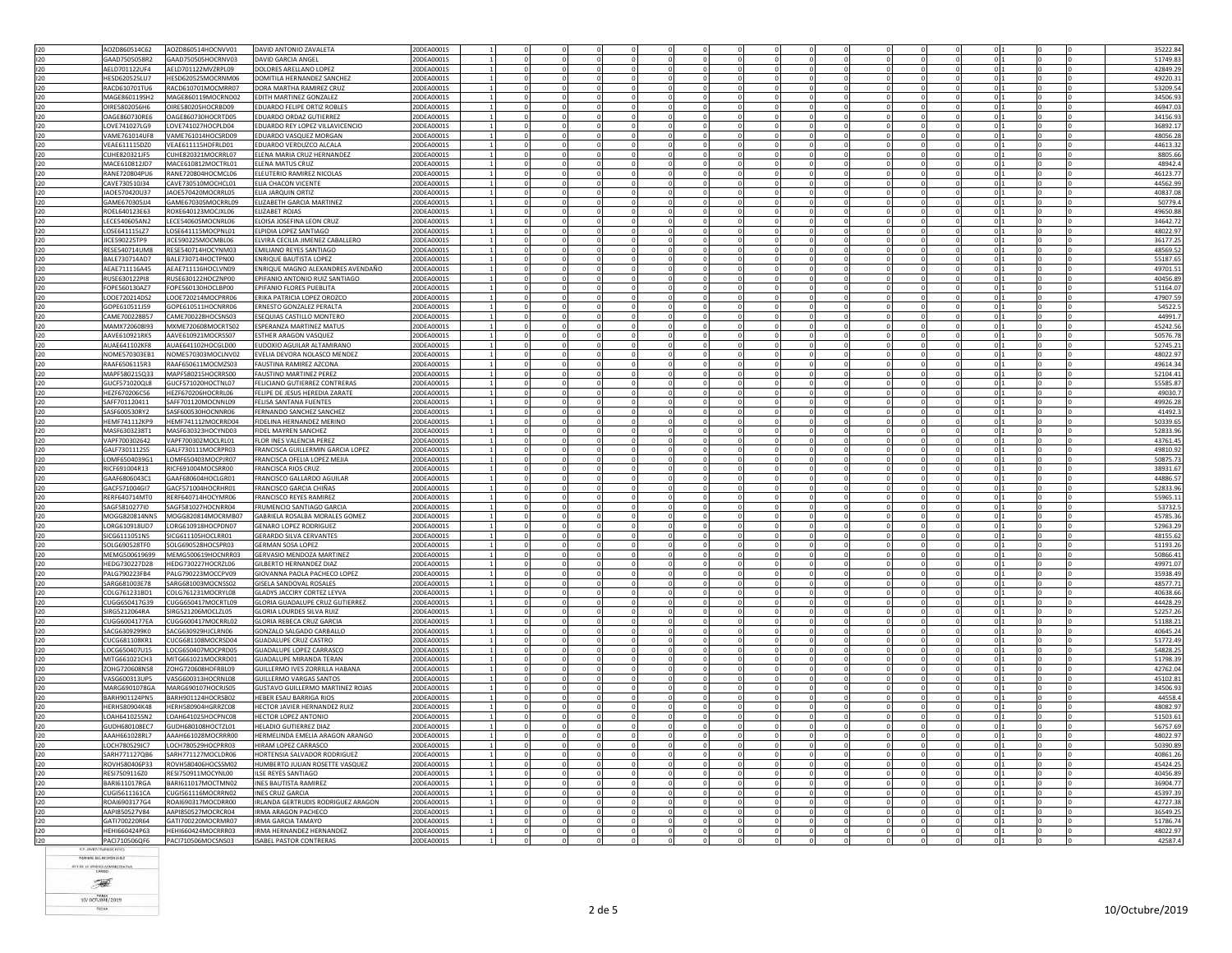| 120<br>120               |                      |                    |                                                            |            |                          |          |            |          |                        |                |                      |                             |  |          |
|--------------------------|----------------------|--------------------|------------------------------------------------------------|------------|--------------------------|----------|------------|----------|------------------------|----------------|----------------------|-----------------------------|--|----------|
|                          | OOLI721127RE9        | OOLI721127MOCRPS05 | <b>ISELA OROZCO LOPEZ</b>                                  | 20DEA0001S |                          |          |            |          |                        |                |                      |                             |  | 52946.   |
|                          | CAGI441217LT5        | CAGI441217HOCSRS06 | ISRAEL CASTILLEJOS GARCIA                                  | 20DEA0001S |                          |          |            |          |                        |                |                      | $\Omega$                    |  | 44267.73 |
|                          | SISI7611031L3        | SISI761103HOCLNS05 | <b>ISRAEL SILVA SANTOS</b>                                 | 20DEA0001S |                          |          |            |          |                        |                |                      | 0 <sub>1</sub>              |  | 47764.77 |
| 120                      | MARI780504T25        | MARI780504HOCRSV08 | <b>IVAN MARTINEZ RIOS</b>                                  | 20DEA0001S |                          |          |            |          |                        |                |                      | -01                         |  | 50901.14 |
| 120                      | OGJ5909045I0         | LOGJ590904HOCPMM07 | JAIME LOPEZ GOMEZ                                          | 20DEA0001S |                          |          |            |          |                        |                |                      | $\overline{0}$              |  | 51707.18 |
|                          |                      |                    | <b>JAIME ZAVALETA MIRANDA</b>                              |            |                          |          |            |          |                        |                |                      |                             |  |          |
| 120                      | ZAMI7005021V0        | ZAMJ700502HOCVRM03 |                                                            | 20DEA0001S |                          |          |            |          |                        |                |                      | $\Omega$                    |  | 5167     |
| 120                      | GORJ681203GH6        | GORJ681203HOCNZV07 | JAVIER GONZALEZ RUIZ                                       | 20DEA0001S |                          |          |            |          |                        |                |                      | 0                           |  | 52483.9  |
| 120                      | URJ811203V25         | IURJ811203HOCTYV01 | JAVIER ITURBIDE REYES                                      | 20DEA0001S |                          |          |            |          |                        |                |                      | $\overline{0}$              |  | 52834.2  |
| 120                      | MEDJ630930RG6        | MEDJ630930HOCRZR00 | JERONIMO MANUEL MERINO DIAZ                                | 20DEA0001S |                          |          |            |          |                        |                |                      | 0                           |  | 50153.3  |
| 120                      | TOPJ741111UZ4        | TOPJ741111HOCRRS00 | JESUS MARTIN TORRES PEREZ                                  | 20DEA0001S | $\Omega$                 | $\Omega$ | $\Omega$   |          | $\Omega$<br>$\Omega$   | $\Omega$       | $\Omega$             | 0 <sup>11</sup>             |  | 51333.   |
| 120                      | DEGJ730102RL5        | DEGJ730102HOCSRS04 | JESUS RANGEL DESALES GUERACH                               | 20DEA0001S | $\mathbf 0$              |          |            |          |                        | $^{\circ}$     |                      | 0 <sub>11</sub>             |  | 50461.46 |
|                          |                      |                    |                                                            |            |                          |          |            |          |                        |                |                      |                             |  |          |
| 120                      | AAC1640605G59        | AACI640605HOCLRR02 | <b>IORGE ALFARO CORTES</b>                                 | 20DEA0001S | $\Omega$                 |          | $\Omega$   | $\Omega$ | $\Omega$<br>$\Omega$   | $\Omega$       | $\Omega$             | 0 <sub>11</sub>             |  | 51791.25 |
| 120                      | BALJ7408013A9        | BALJ740801HOCRPR03 | JORGE BARENCA LÓPEZ                                        | 20DEA0001S |                          |          |            |          |                        |                |                      | $\mathbf{0}$                |  | 53538.96 |
| 120                      | CAAN7804215R6        | CAXA780421HOCHXN02 | JOSE ANTONIO CHAVEZ                                        | 20DEA0001S |                          |          |            |          |                        | $\Omega$       |                      | 0 <sub>11</sub>             |  | 50543.4  |
| 120                      | JUMA870613CK3        | JUMA870613HGRRNN06 | JOSE ANTONIO JUAREZ MONTES                                 | 20DEA0001S | 0                        |          |            |          |                        | $^{\circ}$     |                      | 0 <sub>11</sub>             |  | 26417.0  |
|                          |                      |                    |                                                            |            |                          |          |            |          |                        |                |                      |                             |  |          |
| 120                      | AAME751008GA5        | AAME751008HOCLCL02 | JOSE ELIAS ALVAREZ MACAYO                                  | 20DEA0001S |                          |          |            |          |                        | $\overline{0}$ |                      | $\overline{0}$              |  | 35222.64 |
| 120                      | JIPJ690319IK2        | OIPJ690319MOCRNS06 | JOSEFA ORTIZ PANTOJA                                       | 20DEA0001S |                          |          |            |          |                        |                |                      | $\Omega$                    |  | 52294.3  |
| 120                      | JULJ8503299J6        | JULJ850329HOCRLS05 | JOSE JUAREZ LLAMAS                                         | 20DEA0001S |                          |          |            |          |                        |                |                      | $\Omega$                    |  | 52833.9  |
| 120                      | CASL7004278W3        | CASL700427HOCSNS03 | JOSE LUIS CASTILLEJOS SANTIAGO                             | 20DEA0001S | $\Omega$                 |          |            |          | $\Omega$               | $\Omega$       |                      | 0 <sub>11</sub>             |  | 50630.3  |
| 120                      | MAQL560814GK3        | MAQL560814HOCRRS03 | JOSE LUIS MARTINEZ QUIROZ                                  | 20DEA0001S |                          |          |            |          |                        | $^{\circ}$     |                      | 0 <sub>1</sub>              |  | 42288.14 |
| 120                      | PAML7306075K6        | PAML730607HOCDLS00 | JOSE LUIS PADILLA MILAN                                    | 20DEA0001S |                          |          |            |          |                        |                |                      | $\overline{0}$              |  | 50707.46 |
|                          |                      |                    |                                                            |            |                          |          |            |          |                        |                |                      |                             |  |          |
| 120                      | IHL730329D7A         | VIHL730329HOCLRS03 | JOSE LUIS VILLEGAS HERRERA                                 | 20DEA0001S |                          |          |            |          |                        |                |                      | $\circ$                     |  | 38710.9  |
| 120                      | GUMI680814RK8        | GUMI680814MOCTRN02 | JUANA BELEM GUTIERREZ MORALES                              | 20DEA0001S | $\Omega$<br>$\Omega$     | $\Omega$ | $\Omega$   |          | $\Omega$<br>$\Omega$   | $\cap$         | $\Omega$             | 0 <sup>11</sup>             |  | 49906.1  |
| 120                      | AARJ620624MZ5        | AARJ620624HOCPMN05 | JUAN APARICIO RAMIREZ                                      | 20DEA0001S | $\bf{0}$                 |          |            |          |                        | $\mathbf 0$    |                      | 0 1                         |  | 37175.68 |
| 120                      | OGJ680624MYA         | LOGJ680624HOCPNN02 | JUAN CARLOS LOPEZ GONZALEZ                                 | 20DEA0001S | $^{\circ}$<br>$^{\circ}$ | 0        | $\Omega$   | $\Omega$ | $\Omega$<br>$^{\circ}$ | $\mathbf{0}$   | $^{\circ}$           | 0 <sub>1</sub>              |  | 51911.3  |
| 120                      | ASJ720505R53         | SASJ720505HDFNNN02 | JUAN GABRIEL SAN JUAN SAN JUAN                             | 20DEA0001S |                          |          |            |          |                        |                |                      | $\overline{0}$              |  | 52458.3  |
|                          |                      |                    |                                                            |            |                          |          |            |          |                        |                |                      |                             |  |          |
| 120                      | SAHJ7012204J7        | SAH1701220HOCNRN00 | <b>IUAN JOSE SANTIAGO HERNANDEZ</b>                        | 20DEA0001S | $\Omega$<br>$\Omega$     | $\Omega$ |            | $\Omega$ | $\Omega$<br>$\Omega$   | $\Omega$       | $\Omega$<br>$\Omega$ | 0 <sub>1</sub>              |  | 51460.8  |
| 120                      | SAMJ6612273N1        | SAMJ661227HOCNJN09 | JUAN PASCUAL SANTIAGO MEJIA                                | 20DEA0001S | $\Omega$                 |          |            |          | $\Omega$               | $\Omega$       |                      | 0 <sub>11</sub>             |  | 50866.4  |
| 120                      | HERJ721022QP9        | HERJ721022HOCRYN07 | JUAN SANTIAGO HERNANDEZ REYES                              | 20DEA0001S |                          |          |            |          |                        | $\overline{0}$ |                      | $\circ$                     |  | 52835.29 |
| 120                      | GAHJ7506198Z9        | GAHJ750619HOCNRL02 | JULIAN FILIBERTO GANDARILLAS HERNANDEZ                     | 20DEA0001S |                          |          |            |          |                        |                |                      | $\overline{0}$              |  | 52833.9  |
| 120                      | LOGJ6502272F3        | LOGJ650227HOCPLL02 | JULIO CESAR LOPEZ GALVEZ                                   | 20DEA0001S |                          |          |            |          |                        |                |                      | -ol                         |  | 46480.9  |
|                          |                      |                    |                                                            |            |                          |          |            |          |                        |                |                      |                             |  |          |
| 120                      | JUZJ7605064H3        | JUZJ760506HOCRVS07 | JUSTINO ORLANDO JUAREZ ZAVALETA                            | 20DEA0001S |                          |          |            |          |                        |                |                      | $\Omega$                    |  | 43486.1  |
| 120                      | VACJ8002197J3        | VACJ800219HOCLSS01 | JUSTINO VALDEZ CISNEROS                                    | 20DEA0001S |                          |          |            |          |                        |                |                      | $\overline{0}$              |  | 34856.9  |
| 120                      | ROVL500215KT2        | ROVL500215HOCDLM09 | LAMBERTO RODRIGUEZ VILLASEÑOR                              | 20DEA0001S |                          |          |            |          |                        |                |                      | $^{\circ}$                  |  | 51447.9  |
| 120                      | AOSL6102013P2        | AOSL610201MOCLNR04 | LAURA VICTORIA ALCOZER SANCHEZ                             | 20DEA0001S |                          |          |            |          |                        |                |                      | $\circ$                     |  | 44734.   |
| 120                      | VIAL6908017G5        | VIAL690801HOCLNN06 | LEONEL VILLEGAS ANGELES                                    | 20DEA0001S |                          |          |            |          | $\Omega$               | $\Omega$       |                      | 0 <sup>11</sup>             |  | 45040.5  |
|                          |                      |                    |                                                            |            |                          |          |            |          |                        |                |                      |                             |  |          |
| 120                      | CARL580914JT5        | CARL580914MOCSML03 | LILIA CASTILLO ROMERO                                      | 20DEA0001S |                          |          |            |          |                        |                |                      | 0 <sub>1</sub>              |  | 46131.5  |
| 120                      | /IHI 860812N59       | VIHL860812MOCLRR01 | LORENA SOCORRO VILLAGOMEZ HERRERA                          | 20DEA0001S |                          |          |            |          |                        | $\Omega$       |                      | 0 <sub>11</sub>             |  | 35133.73 |
| 120                      | SAPL391210D19        | SAPL391210MOCNLR08 | LORETO GRACIELA SANTIAGO PALMA                             | 20DEA0001S |                          |          |            |          |                        |                |                      | $\overline{0}$              |  | 44576.33 |
| 120                      | OIPL630211I76        | OIPL630211MOCRRR00 | LOURDES ORTIZ PEREZ                                        | 20DEA0001S |                          |          |            |          |                        |                |                      | 0 <sub>1</sub>              |  | 52207.8  |
| 120                      | PELU6001079G5        | PEXL600107HOCRXC02 | LUCIANO JULIAN PEREZ                                       | 20DEA0001S |                          |          |            |          |                        |                |                      | 0I.                         |  | 51224.6  |
|                          |                      |                    |                                                            |            |                          |          |            |          |                        |                |                      |                             |  |          |
| 120                      | PECL830417329        | PECL830417HOCRBS05 | LUIS ALBERTO PEREA CABRERA                                 | 20DEA0001S |                          |          |            |          |                        | $^{\circ}$     |                      | 0 <sub>1</sub>              |  | 17611.3  |
| 120                      | OASL630910SA3        | OASL630910HOCRNS07 | LUIS ANGEL ORDAZ SANTIAGO                                  | 20DEA0001S |                          |          |            |          |                        |                |                      | $\overline{0}$              |  | 50693.86 |
| 120                      | PEGL650921NC8        | PEGL650921HOCRRS04 | LUIS ARTURO PEREZ GARCIA                                   | 20DEA0001S |                          |          |            |          |                        |                |                      | $\overline{0}$              |  | 53613.9  |
| 120                      | PECL551009399        | PECL551009HOCXBS05 | LUIS JAIME PEÑA CABALLERO                                  | 20DEA0001S |                          |          |            |          |                        |                |                      | 0 <sub>11</sub>             |  | 53313.9  |
|                          |                      |                    |                                                            |            |                          |          |            |          |                        |                |                      |                             |  |          |
| 120                      | GOCL5306113T1        | GOCL530611HOCMSS00 | LUIS RAFAEL GOMEZ CASTILLO                                 | 20DEA0001S |                          |          |            |          |                        |                |                      | $\overline{0}$              |  | 50111.0  |
| 120                      | SAZL681127268        | SAZL681127HOCNRS06 |                                                            | 20DEA0001S |                          |          |            |          |                        |                |                      | $\overline{0}$              |  | 50617.4  |
| 120                      |                      |                    | LUIS VIRGILIO SANTOS ZARATE                                |            |                          |          |            |          |                        |                |                      |                             |  |          |
| 120                      | SALU7003208L4        | SAXL700320MOCNXZ06 | LUZ MARIA DOLORES SANCHEZ                                  | 20DEA0001S |                          |          |            |          |                        |                |                      | $\overline{0}$              |  | 45322.3  |
|                          |                      |                    |                                                            |            |                          |          |            |          |                        | $\Omega$       |                      |                             |  |          |
|                          | FEJC720716GW1        | FEJC720716MOCRMR08 | MA DEL CARMEN FABIOL FERIA JIMENEZ                         | 20DEA0001S |                          |          |            |          |                        |                |                      | 0 <sub>11</sub>             |  | 31512.78 |
| 120                      | RAAM6703046T9        | RAAM670304MOCMNN08 | MANUELA RAMIREZ ANTONIO                                    | 20DEA0001S |                          |          |            |          |                        | $\mathbf 0$    |                      | 0 <sub>11</sub>             |  | 52213.7  |
| 120                      | BFAM6402169F2        | BEAM640216HOCRNN08 | MANUEL BERNAL ANTONIO                                      | 20DEA0001S | $\Omega$                 |          | $\Omega$   |          | $\Omega$<br>$\Omega$   | $\Omega$       | $\Omega$             | 0 <sub>11</sub>             |  | 51603.16 |
| 120                      | <b>MOHM621223UJ8</b> | MOHM621223HOCRRN02 | MANUEL MORGAN HERNANDEZ                                    | 20DEA0001S |                          |          |            |          |                        |                |                      | 0                           |  | 44676.9  |
| 120                      | VIRM630326K46        | VIRM630326HOCVMN00 | MANUEL VIVEROS RAMIREZ                                     | 20DEA0001S | $\Omega$                 | $\Omega$ |            |          |                        | $\Omega$       | $\Omega$             | $\Omega$<br>0 <sub>11</sub> |  |          |
|                          |                      |                    |                                                            |            |                          |          |            |          |                        |                |                      |                             |  | 51204.3  |
| 120                      | MOSM630525QJ4        | MOSM630525MOCNSR04 | MARCELA MONTERROSA SOSA                                    | 20DEA0001S | $^{\circ}$               |          |            |          |                        | $\mathbf{0}$   |                      | 0 1                         |  | 53822.   |
| 120                      | AOSM610109R5A        | AOSM610109MOCNNR08 | MARCELINA ANTONIO SANTOS                                   | 20DEA0001S | $^{\circ}$<br>$\Omega$   | $\Omega$ | $\Omega$   | $\Omega$ | $\Omega$<br>$\Omega$   | $\Omega$       | $\Omega$             | 0 1<br>$\Omega$             |  | 52022.42 |
| 120                      | <b>RARM560721U6A</b> | RARM560721HOCMDR05 | MARCELINO RAMIREZ RODRIGUEZ                                | 20DEA0001S |                          |          |            |          |                        |                |                      | $\overline{0}$              |  | 45557.8  |
| 120                      | GALM6010238X3        | GALM601023MOCRNR04 | MARGARITA LETICIA GARCIA LUNA                              | 20DEA0001S |                          |          |            |          |                        | $\Omega$       |                      | $\Omega$                    |  | 49412.9  |
| 120                      | JEMM770413CW5        | JEMM770413HOCSJR00 | MARGARITO DE JESUS MEJIA                                   | 20DEA0001S |                          |          |            |          |                        | $^{\circ}$     |                      | 0                           |  | 54622.1  |
|                          |                      |                    |                                                            |            |                          |          |            |          |                        |                |                      |                             |  |          |
| 120                      | RIPM6406108C4        | RIPM640610HOCSLR06 | MARGARITO RIOS PALACIOS                                    | 20DEA0001S |                          |          |            |          |                        |                |                      | 0 <sub>1</sub>              |  | 57788.4  |
|                          | MAPC700724R58        | MAPC700724MOCRRR08 | MARIA CRISTINA MARTINEZ PEREZ                              | 20DEA0001S |                          |          |            |          |                        |                |                      | 0                           |  | 51798.3  |
| 120<br>120               | FUSC7603059F9        | USC760305MOCNLR09  | MARIA DEL CARMEN FUENTES SOLAR                             | 20DEA0001S |                          |          |            |          |                        |                |                      | $\circ$                     |  | 50487.1  |
| 120                      | MAMC6609242V3        | MAMC660924MOCRRR06 | MARIA DEL CARMEN MARTINEZ MARTINEZ                         | 20DEA0001S |                          |          |            |          |                        |                |                      | $\Omega$                    |  | 43839.   |
| 120                      | JASA531102HS5        | JASA531102MOCCNN00 | MARIA DE LOS ANGELES JACINTO SANTOS                        | 20DEA0001S |                          |          | $\Omega$   |          |                        | $\mathbf 0$    |                      | 0 1                         |  | 53822.   |
|                          |                      |                    |                                                            |            |                          |          |            |          |                        |                |                      |                             |  |          |
| 120                      | AUGL551104EJ7        | AUGL551104MOCGRR09 | MARIA DE LOURDES AGUIRRE GUERRERO                          | 20DEA0001S |                          |          | $^{\circ}$ |          |                        | $^{\circ}$     |                      | 0 <sub>1</sub>              |  | 46460.64 |
| 120                      | ACL561201QT9         | AACL561201MMNYSR09 | MARIA DE LOURDES AYALA CISNEROS                            | 20DEA0001S |                          |          |            |          |                        |                |                      | $\mathbf{0}$                |  | 43445.08 |
| 120                      | SOFP841030BTA        | SOFP841030MOCSBL02 | MARIA DEL PILAR SOSA FABIAN                                | 20DEA0001S |                          |          |            |          |                        |                |                      | $\Omega$                    |  | 38228.2  |
| 120                      | SICR6305233M0        | SICR630523MDFRRC00 | MARIA DEL ROCIO SIERRA CORTES                              | 20DEA0001S |                          |          |            |          |                        | $^{\circ}$     |                      | 0 <sub>11</sub>             |  | 44097.7  |
|                          |                      | BECR591007MGRRSS01 |                                                            | 20DEA0001S |                          |          |            |          |                        | $\Omega$       |                      |                             |  |          |
| 120                      | BECR591007B48        |                    | MARIA DEL ROSARIO BERNAL CASTELLANOS                       |            |                          |          |            |          |                        |                |                      | 0 1                         |  | 42639.8  |
| 120                      | UGR651007440         | CUGR651007MOCRRS05 | MARIA DEL ROSARIO CRUZ GARCIA                              | 20DEA0001S |                          |          |            |          |                        |                |                      | $\Omega$                    |  | 46183.7  |
|                          | JOSE770124SA1        | JOSE770124MOCSNL00 | MARIA ELVIRA JOSE SANTIAGO                                 | 20DEA0001S | $\Omega$<br>$\Omega$     | $\Omega$ |            |          | $\Omega$<br>$\Omega$   | $\Omega$       | $\Omega$             | 0 <sub>11</sub>             |  | 36549.2  |
|                          | AEEI5612207KA        | AEEI561220MVZRNS01 | MARIA ISABEL ARELLANO ENRIQUEZ                             | 20DEA0001S |                          |          |            |          |                        | $\Omega$       |                      | $\overline{0}$              |  | 50834.9  |
|                          | RALI650221AV2        | RALI650221MDFMSS00 | MARIA ISABEL RAMIREZ LUIS                                  | 20DEA0001S |                          |          |            |          |                        | $^{\circ}$     |                      | $\overline{0}$              |  | 42942.26 |
| 120<br>120<br>120<br>120 | LOST640114FJ9        | LOST640114MOCPRR01 | MARIA TERESA LOPEZ SORIANO                                 | 20DEA0001S |                          |          |            |          |                        |                |                      | $\overline{0}$              |  | 41798.33 |
|                          |                      |                    |                                                            |            |                          |          |            |          |                        |                |                      |                             |  |          |
| 120                      | SAMM631226FW9        | SAMM631226MOCNRR01 | MARINA MA DE LA LUZ SANTIAGO MARTINEZ                      | 20DEA0001S |                          |          |            |          |                        |                |                      | $\mathbf 0$                 |  | 47942.5  |
|                          | RAMM7501196M8        | RAMM750119HOCMTR02 | MARIO RAMIREZ MATA                                         | 20DEA0001S |                          |          |            |          |                        |                |                      | $\Omega$                    |  | 52834.08 |
| 120                      | PICM561128GZ3        | PICM561128MOCNSR03 | MARISELA PINEDA CASTILLC                                   | 20DEA0001S |                          |          |            |          |                        |                |                      | 0                           |  | 50392.18 |
| 120<br>120               | MESM7010201H1        | MESM701020MOCNLR06 | MARTHA ELENA MENDOZA SILVA                                 | 20DEA0001S |                          |          |            |          |                        |                |                      | $^{\circ}$                  |  | 50424.5  |
| 120                      | TRM780808BC6         | VIRM780808MOCLBR02 | MARTHA ELENA VILLAVICENCIO ROBLEDO                         | 20DEA0001S |                          |          |            |          |                        |                |                      | $\overline{0}$              |  | 50660.84 |
|                          |                      |                    |                                                            |            |                          |          |            |          |                        |                |                      |                             |  |          |
| 120                      | SARM6803143D4        | SARM680314MOCVVT02 | MATILDE MARGARITA SAAVEDRA REVILLA                         | 20DEA0001S | $\Omega$                 | $\Omega$ | $\Omega$   |          | $\Omega$<br>$\Omega$   | $\cap$         | $\Omega$             | 0 <sup>11</sup>             |  | 51798.3  |
| 120                      | COAM630504S47        | COAM630504HOCRLR04 | MAURO CORTES ALTO                                          | 20DEA0001S |                          |          |            |          |                        |                |                      | 0 <sub>1</sub>              |  | 51798.39 |
| 120                      | <b>HFCM781122PA4</b> | HECM781122HOCRNR02 | MAURO HERNANDEZ CANSECO                                    | 20DEA0001S |                          |          |            |          |                        | $^{\circ}$     |                      | $\overline{0}$              |  | 54261.06 |
| 120                      | DOGM7702134M9        | DOGM770213HOCRMX04 | MAXIMO JESUS DORANTES GAMBOA                               | 20DEA0001S |                          |          |            |          |                        |                |                      | 0                           |  | 52834.08 |
|                          | CUPM750627ST6        | CUPM750627MOCRRC08 |                                                            | 20DEA0001S | $\Omega$<br>$\Omega$     |          | $\Omega$   |          | $\Omega$<br>$\Omega$   | $\Omega$       | $\Omega$             | $\Omega$<br>0 <sup>11</sup> |  | 30246.   |
| 120<br>120               | CUVM711021953        | CUVM711021HOCRGGO8 | MICAHELA GLAFIRA CRUZ PEREZ<br>MIGUEL ALFONSO CURIOCA VEGA | 20DEA0001S |                          |          |            |          |                        | $\Omega$       |                      | 0 <sub>11</sub>             |  | 17611.42 |

URBIDE REYES NOMBRE DEL RESPONSABLE ILTE DE LA UNIDAD ADMINISTRATIVA

 $\overline{\mathcal{R}}$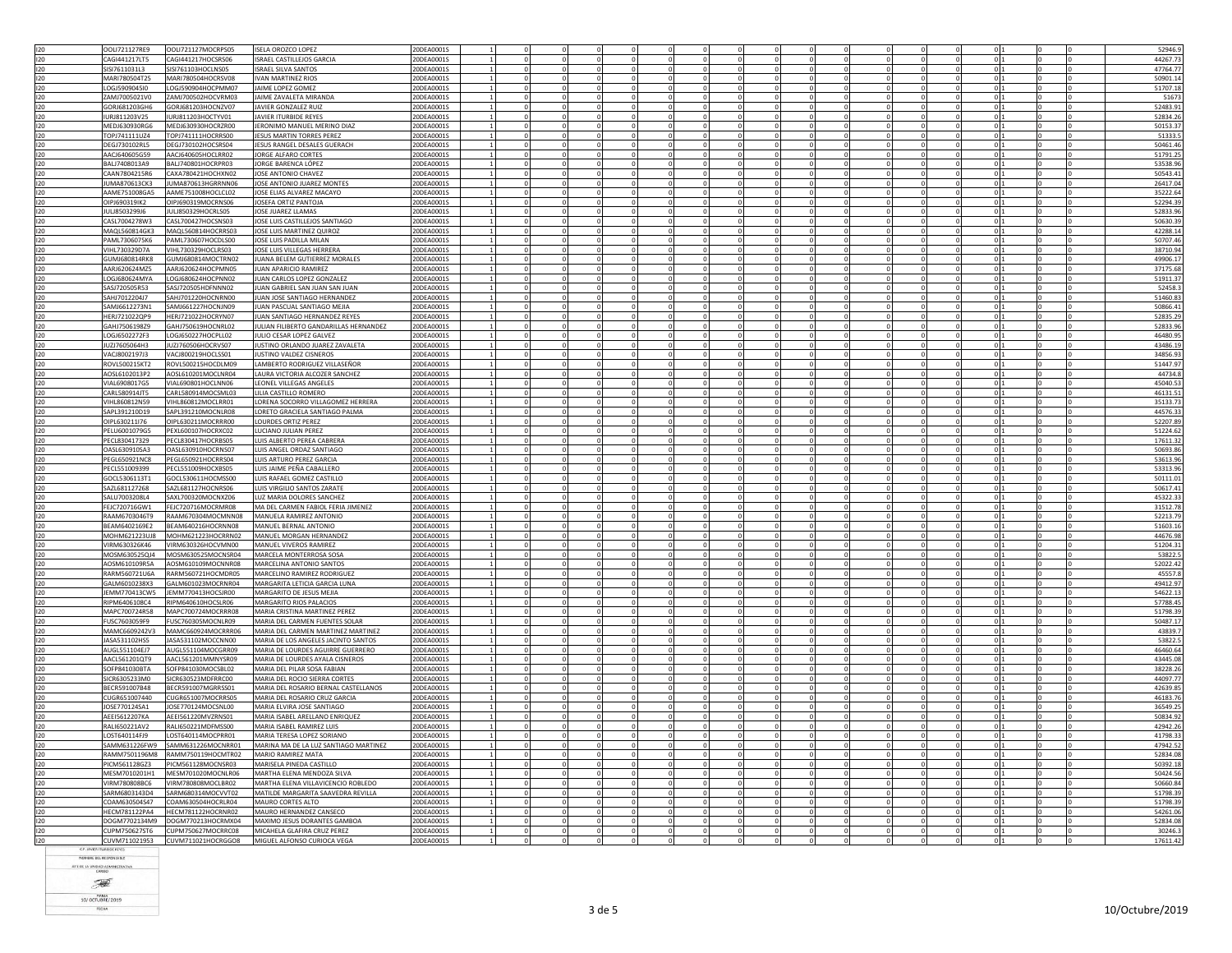|            | AIPM740928479<br>AIPM740928HOCRRG04                                        | MIGUEL ANGEL ARIAS PORRAS                                | 20DEA00019               |          |                           |                           |          |                                    |                          |                          |                          |                                                 |                 | 41417.               |
|------------|----------------------------------------------------------------------------|----------------------------------------------------------|--------------------------|----------|---------------------------|---------------------------|----------|------------------------------------|--------------------------|--------------------------|--------------------------|-------------------------------------------------|-----------------|----------------------|
|            | SAAM690615DK7<br>SAAM690615HOCNQG02                                        | MIGUEL ANGEL SANCHEZ AQUINO                              | 20DEA0001S               |          | $\mathbf 0$               |                           |          |                                    |                          |                          |                          | $\overline{0}$                                  |                 | 49220.31             |
| 120        | SOAM600301855<br>SOAM600301HOCLBG09                                        | MIGUEL ANGEL SOLANA ARANDA                               | :0DEA0001S               |          |                           |                           |          |                                    |                          |                          |                          | $\mathbf{0}$                                    |                 | 50392.               |
| 120        | VACM740928PF1<br>VACM740928HOCSRG03                                        | MIGUEL ANGEL VASQUEZ CORTES                              | 20DEA0001S               |          | $\Omega$                  | $\Omega$                  |          | $\overline{0}$                     | $\mathbf{0}$             | $\Omega$                 | $\mathbf 0$              | $\circ$                                         |                 | 39221.8              |
| 120        | LIHM810907N57<br>LIHM810907MOCBRR03                                        | MIRIAM PILAR LIBORIO HERNANDEZ                           | 20DEA0001S               |          | $\Omega$                  | $\Omega$                  |          |                                    |                          | $\Omega$                 |                          | 0 <sub>11</sub>                                 |                 | 198708.              |
| 120        | ROHM7109022HA<br>ROHM710902MOCSRR07                                        | MIRNA GABRIELA ROSAS HERRERA                             | 20DEA0001S               |          |                           |                           |          |                                    |                          |                          |                          | $\overline{0}$                                  |                 | 47779.54             |
| 120        | NOCM850727BXA<br>NOCM850727MOCLRR08                                        | MIRSSA ESLHI NOLASCO CRUZ                                | 0DEA0001S                |          |                           |                           |          |                                    |                          |                          |                          | $\Omega$                                        |                 | 34585.5              |
| 120        | CAMO770528556<br>CAXM770528MOCHXN19                                        | MONICA CHAVEZ<br>NIDEI VIA MARGARITA POOT CANUL          | 20DEA0001S               | $\Omega$ | $\Omega$                  | $\Omega$                  |          | $\Omega$<br>$\Omega$               | $\Omega$                 |                          | $\Omega$                 | $\overline{0}$<br>0 <sup>11</sup><br>$\Omega$   |                 | 47173.98<br>55730.9  |
| 120        | POCN690525068<br>POCN690525MCCTND06                                        |                                                          | 20DEA0001S               |          |                           |                           |          |                                    |                          | $\Omega$                 |                          |                                                 |                 |                      |
| 120<br>120 | LIEN6509218R7<br>LIEN650921HOCBSX04<br>CUNO641222214<br>CUXN641222MOCVXR07 | NOE LIBORIO ESCAMILLA<br>NORMA EUNICE CUEVAS             | 20DEA0001S<br>20DEA0001S |          | $\mathbf 0$               | $\mathbf{0}$              |          | $^{\circ}$                         | $^{\circ}$               | $^{\circ}$               | $^{\circ}$               | 0 <sub>11</sub><br>0 <sub>1</sub><br>$^{\circ}$ |                 | 51209.34<br>44915.98 |
| 120        | HESN780925235<br>HESN780925MOCRLR00                                        | NORMA HERNANDEZ SOLIS                                    | 20DEA0001S               |          | $\mathbf 0$<br>$^{\circ}$ | $\mathbf 0$<br>$^{\circ}$ |          | $^{\circ}$                         | $^{\circ}$               | $\mathbf{0}$             | $^{\circ}$               | $\overline{0}$                                  |                 | 41479.98             |
| 120        | NAJ0820513M93<br>NAJO820513MOCRRB09                                        | OBDULIA NARANJO JARQUIN                                  | 20DEA0001S               |          | $\Omega$                  | $\Omega$                  |          |                                    | $\mathbf{0}$             | $\Omega$                 | $\Omega$                 | -ol                                             |                 | 42038.7              |
| 120        | SILO640518QW1<br>SILO640518MOCLPL03                                        | OLIVA REMEDIOS SILVA LOPEZ                               | 20DEA0001S               |          | $\Omega$                  | $\Omega$                  |          |                                    |                          | $\Omega$                 |                          | 0 <sub>11</sub>                                 |                 | 52020.78             |
| 120        | RABO800823P97<br>RABO800823HOCMSS02                                        | OSCAR DAMIAN RAMOS BUSTAMANTE                            | 20DEA0001S               |          | $\mathbf 0$               | $\mathbf 0$               |          |                                    |                          |                          |                          | $\circ$                                         |                 | 39216.6              |
| 120        | OIGO7711174B0<br>OIGO771117HOCRTS08                                        | OSCAR ORTIZ GUTIERREZ                                    | ODEA0001S                |          |                           |                           |          |                                    |                          |                          |                          | 0                                               |                 | 34506.9              |
| 120        | <b>IUPO750613A1A</b><br>JUPO750613HOCRCS06                                 | OSVALDO ANTONIO JUAREZ PICHARDC                          | 20DEA0001S               |          |                           |                           |          |                                    |                          |                          |                          | 0                                               |                 | 37800.69             |
| 120        | BAOO960326HOCRJS00<br>BAO0960326638                                        | OSVALDO JAVIER BARRITA OJEDA                             | 20DEA0001S               |          | $\Omega$                  | $\Omega$                  |          |                                    |                          | $\Omega$                 | $\Omega$                 | 0 <sub>11</sub>                                 |                 | 33470.56             |
| 120        | MIMP821215BC6<br>MIMP821215HOCGRB01                                        | PABLITO MIGUEL MARTINEZ                                  | 20DEA0001S               |          | $\mathbf 0$               | $\mathbf 0$               |          |                                    |                          | $^{\circ}$               |                          | 0 <sub>11</sub>                                 |                 | 37503.9              |
| 120        | GARP750217RB5<br>GARP750217MOCLYT08                                        | PATRICIA GALINDO REYES                                   | 20DEA0001S               | $\Omega$ | $\Omega$                  | $^{\circ}$                |          | $\overline{0}$                     | $\overline{0}$           | $\Omega$                 | $\Omega$                 | 0 <sub>11</sub>                                 |                 | 37538.04             |
| 120        | ROPP7609147E7<br>ROPP760914HOCBRD05                                        | PEDRO ANTONIO ROBLEDO PEREZ                              | 20DEA0001S               |          |                           |                           |          |                                    |                          |                          |                          | 0                                               |                 | 52834.26             |
| 120        | GOMP8107018G7<br>GOMP810701HOCMRD00                                        | PEDRO GOMEZ MARQUEZ                                      | 20DEA0001S               |          | $\Omega$                  | $\Omega$                  |          | $\Omega$                           | $\Omega$                 | $\Omega$                 | $\Omega$                 | 0 <sub>11</sub><br>$\Omega$                     |                 | 37538.0              |
| 120        | PELP621007PX6<br>PELP621007HOCRPD07                                        | PEDRO MARCOS PEREZ LOPEZ                                 | 20DEA0001S               |          | $\mathbf 0$               | $\mathbf 0$               |          |                                    |                          | $^{\circ}$               |                          |                                                 | 0 <sub>1</sub>  | 52020.72             |
| 120        | MAPF6206013R5<br>MAXP620601HOCRXD07                                        | PEDRO MARTINEZ                                           | 20DEA0001S               |          | $\mathbf{0}$              | $\mathbf{0}$              |          | $\Omega$<br>$\Omega$               | $\overline{0}$           | $\overline{0}$           | $\Omega$                 | 0 <sub>1</sub><br>$^{\circ}$                    |                 | 48577.73             |
| 120        | PEPE620429G29<br>PEXP620429HOCRXD07                                        | PEDRO PEREZ                                              | ODEA0001S                |          |                           |                           |          |                                    |                          |                          |                          | $\overline{0}$                                  |                 | 53688.9              |
| 120        | FETP761101LQ1<br>FETP761101HOCLRR00                                        | PERFECTO FELIPE TRAPAGA                                  | 20DEA0001S               |          | $\Omega$                  |                           |          |                                    |                          |                          |                          | -ol                                             |                 | 50852.3              |
| 120        | MAGP710531ST2<br>MAGP710531MOCRRT08                                        | PETRONILA MARTINEZ GARCIA                                | 20DEA0001S               |          | $\Omega$                  | $\Omega$                  |          |                                    |                          | $\Omega$                 |                          | 0 1                                             |                 | 50619.33             |
| 120        | AAHP811128FA5<br>AAHP811128HOCLRR04                                        | PRISCILIANO ALVARADO HERNANDEZ                           | 20DEA0001S               |          | $\mathbf 0$               | $\mathbf 0$               |          |                                    |                          | $\mathbf 0$              |                          | 0 1                                             |                 | 52834.08             |
| 120        | MEFR840505JP4<br>MEFR840505MOCNNF07                                        | RAFAELA MENDOZA FUENTES                                  | 20DEA0001S               |          |                           |                           |          |                                    |                          |                          |                          | $\overline{0}$                                  |                 | 44786.30             |
| 120        | FOGR7109293C0<br>FOGR710929HHGLNF05                                        | RAFAEL FLORES GONZALEZ                                   | 20DEA0001S               |          |                           |                           |          |                                    |                          |                          |                          | $\mathbf{0}$                                    |                 | 51558.2              |
| 120        | AF1R7810241F3<br>AFIR781024HOCCME02                                        | RAFAEL WENCESLAO ACEVEDO JIMENEZ                         | 20DEA0001S               |          | $\Omega$                  | $\Omega$                  |          |                                    |                          | $\Omega$                 |                          | $\Omega$                                        |                 | 38226.0              |
| 120        | VAMR660527UA1<br>VAMR660527HOCSRN03<br>HFCR740928IY6<br>HECR740928MOCRCO01 | RANULFO VASQUEZ MARTINEZ                                 | 20DEA0001S               |          | $\mathbf 0$               | $\mathbf{0}$              |          |                                    |                          | $^{\circ}$               |                          | 0 <sub>11</sub>                                 |                 | 46699.7<br>52218.19  |
| 120        |                                                                            | <b>RAQUEL HERNANDEZ COCA</b>                             | 0DFA0001S                |          | $\Omega$                  | $\Omega$                  |          | $\Omega$                           | $\Omega$                 | $\Omega$                 | $\Omega$                 | 0 <sub>1</sub>                                  |                 |                      |
| 120        | MELR631203GX9<br>MELR631203HOCNPL01                                        | RAUL ELISEO MENDOZA LOPEZ                                | 0DEA0001S                |          |                           |                           |          |                                    |                          |                          |                          | $\mathbf{O}$                                    |                 | 52793.06             |
| 120<br>120 | SAGR651023746<br>SAGR651023HOCNML05<br>SIVR6201201UA                       | RAUL SANTIAGO GOMEZ<br>RAUL SILVA VENTURA                | 20DEA0001S               |          | $\Omega$<br>$\mathbf 0$   | $\Omega$<br>$\mathbf 0$   |          | $\Omega$<br>0                      | $\Omega$<br>$\mathbf{0}$ | $\Omega$<br>$\mathbf{0}$ | $\Omega$<br>$\mathbf 0$  | 0 <sub>11</sub><br>$\Omega$<br>$\mathbf 0$      |                 | 51380.5              |
|            | SIVR620120HOCLNL06<br>TOTR7010057D4<br>TOTR701005HOCLRL07                  |                                                          | 20DEA0001S               |          | $\mathbf{0}$              | $\mathbf{0}$              | $\Omega$ | $\Omega$                           | $\Omega$                 | $\overline{0}$           | $\Omega$                 | 0 1<br>$\Omega$                                 |                 | 52237.<br>50384.54   |
| 120<br>120 | VALR63081448A<br>VALR630814HOCRRL03                                        | RAUL TOLEDO TORRES<br>RAUL VARELA LARA                   | 20DEA0001S<br>ODEA0001S  |          |                           |                           |          |                                    |                          |                          |                          | 0 <sub>1</sub><br>$\overline{0}$                |                 | 51555.23             |
| 120        | BACR540320RB5<br>BACR540320HOCLSN02                                        | RENE HUGO BALDERAS CASTILLO                              | 20DEA0001S               |          | $\Omega$                  | $\Omega$                  |          |                                    |                          | $\Omega$                 | $\Omega$                 | 0 <sup>11</sup>                                 |                 | 44601.98             |
| 120        | CAUR761106HOCBRY00<br>CAUR7611067Q2                                        | REY DAVID CABRERA URZUA                                  | 20DEA0001S               |          |                           |                           |          |                                    |                          |                          |                          | $\circ$                                         |                 | 48063.26             |
| 120        | SAPR650531A23<br>SAPR650531MOCNRY04                                        | REYNA VIRGEN SANTIAGO PEREZ                              | 20DEA0001S               |          | $\mathbf 0$               |                           |          |                                    |                          |                          |                          | 0 <sub>1</sub>                                  |                 | 51099.               |
| 120        | EUMR700919FU1<br>EUMR700919HOCSNC05                                        | RICARDO ESTUDILLO MONTALVO                               | 20DEA0001S               |          |                           |                           |          |                                    |                          |                          |                          | $\overline{0}$                                  |                 | 49843.8              |
| 120        | SADR851009V57<br>SADR851009HOCNVC08                                        | RICARDO JAVIER SANTANA DAVILA                            | 20DEA0001S               |          | $\Omega$                  |                           |          |                                    |                          |                          |                          | $\overline{0}$                                  |                 | 37242.2              |
| 120        | MAPR7503245K3<br>MAPR750324HOCRNB08                                        | ROBERTO CARLOS MARTINEZ PINACHO                          | 20DEA0001S               |          | $\Omega$                  |                           |          |                                    |                          |                          |                          | $\Omega$                                        |                 | 35938.4              |
| 120        | JIPR770214DV3<br>JIPR770214HOCMXB07                                        | ROBERTO JIMENEZ PIÑON                                    | 20DEA0001S               |          | $\mathbf 0$               | $\mathsf 0$               |          |                                    |                          |                          |                          | 0 1                                             |                 | 50996.79             |
| 120        | OOCR650213L68<br>OOCR650213HOCRSB03                                        | ROBERTO OROZCO CASTILLO                                  | 20DEA0001S               |          | $^{\circ}$                |                           |          |                                    | $\mathbf{0}$             | $\sqrt{2}$               |                          | 0 <sub>1</sub>                                  |                 | 47736.43             |
| 120        | VIGR660513EU1<br>VIGR660513HOCCLB08                                        | ROBERTO VICTORIO GALVAN                                  | 20DEA0001S               |          |                           |                           |          |                                    | $\mathbf{0}$             |                          |                          | $\circ$                                         |                 | 52207.89             |
| 120        | LOLR711207MOCPSC08<br>LOLR711207D61                                        | ROCELIA LOPEZ LUIS                                       | 20DEA0001S               |          | $\Omega$                  | $\Omega$                  |          | $\Omega$<br>$\Omega$               | $\Omega$                 | $\Omega$                 | $\Omega$                 | 0 <sup>11</sup><br>$\Omega$                     |                 | 48509.7              |
| 120        | AELR6609232Z2<br>AELR660923MVZRPC02                                        | ROCIO DEL CARMEN ARELLANO LOPEZ                          | 20DEA0001S               |          | $\mathbf 0$               | $\mathbf 0$               |          |                                    |                          | $^{\circ}$               |                          | 0 <sub>11</sub>                                 |                 | 53689.1              |
| 120        | FEOR780413UD5<br>FEOR780413MDFRRC04                                        | ROCIO FERIA ORTIZ                                        | 20DEA0001S               |          | $\Omega$                  | $\Omega$                  |          |                                    | $\Omega$                 | $\mathbf 0$              | $\Omega$                 | 0 1<br>$\Omega$                                 |                 | 47665.4              |
| 120        | GUSR6510162R4<br>GUSR651016MOCZLC03                                        | ROCIO JULIA GUZMAN SOLANA                                | 0DEA0001S                |          |                           |                           |          |                                    |                          |                          |                          | $\Omega$                                        |                 | 50155.71             |
| 120        | LOLR880612287<br>LOLR880612HOCPPG06                                        | ROGELIO WILFRIDO LOPEZ LOPEZ                             | 20DEA0001S               |          | $\Omega$                  | $\Omega$                  |          |                                    | $\Omega$                 | $\Omega$                 | $\Omega$                 | 0 <sub>11</sub>                                 |                 | 40456.8              |
| 120        | BERR661114SE5<br>BERR661114HOCNBO02                                        | ROQUE BENIGNO ROBLES                                     | 20DEA0001S               |          | $\Omega$                  | $\Omega$                  |          |                                    |                          | $\Omega$                 |                          | 0 <sub>11</sub>                                 |                 | 55178.2              |
| 120        | CAFR6201074X8<br>CAFR620107MOCNBS01                                        | ROSA ANGELICA CANELA FABIAN                              | 20DEA0001S               |          | $\mathbf 0$               | $\mathbf 0$               |          |                                    |                          | $^{\circ}$               |                          | $\overline{0}$                                  |                 | 42876.2              |
| 120        | CAPR580831161<br>CAPR580831MOCNLS08                                        | ROSA CANSECO PALACIOS                                    | 20DEA0001S               |          |                           |                           |          |                                    |                          |                          |                          | $\overline{0}$                                  |                 | 53822.               |
| 120        | AESR691213598<br>AESR691213MOCLNS09                                        | ROSA ELIA ALEJO SANCHEZ                                  | 20DEA0001S               |          |                           |                           |          |                                    |                          |                          |                          | 0                                               |                 | 50580.0              |
| 120        | PEHR670102MOCRRS06<br><b>PEHR670102NS8</b>                                 | ROSA ELVA PEREZ HERNANDEZ                                | 20DEA0001S               |          | $\Omega$                  | $\Omega$                  |          | $\Omega$                           | $\Omega$                 | $\Omega$                 | $\Omega$                 | 0 <sub>11</sub>                                 |                 | 47749.8              |
| 120        | SACR540827448<br>SACR540827MOCLSS02                                        | ROSALBA SALINAS CASTILLO                                 | 20DEA0001S               |          | $\mathbf 0$               | $\mathbf 0$               |          |                                    |                          | $\mathbf 0$              |                          | 0 1                                             |                 | 51888.39             |
| 120        | MOMR710104FP3<br>MOMR710104MOCNRS02                                        | ROSA MADEL MONTAÑO MARTINEZ                              | 20DEA0001S               | $\Omega$ | $^{\circ}$                | $^{\circ}$                |          | $^{\circ}$                         | $^{\circ}$               | $^{\circ}$               | $^{\circ}$               | 0 <sub>11</sub><br>$\Omega$                     |                 | 48287.07             |
| 120<br>120 | AENR661011LN9<br>AENR661011MOCNRS04<br>GALR710301MOCLBS04<br>GALR710301FK6 | ROSA MARIA ANGELES NARANJO<br>ROSA MARIA GALLEGOS LABIAS | 20DEA0001S<br>20DEA0001S | $\Omega$ | $\Omega$                  | $\Omega$                  |          | $^{\circ}$<br>$\Omega$<br>$\Omega$ | $\mathbf{0}$<br>$\Omega$ | $\Omega$                 | $\mathbf{0}$<br>$\Omega$ | 0 1<br>$\Omega$<br>0 <sup>11</sup>              |                 | 40874.74<br>51332.1  |
|            |                                                                            |                                                          |                          |          | $\Omega$                  | $\Omega$                  |          |                                    |                          |                          |                          |                                                 |                 |                      |
| 120        | SATR6912146Q8<br>SATR691214MOCNRS00<br>SAVR730830US0                       | ROSA MARIA SANCHEZ TORIS<br>ROSA SANCHEZ VALDIVIESO      | 20DEA0001S               |          |                           |                           |          | $^{\circ}$                         |                          | $\Omega$                 |                          | 0 1<br>$^{\circ}$                               |                 | 50738.66             |
| 120<br>120 | SAVR730830MOCNLS02<br>ZAAR611001IQ7<br>ZAAR611001MOCRRS02                  | ROSELIA ZARATE ARAGON                                    | 20DEA0001S<br>20DEA0001S |          | $\mathbf 0$<br>$^{\circ}$ | $\mathbf 0$               |          | 0                                  | $\mathbf 0$              | $\mathbf{0}$             | $\mathbf 0$              | 0 1<br>$\overline{0}$                           |                 | 36385.2<br>46663.66  |
| 120        | SAMR730519K81<br>SAMR730519HOCNNB00                                        | RUBEN MARCIAL SANCHEZ MENDOZA                            | 20DEA0001S               |          | $\Omega$                  | $\Omega$                  |          |                                    |                          | $\Omega$                 |                          | 0 1                                             |                 |                      |
| 120        | MOSR561221FU1<br>MOSR561221HOCRNB06                                        | <b>RUBEN MORALES SANCHEZ</b>                             | 20DEA0001S               |          | $\Omega$                  | $\Omega$                  |          |                                    |                          | $\Omega$                 |                          | $\overline{0}$                                  |                 | 51321.7<br>49976.1   |
| 120        | MEMR6511251H5<br>MEMR651125HOCCNB09                                        | RUBICEL MECOTT MONTERO                                   | 20DEA0001S               |          | $\mathbf{0}$              | $\mathbf 0$               |          |                                    |                          | $\overline{0}$           |                          | $\overline{0}$                                  |                 | 47172.8              |
| 120        | LOAR670604CT0<br>LOAR670604MOCPNT05                                        | RUTILIA LOPEZ ANTONIO                                    | 0DEA0001S                |          |                           |                           |          |                                    |                          |                          |                          | $\Omega$                                        |                 | 46309.               |
| 120        | CEGS710830V62<br>CEGS710830HOCRNB08                                        | SABINO CERON GONZALEZ                                    | 20DEA0001S               |          |                           |                           |          |                                    |                          |                          |                          | $\circ$                                         |                 | 53558.7              |
| 120        | MARS730806MF6<br>MARS730806HOCTDL04                                        | SALVADOR ANGEL MATA RODRIGUEZ                            | 20DEA0001S               |          | $\Omega$                  | $\Omega$                  |          |                                    |                          |                          |                          | 0 <sub>1</sub>                                  |                 | 51988.2              |
| 120        | BOZS750625BW0<br>BOZS750625HOCRRL04                                        | SALVADOR JERONIMO BORJON ZARATE                          | 20DEA0001S               |          | $\mathbf 0$               |                           |          |                                    |                          |                          |                          |                                                 | 0 1             | 50394.58             |
| 120        | GORS740318BX7<br>GORS740318MDEMYN03                                        | SANDRA ANGELICA GOMEZ REYES                              | 20DEA0001S               |          | $\Omega$                  | $\Omega$                  |          | $\Omega$                           | $\Omega$                 | $\Omega$                 | $\Omega$                 | 0 <sub>11</sub>                                 |                 | 46436.2              |
| 120        | CEPS790216GE3<br>CEPS790216MOCRCN04                                        | SANDY CERVANTES PACHECO                                  | 20DEA0001S               |          |                           |                           |          |                                    |                          |                          |                          | $\overline{0}$                                  |                 | 45203.6              |
| 120        | CERS760914V49<br>CERS760914HOCLMY01                                        | SEYMER CELAYA RAMIREZ                                    | 20DEA00019               |          | $\Omega$                  | $\Omega$                  |          |                                    |                          | $\Omega$                 |                          | 0                                               |                 | 47468.1              |
| 120        | GORS630531PT4<br>GORS630531MOCDSL00                                        | SILVIA GODINEZ RASGADO                                   | 20DEA0001S               |          | $\mathbf 0$               | $\mathbf{0}$              |          |                                    |                          | 0                        |                          | 0I.                                             |                 | 50239.9              |
| 120        | MOGS5304189F4<br>MOGS530418MOCRRL05                                        | SILVIA MORALES GARCIA                                    | 20DEA0001S               |          | $^{\circ}$                | $^{\circ}$                |          |                                    |                          | $^{\circ}$               | $\Omega$                 | 0 <sub>11</sub>                                 |                 | 40637.               |
| 120        | NAGS6806277IA<br>NAGS680627MOCVRC07                                        | SOCORRO NAVARRO GARCIA                                   | 0DEA0001S                |          |                           |                           |          |                                    |                          |                          |                          | $\overline{0}$                                  |                 | 56335.28             |
| 120        | FAGS610530QG0<br>FAGS610530MDFRNL05                                        | SOLEDAD FRANCO GONZALEZ                                  | 20DEA0001S               |          | $\Omega$                  | $\Omega$                  |          |                                    |                          | $\Omega$                 | $\Omega$                 | 0 <sub>11</sub>                                 |                 | 43291.5              |
|            | GALS700622D4A<br>GALS700622MOCRPY07                                        | SYLVIA MAGDALENA GARCIA LOPEZ                            | 20DEA0001S               |          | $\Omega$                  |                           |          |                                    |                          |                          |                          | 0 <sub>11</sub>                                 |                 | 36191.               |
|            | LUSS681111QD6<br>LUSS681111MOCSNY01                                        | SYLVIA VICTORIA LUIS SANTOS                              | 20DEA0001S               |          | $\bf{0}$                  | $\overline{0}$            |          |                                    |                          | $\Omega$                 | $\Omega$                 | 0 <sub>1</sub>                                  |                 | 47372.7              |
| 120        | GANT8105197E8<br>GANT810519HOCRXR00                                        | <b><i>FARCIS GARCIA NUÑEZ</i></b>                        | 20DEA0001S               |          |                           |                           |          |                                    |                          |                          |                          | $\overline{0}$                                  |                 | 39916.63             |
| 120        | BEHT770609MB1<br>BEHT770609MOCNRD07                                        | TEODORA BENITEZ HORCASITAS                               | 20DEA0001S               |          | $\Omega$                  |                           |          |                                    |                          |                          |                          | 0 <sub>1</sub>                                  |                 | 32775.62             |
| 120        | LOLT631228MOCPSF08<br>LOLT6312289C4                                        | <b>TEOFILA LOPEZ LUIS</b>                                | 20DEA0001S               |          |                           |                           |          |                                    |                          |                          |                          | $\overline{0}$                                  |                 | 52300.83             |
| 120        | LAPT880913UN6<br>LAPT880913MVZRXR08                                        | TERESA DE JESUS LARA PEÑA                                | 20DEA0001S               |          |                           |                           |          |                                    |                          |                          |                          |                                                 | 0 <sub>11</sub> | 52834.14             |

NOMBRE DEL RESPONSABLE

THE DE LA UNIDAD ADMINISTRATIVA  $\overline{\mathcal{R}}$